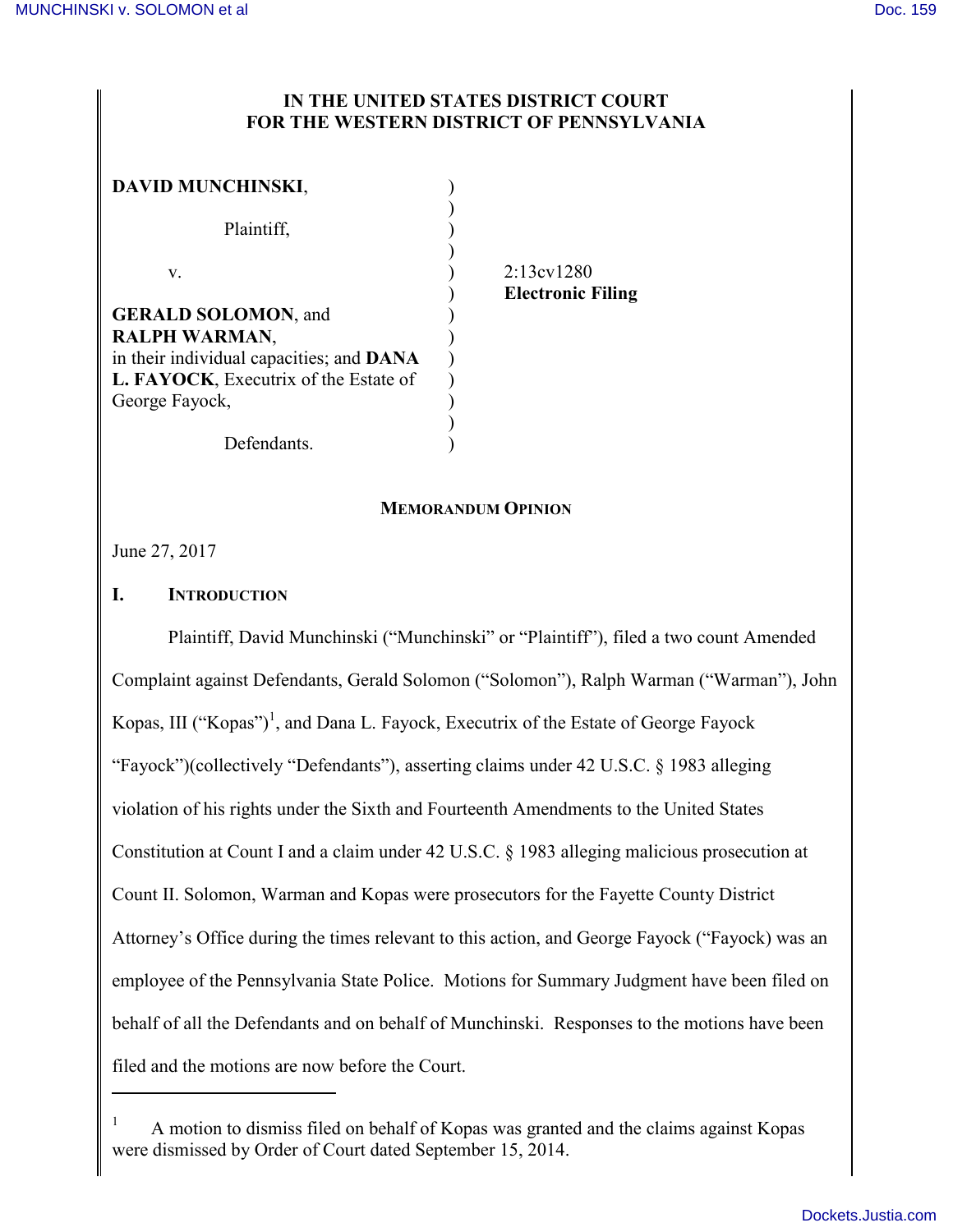### **II. STATEMENT OF THE CASE**

On or about December 2, 1977, two (2) men, James P. Alford ("Alford') and Raymond Gierke ("Gierke") were sexually assaulted and murdered in Bear Rocks, Fayette County, Pennsylvania. Solomon & Warman Concise Statement of Material Facts ("S & W CSMF") ¶ 1. Trooper Montgomery Goodwin ("Goodwin") of the Pennsylvania State Police was the lead investigator on the Alford/Gierke homicide case. Fayock Concise Statement of Material Fact ("F CSMF") ¶ 2. Over the next several years, the State Police interviewed more than one hundred individuals and pursued numerous leads without success. F CSMF ¶ 4.

Munchinski's name surfaced as a suspect in the murders in January 1978, when several witnesses reported that Munchinski confessed to the murders at the Five Points Bar in Greensburg, Pennsylvania. F CSMF ¶ 5. Goodwin interviewed Munchinski and Leon Scaglione ("Scaglione") on February 8, 1978 in the Westmoreland County Prison. F CSMF ¶ 7. Munchinski denied involvement and offered assistance if Goodwin would help him with certain charges filed against him. F CSMF ¶ 8.

On June 24, 1979, Goodwin and Corporal Mangiacarne ("Mangiacarne") interviewed Richard Bowen ("Bowen"), who was incarcerated in Greensburg. F CSMF ¶ 9. Bowen told the State Police that Scaglione had admitted shooting Alford and Gierke in Bear Rocks. F CSMF ¶ 10. On September 9, 1982, Goodwin, accompanied by Corporal Bernard Gorman ("Gorman") of the Pennsylvania State Police, interviewed Bowen at the Monaca Police Department. F CSMF ¶ 11; S & W CSMF ¶ 14. Goodwin had Bowen sign a waiver of rights prior to the interview. Joint Appendix Solomon/Warman ("JA") Ex. 4; Munchinski Appendix [ECF No. 150], ("Munch. App.") Exhibit C, p. 119. During the interview, Bowen told Goodwin that he drove Munchinski and Scaglione to the cabin in Bear Rocks, and waited in the car while Munchinski and Scaglione went inside. F CSMF  $\P$  12 & 13; JA Ex.4. Bowen told Goodwin that he heard gun shots,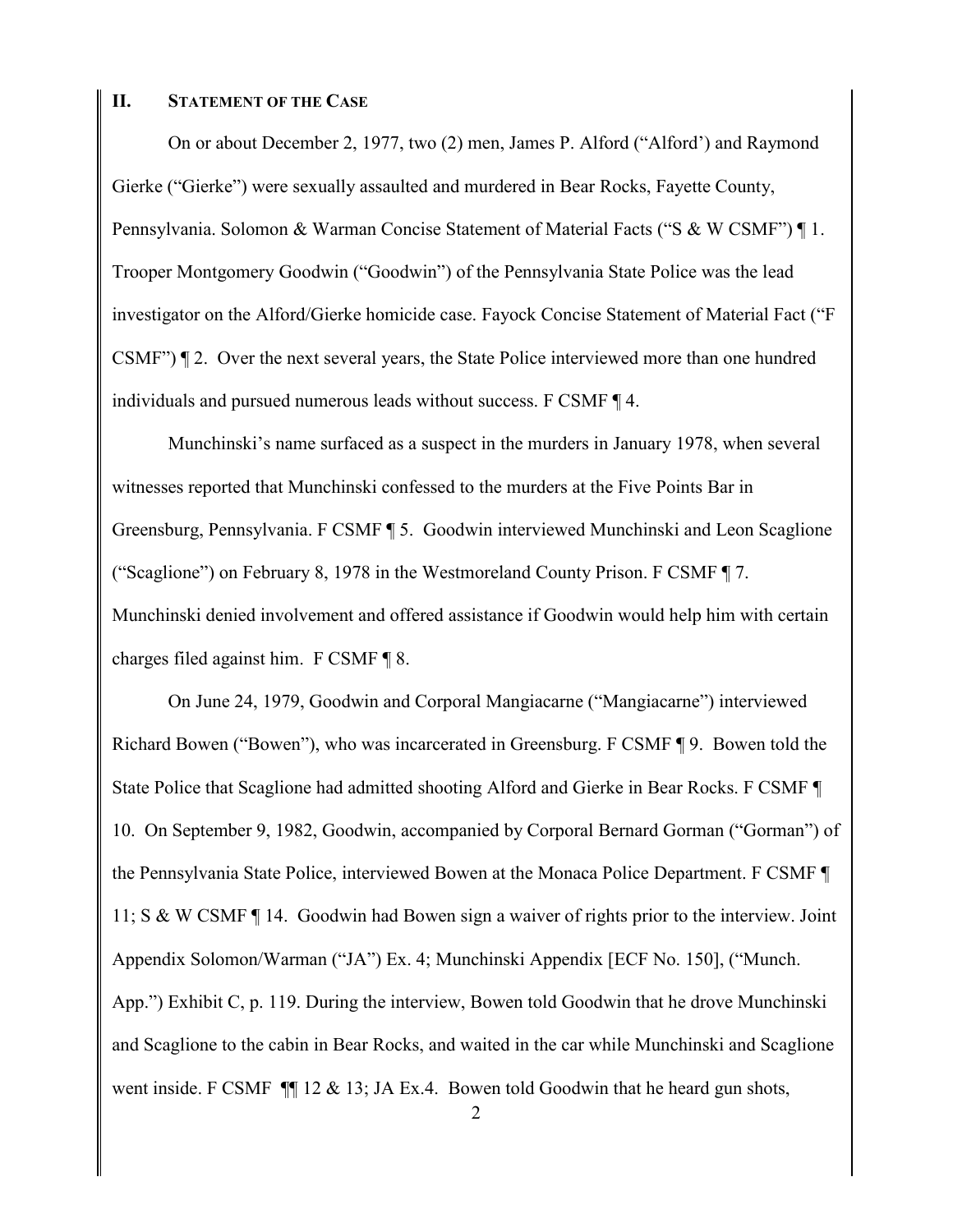Munchinski and Scaglione ran from the cabin, and they drove back to Greensburg. F CSMF 13; JA Ex. 4. Bowen also stated that he read about the killings the next day, and he went to Oklahoma to stay with his father.<sup>2</sup> *Id*. Bowen told Goodwin he would testify if he was given immunity. JA Ex. 4.

Bowen agreed to go with Goodwin and Gorman to the Fayette County Courthouse and furnish a statement to District Attorney Solomon. F CSMF ¶ 15; JA Ex. 4. Solomon testified that the purpose of the meeting was to interview Bowen to determine "if, in fact, [Bowen] had information relative to [the Alford/Gierke] homicides." Munchinski Appendix [ECF. 139] ("M. App.") Ex. 12 p. 120. Bowen signed a waiver of rights and was interviewed by Solomon and Assistant District Attorney Warman. F CSMF ¶ 16; JA Ex. 4. Gorman, Fayock, and Goodwin, all from the Pennsylvania State Police, were also present during the interview. *Id.* Bowen provided a statement, which Goodwin indicated was recorded and was to be transcribed by the DA's office. JA Ex. 4.

On October 21, 1982, Goodwin, Gorman and Mangiacarne appeared with Bowen in Solomon's office, and Bowen gave another statement which, unlike the previous statement he gave in September, indicated that he was in the cabin and witnessed the sexual assaults and the shootings of Alford and Gierke. JA Ex.6. The statement was taped and transcribed. F CSMF ¶ 21. Based upon Bowen's statement, Goodwin prepared an Affidavit of Probable Cause, and signed and filed the criminal complaint against Munchinski.

On October 22, 1982, Munchinski and Scaglione were arrested and charged with two (2) counts of Criminal Homicide and two (2) counts of Criminal Conspiracy to commit homicide.

<sup>2</sup> Bowen remained in Oklahoma until March of 1978 when he was extradited on burglary charges filed against him in Westmoreland County. F CSMF ¶ 14.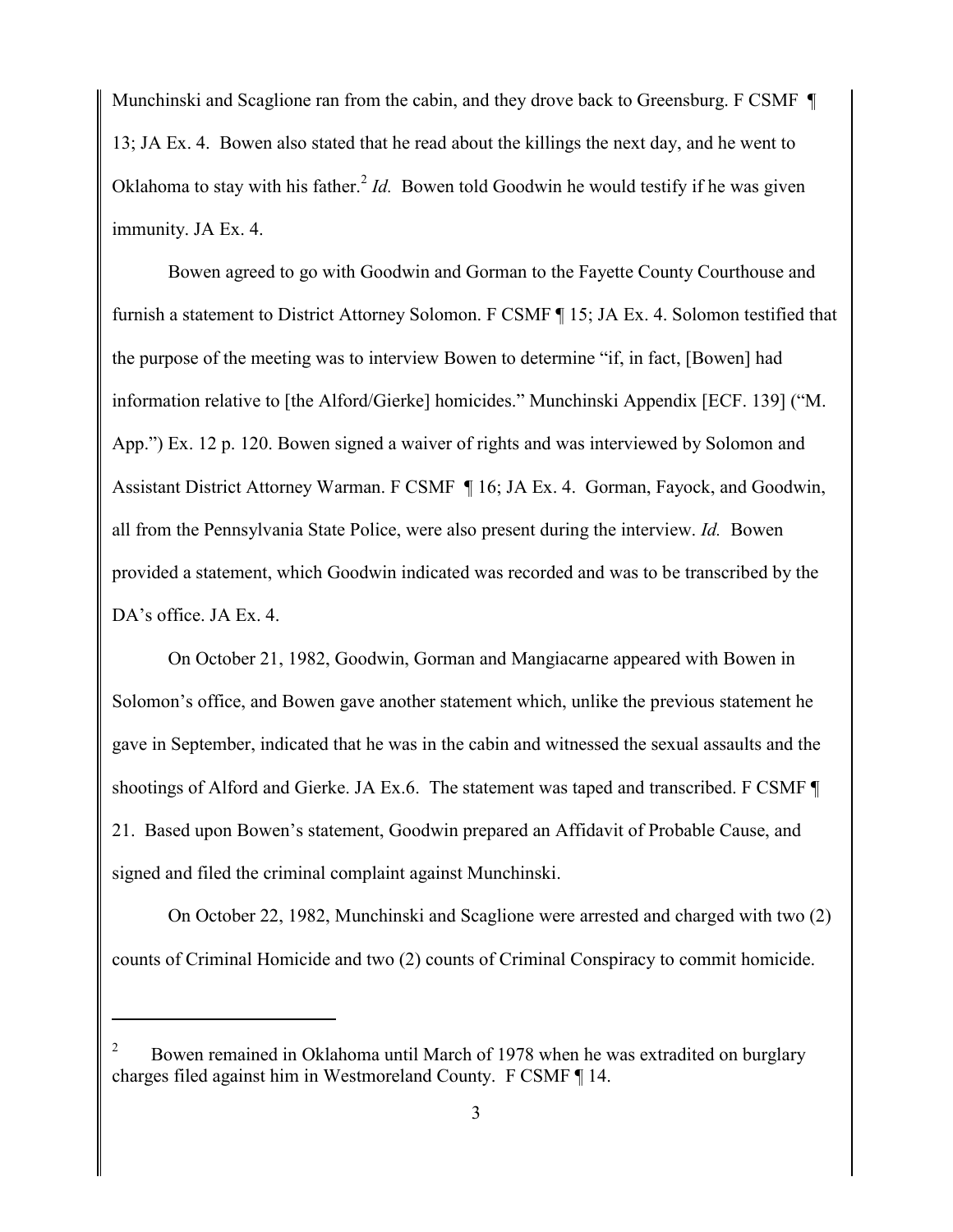*Munchinski v. Wilson*, 807 F. Supp. 2d 242, 250 (W.D. Pa. 2011). Munchinski and Scaglione were jointly tried in April of 1983. *Id.* There was no physical evidence linking either individual to the crimes. Instead, the Commonwealth relied heavily on the testimony of Bowen, who, as stated above, claimed to have been an eyewitness to the murders, and whose testimony alone placed Munchinski at the scene of the crimes. *Id.* Specifically, Bowen testified that Gierke and Alford were raped by Scaglione and Munchinski, respectively, and that the two victims were murdered almost immediately thereafter. *Munchinski v. Wilson*, 694 F.3d 308, 315 (3d Cir. 2012). Bowen's trial testimony, however, was markedly different from the statements he gave police when he first approached them as a potential witness. *Id.* Bowen's testimony was also at odds with certain facts that were elicited at trial. For example, Bowen claimed that he drove Scaglione and Munchinski to the site of the murders in Scaglione's lime green Ford Gran Torino. *Id.* Scaglione, however, did not purchase that Gran Torino until almost six months after the murders. *Id.*

The prosecution also presented Lori Lexa ("Lexa") and Deborah Sue Dahlmann ("Dahlmann") who testified that Munchinski and Scaglione confessed to murdering Alford and Gierke while at the Five Points Bar in Greensburg on January 28, 1978. *Munchinski v. Wilson*, 807 F. Supp. 2d at 250; S & W CSMF ¶ 4. Lexa and Dahlmann were friends prior to their involvement in the case, and Dahlmann's ex-husband, Ed Wiltrout, was a prime suspect in the murders of Alford and Gierke. *Munchinski v. Wilson*, 694 F.3d at 315. At that time, however, Munchinski was unaware that a witness told police that Wiltrout was one of the shooters. *Id.* Munchinski was unable to cross-examine Dahlmann with the witness statement implicating Wiltrout because the report documenting that statement had not been produced. *Id.* The joint trial ended in a hung jury, and a mistrial was declared. *Id.*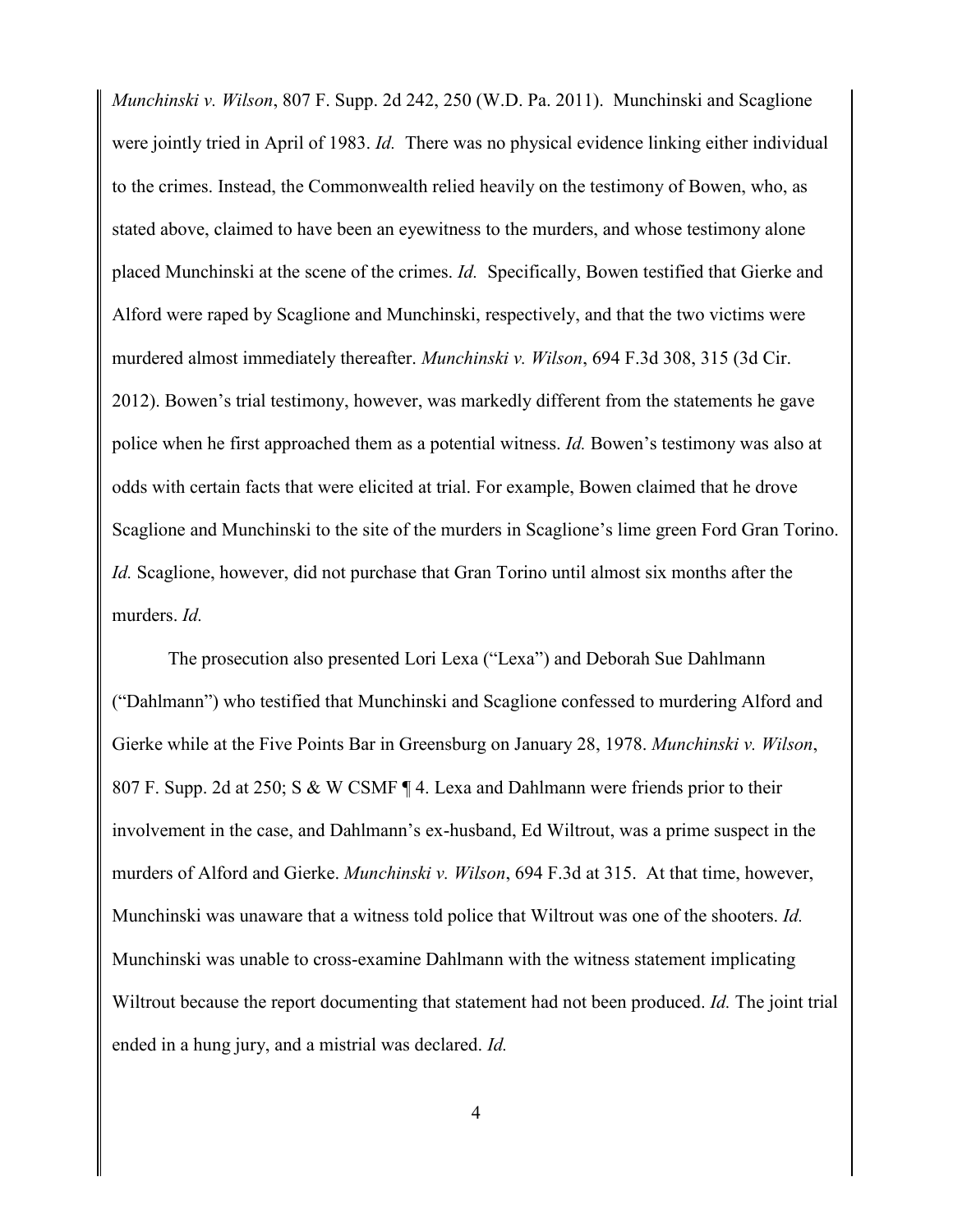On October 31, 1983, upon the filing of a "Petition to View Evidence" on behalf of

Munchinski and Scaglione, the Honorable Richard D. Cicchetti "ordered and directed" that:

counsel for the defendants, and the defendant, David Joseph Munchinski be permitted to examine, inspect, photograph and make record notes of all evidence that the Office of the District Attorney and/or the Pennsylvania State Police or their agents, may have in their possession or that they may acquire, that relates to the above captioned cases.

M App. Ex. 5. Despite Judge Cicchetti's order, Munchinski contends that following exculpatory

evidence was withheld:

- (1) Police reports showing that Bowen, the purported eyewitness and get-away driver, was in Oklahoma on the night of the murders;
- (2) A police report showing that an individual named Mike Urdzick had confessed with specificity to murdering the victims with an accomplice, Edgar Wiltrout;
- (3) A police report by Pennsylvania State Trooper Montgomery Goodwin which contradicted Bowen regarding the timing of the anal rape of the victims;
- (4) A report memorializing a conversation with a deputy coroner that contradicted Bowen's account of the anal rape of the victims;
- (5) A one (1) page addendum to the autopsy report that was exculpatory on its face;
- (6) A police report showing the existence of nail scrapings which could have been tested;
- (7) Information on the leniency Defendants allegedly offered Bowen in exchange for his testimony;
- (8) A police report regarding a conversation between one of the victims and a telephone operator, which contradicted Bowen's eyewitness account;
- (9) A police report indicating the involvement of an individual named Robert Mangello in the murders;
- (10) A police report of indicating the involvement of an individual named Joseph Lucy in the murders;
- (11) A police report by Trooper Goodwin regarding Bowen's first statement provided to law enforcement; and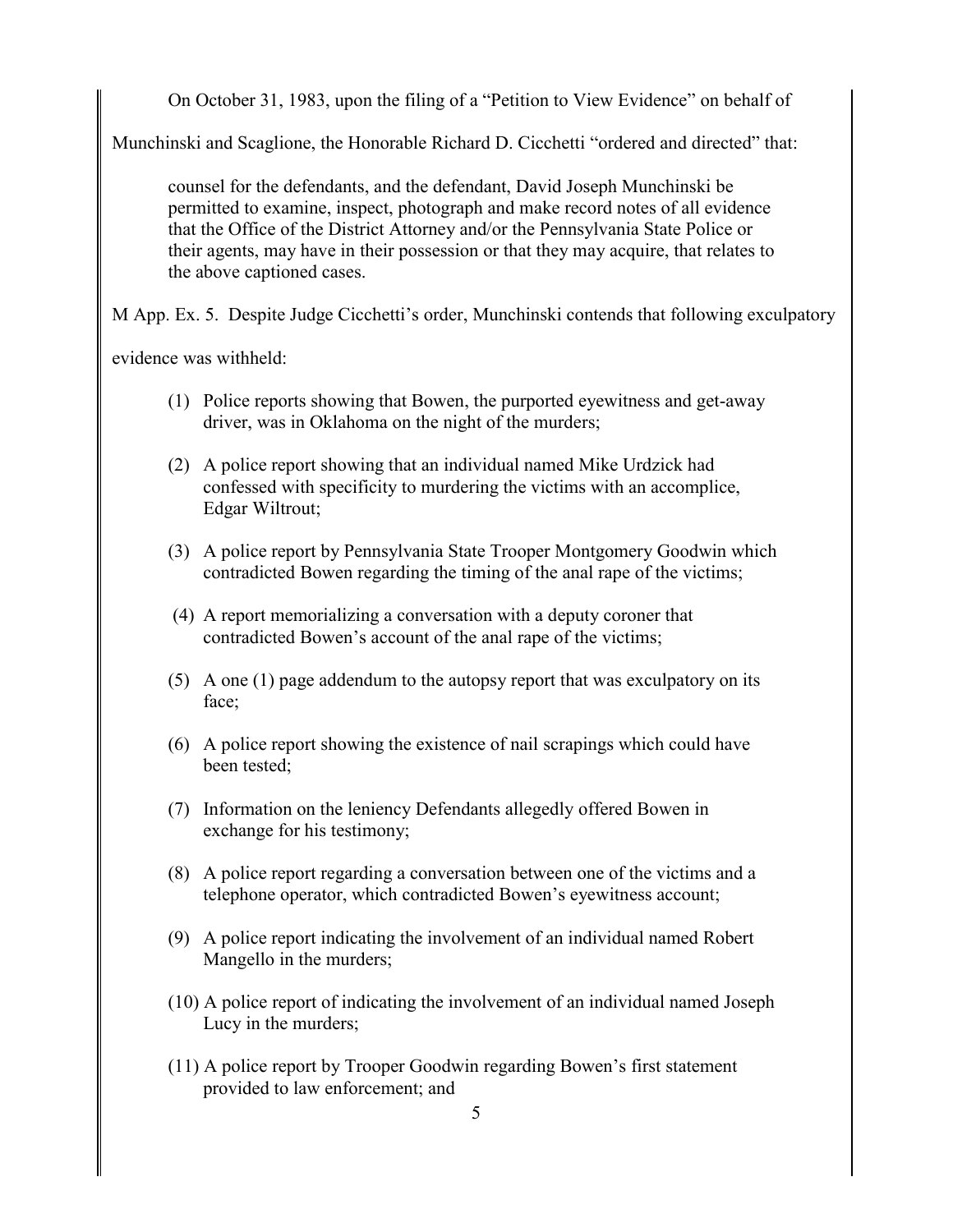(12) The content of Bowen's tape recorded statement made on September 9, 1982. Am. Compl. ¶¶ 33, 34.

In October 1986, the Commonwealth retried Scaglione. During his trial, Scaglione admitted to committing the murders. Scaglione testified that Munchinski had no involvement in the murders, but that Scaglione had committed the crimes with an associate named Homer Stewart who allegedly resembled Munchinski. *Munchinski v. Wilson*, 694 F.3d at 315. Scaglione was convicted of two counts of first degree homicide and two counts of second degree homicide. *Id*.

The Commonwealth retried Munchinski in November of 1986. *Id.* With no physical evidence, the Commonwealth again presented the testimony of Bowen, Lexa, and Dahlmann, and also offered the testimony of Bernard Furr, another acquaintance of Dahlmann's, who testified regarding an alleged confession to the murders by Munchinski in January 1978, and the testimony of Harold Thomas, who testified that Munchinski confessed while in jail in 1983. *Munchinski v. Wilson*, 694 F.3d at 316. In his case, Munchinski sought to introduce Scaglione's testimony from his retrial, in which he implicated Stewart in the murders and exonerated Munchinski. Scaglione, however, refused to testify, invoking his Fifth Amendment right against self-incrimination. *Id.* The trial court denied Munchinski's request that Scaglione be granted use immunity, and also ruled that Scaglione's prior testimony was inadmissible under Pennsylvania law. *Id.* Munchinski, therefore, was unable to introduce any exculpatory testimony from Scaglione. *Id.* 

In his closing argument to the jury, Warman stated: "did you hear anyone testify that Bowen received anything other than immunity? No . . . does that bolster his testimony to indicate that Bowen was there?" *Munchinski v. Wilson*, 694 F.3d at 316. The Third Circuit found that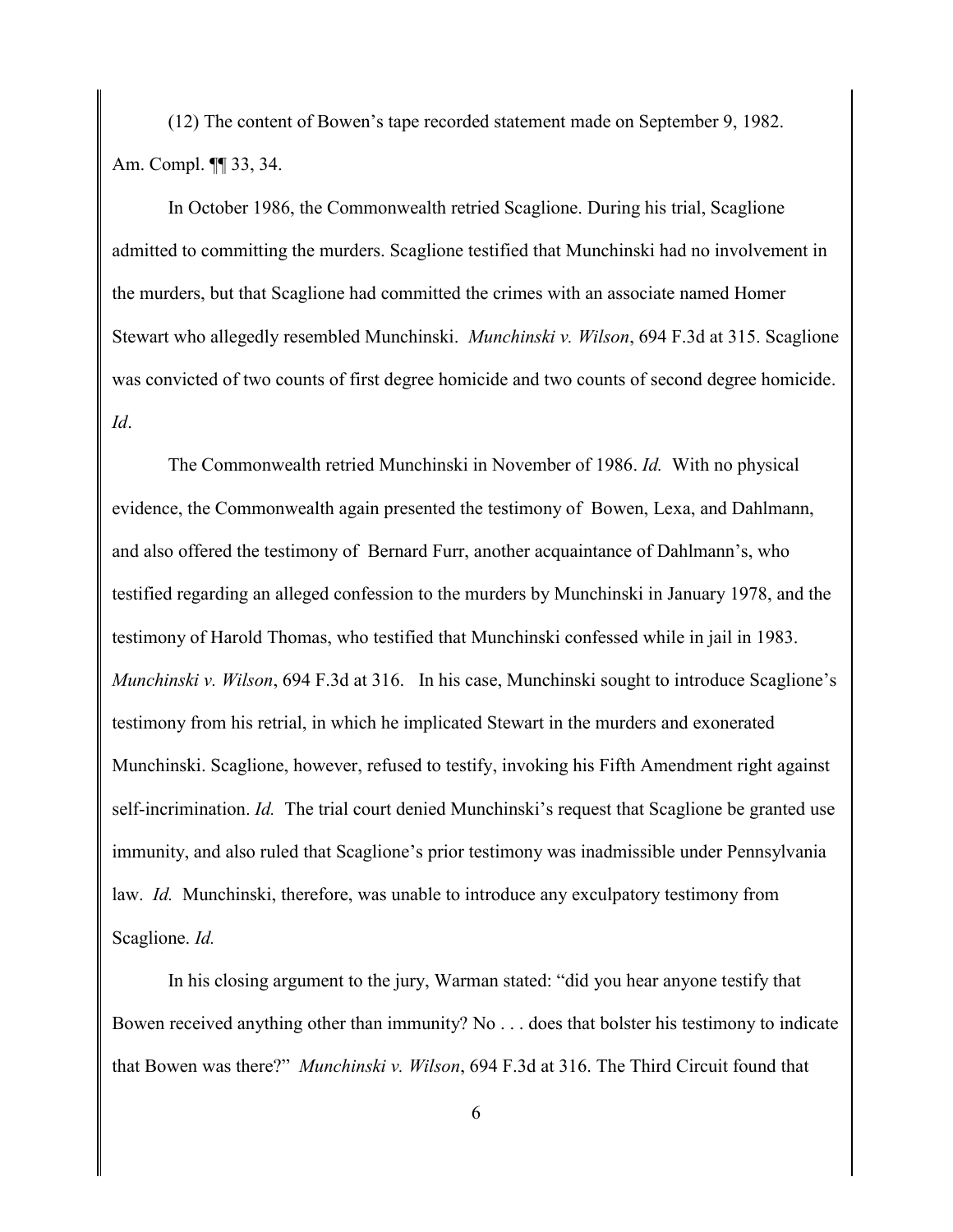Warman's argument "misled the jury" because prosecutors in Fayette County had reached a leniency agreement with Bowen, whereby Westmoreland County prosecutors would be lenient towards Bowen in his ongoing parole revocation hearings in exchange for Bowen's testimony against Munchinski. *Id.* In addition, the prosecutors failed to turn over the documents evidencing this leniency agreement to Munchinski. *Id.* Munchinski was found guilty of first-degree homicide and, on June 15, 1987, he was sentenced to two consecutive life sentences. *Id.* The Superior Court of Pennsylvania affirmed the judgment of sentence on November 13, 1991. *Id.*

Solomon was elected to the Court of Common Pleas of Fayette County, Pennsylvania in November of 1987, and did not represent the Commonwealth thereafter. S & W CSMF ¶ 99.

In November 1991, Bowen, who was imprisoned in Oklahoma at the time, asked to speak with the Federal Bureau of Investigation (the "FBI") with regard to the murders of Alford and Gierke. *Munchinski v. Wilson*, 694 F.3d at 316. Bowen was interviewed in prison by FBI Special Agent Matthew Schenk. *Id.*; M. App. Ex. 11. During the interview, Bowen recanted his trial testimony, stating, *inter alia*, that: (1) he was not involved in any fashion with Scaglione or Munchinski in the killings of Alford and Gierke; (2) he was told what his testimony would be by Troopers Goodwin and Gorman, and District Attorney Solomon; (3) he was provided a fictitious script as to what he was to testify to during the trial for the killings of Alford and Gierke; (3) he was given money, assistance with certain legal problems, and was promised a \$10,000 reward posted by the victims' parents in exchange for his cooperation and testimony; and (4) Goodwin told Bowen that if he did not testify against Scaglione and Munchinski, Goodwin would get someone to testify against him for the murders. M. App. Ex. 11.

When Munchinski became aware of Bowen's recantation to Special Agent Schneck, he arranged to depose Bowen. *Munchinski v. Wilson*, 694 F.3d at 316; M. App. Ex. 20. On April 4, 1992, Bowen testified that he did not meet Munchinski until 1978 when they were serving time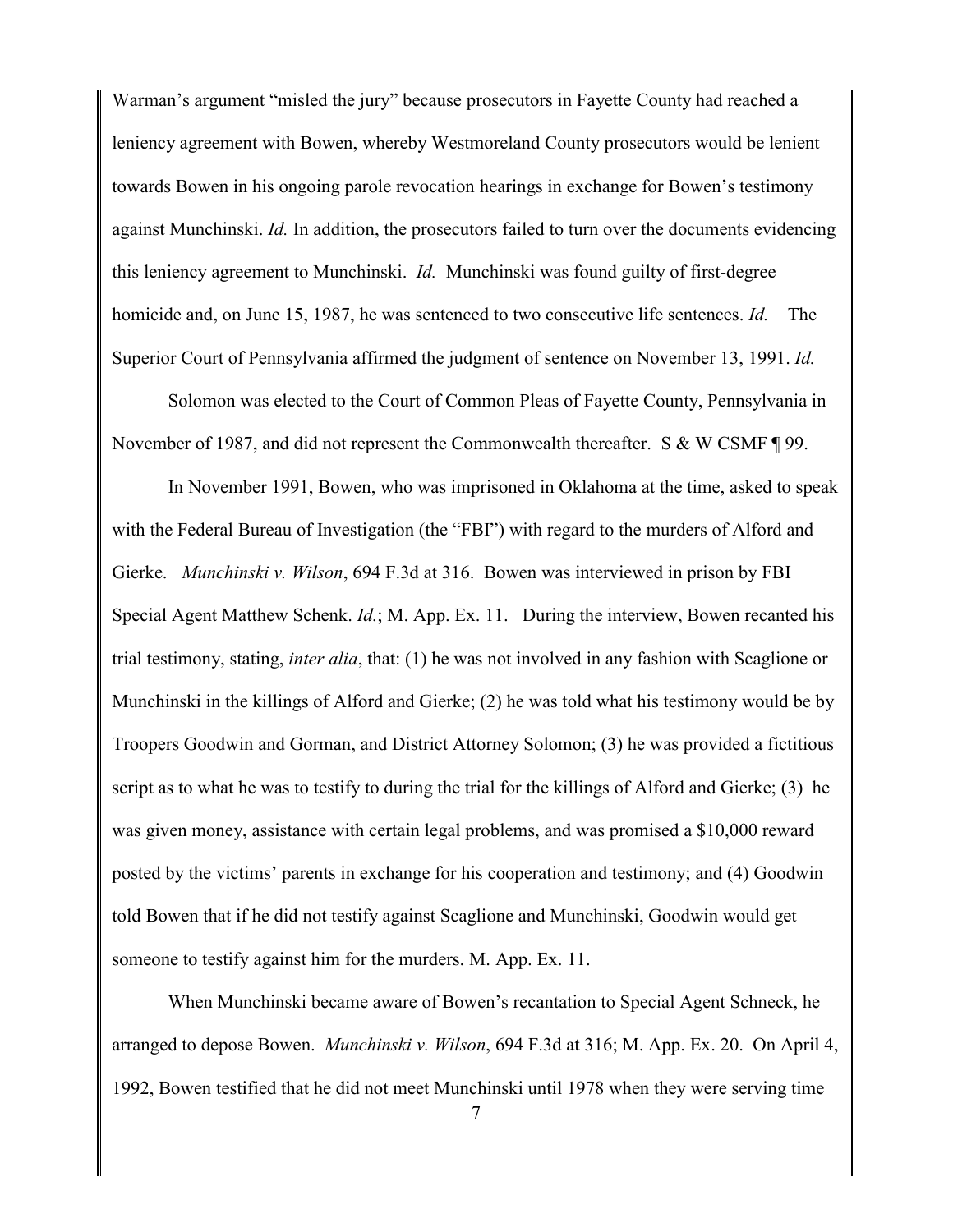in jail in Westmoreland County. M. App. Ex. 20, p. 7. Bowen further testified that on the day Alford and Gierke were killed, he was at his father's house in Okmulgee, Oklahoma. M. App. Ex. 20, p. 9. Bowen further stated that Scaglione did in fact admit to the murders of Alford and Gierke, but that Scaglione never mentioned Munchinski. M. App. Ex. 20, p. 21. Bowen testified that Goodwin said he would be charged with murder if he did not testify based upon a narrative given to him by Goodwin. M. App. Ex. 20, p. 23-24. According to Bowen, Solomon also knew he did not witness the murders, but insisted he testify that he did in fact witness the murders. M. App. Ex. 20, p. 42-44.

Munchinski filed his first petition for relief under the Pennsylvania Post-Conviction Relief Act ("PCRA"), 42 PA. CONS. STAT. ANN. § 9541, et seq. ("PCRA I") on April 16, 1992. The PCRA I petition sought relief based on two articles of newly-discovered evidence: (1) a September 1982 report from Trooper Goodwin (the "Goodwin Report")<sup>3</sup> that was intentionally edited to conceal a reference to a recorded statement made by Bowen; and (2) Bowen's sworn deposition testimony. *Munchinski v. Wilson*, 694 F.3d at 317. Munchinski's PCRA I was assigned to Judge William J. Franks of the Court of Common Pleas of Fayette County<sup>4</sup>. Id.

Judge Franks held an evidentiary hearing during which Warman admitted that he intentionally edited the Goodwin Report, removing a paragraph which indicated that Bowen made a statement in Solomon's office on that date, which was then recorded for future

<sup>3</sup> The Goodwin Report detailed Goodwin's encounter with Bowen on September 9, 1982, and the circumstances surrounding an alleged statement regarding the murders made by Bowen to Goodwin, Gorman, Fayock, Solomon and Warman in Solomon's office.

<sup>4</sup> PCRA petitions are generally assigned to the judge who presided over a petitioner's trial, however, the judge who had presided over Munchinski's trial and retrial had retired from the bench.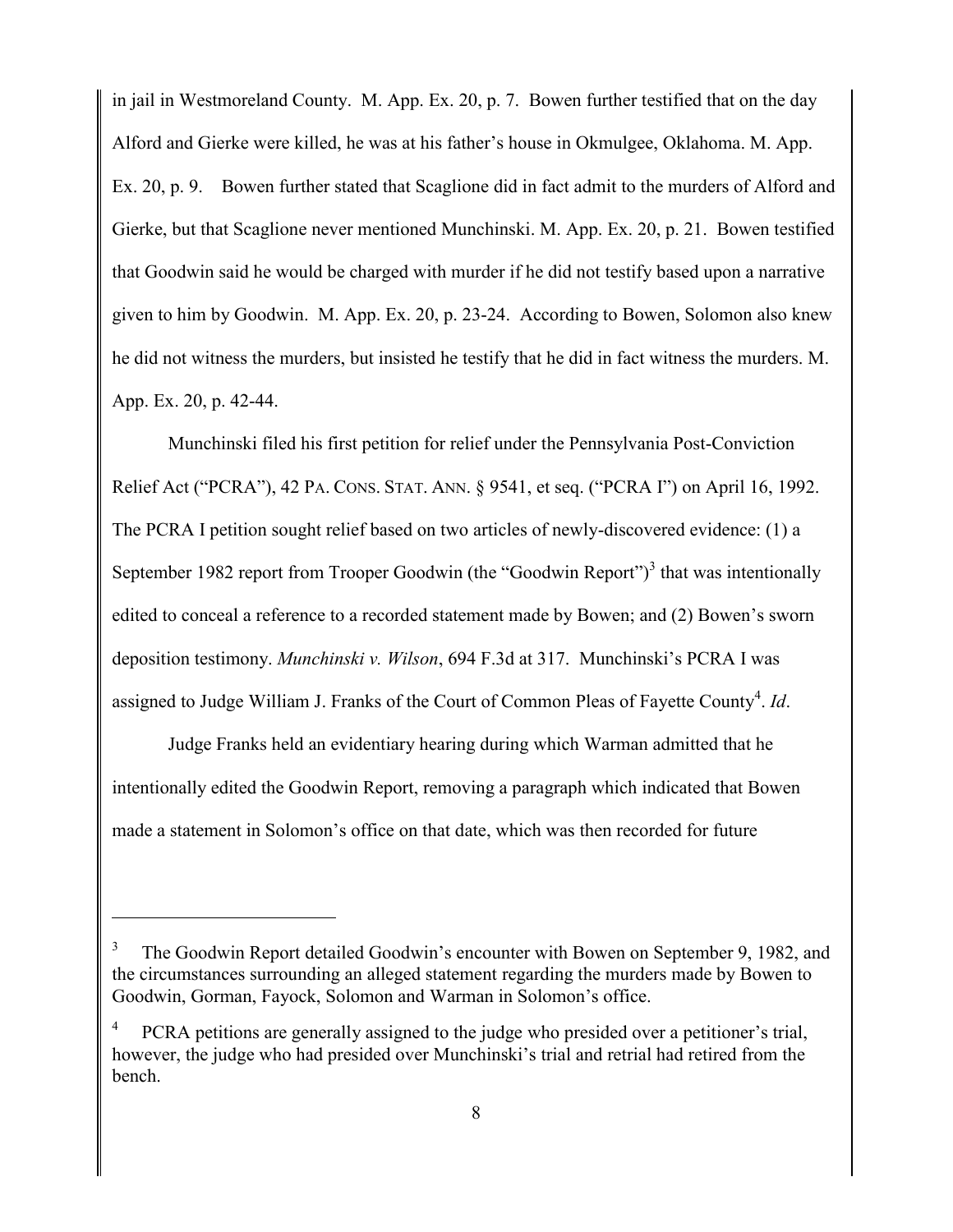transcription, and that Bowen had signed a waiver of rights. *Munchinski v. Wilson*, 694 F.3d at 318; *Munchinski v. Wilson*, 807 F. Supp. 2d 242, 253 (W.D. Pa. 2011); M. App. Exs. 13 & 18. Warman intentionally removed the paragraph and pasted together the surrounding paragraphs in such a manner as to conceal the removal. *Munchinski v. Wilson*, 807 F. Supp. 2d at 253. Warman testified that he removed the paragraph because, according to him, no statement was actually recorded or transcribed and the reference would be "misleading." *Munchinski v. Wilson*, 694 F.3d at 318; *Munchinski v. Wilson*, 807 F. Supp. 2d at 253. Solomon also testified and corroborated Warman's testimony. *Id.*; *Munchinski v. Wilson*, 807 F. Supp. 2d at 253-254.

Though Judge Franks concluded that no recording had been made of Bowen's statement on September 9, 1982, he ordered the Commonwealth to produce all Pennsylvania State Police investigation files related to the murders of Alford and Gierke, as well as three additional files on Bowen, for an *in camera* review based upon Warman's admission that he modified the Goodwin Report. *Id*.; *Munchinski v. Wilson*, 807 F. Supp. 2d at 254. Judge Franks reviewed the files, and ordered that everything he deemed to be discoverable be produced to Munchinski. *Munchinski v. Wilson*, 807 F. Supp. 2d at 254. Judge Franks found that none of the documents that had been produced as part of Bowen's files were discoverable. *Id.*

Based on Bowen's statement to the FBI and subsequent deposition, Munchinski called Bowen to testify at his PCRA I hearing and recant his trial testimony. *Munchinski v. Wilson*, 694 F.3d at 318. Bowen invoked his Fifth Amendment right against self-incrimination, and Judge Franks granted Bowen use immunity for his testimony. *Id.* Bowen, however, disavowed his deposition testimony and reaffirmed his testimony from the 1986 retrial. *Id.* Bowen subsequently committed suicide while incarcerated in Oklahoma. *Munchinski v. Wilson*, 807 F. Supp. 2d at 254, n.8.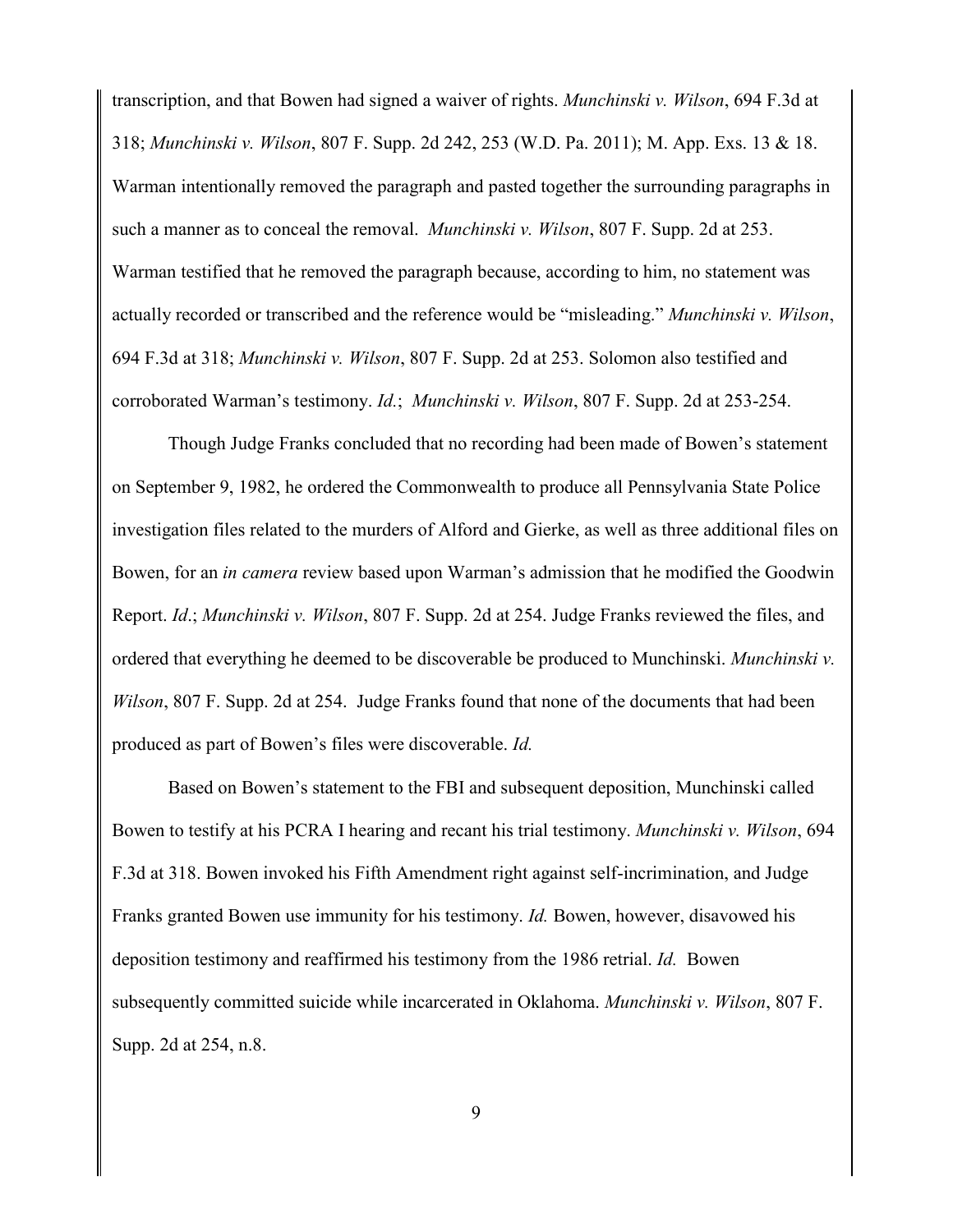Kenneth Knight ("Knight"), an acquaintance of Bowen's from prison, was also called to testify at the PCRA I hearing. *Munchinski v. Wilson*, 694 F.3d at 319. Knight testified that he introduced Bowen to Scaglione and Munchinski in March 1978, long after the December 1977 murders of Alford and Gierke, when they were incarcerated together in Westmoreland County Jail. *Id.* Knight further testified that Bowen admitted that he was in Oklahoma at the time of the murders, and that he lied under oath during the murder trials. *Id.*

On August 5, 1993, Judge Franks dismissed Munchinski's PCRA I petition, and on December 11, 1995, the Pennsylvania Superior Court affirmed Judge Franks' dismissal. *Id.*

Warman became a judge in the Court of Common Pleas of Fayette County, Pennsylvania in 1996, and did not represent the Commonwealth in the Munchinski case thereafter. S & W CSMF ¶ 125.

On March 21, 2001, Munchinski filed his third PCRA petition<sup>5</sup> (the "PCRA III" petition). S & W CSMF ¶ 126; *Munchinski v. Wilson*, 694 F.3d at 320. Because Solomon and Warman were now sitting judges of the Court of Common Pleas of Fayette County, the remaining judges of the Court of Common Pleas of Fayette County recused themselves from the matter. *Munchinski v. Wilson*, 694 F.3d at 320. The Administrative Office of Pennsylvania Courts assigned the PCRA III Petition to Judge Barry Feudale of the Court of Common Pleas of Northumberland County. *Id.*

In his PCRA III petition, Munchinski alleged that eleven (11) pieces of exculpatory evidence were unlawfully suppressed by the prosecution during his homicide trials in 1983 and

<sup>5</sup> Between his first and third PCRA petitions, Munchinski filed his first petition for writ of habeas corpus pursuant to 28 U.S.C. § 2254 with the United States District Court for the Western District of Pennsylvania, and a second PCRA petition ("PCRA II"). Neither petition is material to the instant action.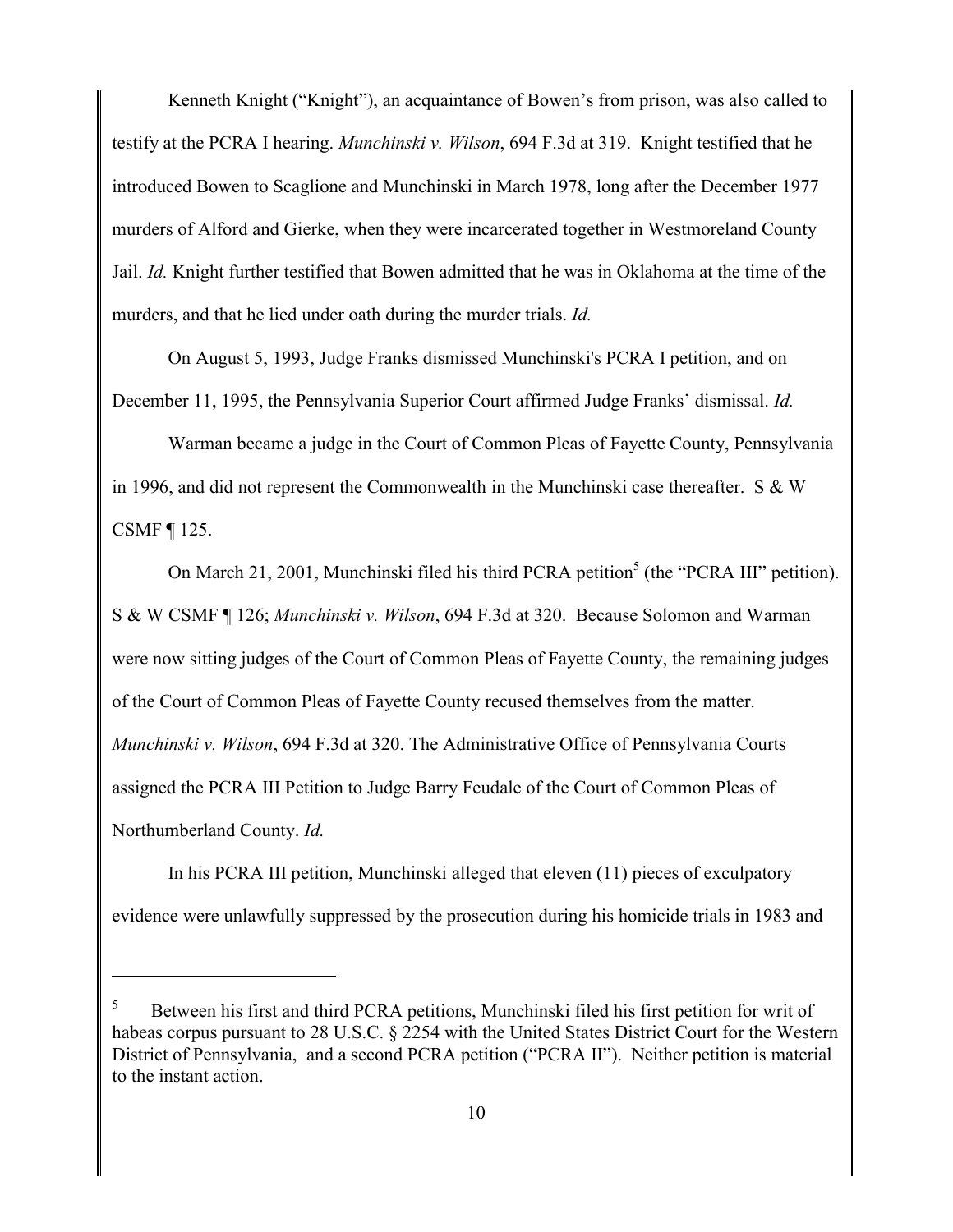1986, and during his first PCRA proceedings. *Munchinski v. Wilson*, 807 F. Supp. 2d 255. The

District Court identified the alleged exculpatory evidence as follows:

(1) The Bates report: a one-page report of trooper George F. Bates, dated January 6, 1978, relating an interview with Maria Caccia, who indicated that Bowen had left Pennsylvania for Oklahoma on December 1, 1977.

(2) The Goodwin/Powell report: a report, dated December 20, 1977, written by Goodwin. In this report, Goodwin indicated that Deputy Coroner Jack Powell informed him that it was believed that the anal intercourse to which Alford was subjected would have taken place 24 hours prior to his death.

(3) The Powell addendum: a typewritten summary of a phone call, attributed to Fayette County Deputy Coroner Jack Powell, dated December 14, 1977, indicating that the anal intercourse to which Alford was subjected possibly occurred "at least 24 hours" before his death.

(4) The addendum to Alford's autopsy: a one-page addendum to Alford's autopsy report, dated December 17, 1977 and signed by Dr. Sava, indicating that the medical samples taken from Alford's rectum were of blood group "A". [Munchinski] avers, and the Superior Court concluded, that [his] blood group is "B". Dr. Sava noted in this report that contamination of the samples by the contents of Alford's own urethra "[could not] be entirely ruled out."

(5) The Mangiacarne/Carbone report: a report written by Corporal Mangiacarne, dated December 16, 1980, relating his interview of an individual named Elizabeth Carbone ("Carbone"). According to this report, Carbone described a detailed confession to the murders [of Alford and Gierke], given to her by an individual named Mike Urdzik ("Urdzik"). In this confession, Urdzik implicated one Ed Wiltrout ("Wiltrout") in the [Alford and Gierke] murders.

(6) The Kinch report: a report written by Trooper Robert Kinch, dated December 19, 1977, which indicated that certain biological evidence, including nail scrapings, had been taken from Alford. The existence of this evidence was unknown to [Munchinski] until the report's discovery, sometime during the pendency of his first habeas appeal.

(7) Bowen's parole revocation documents: four pages of documents from Westmoreland County, Pennsylvania, related to parole revocation hearings for Bowen in 1983. [Munchinski] argues that multiple passages in these documents support the conclusion that an undisclosed agreement for leniency existed between Bowen, the Westmoreland County District Attorney's office, and the Fayette County District Attorney's office. Examples of these passages include: "[t]he Actor [Bowen] is present [sic] [in] a situation which could solve his charges. . . ", and "[t]his petition was not filed before this date at the request of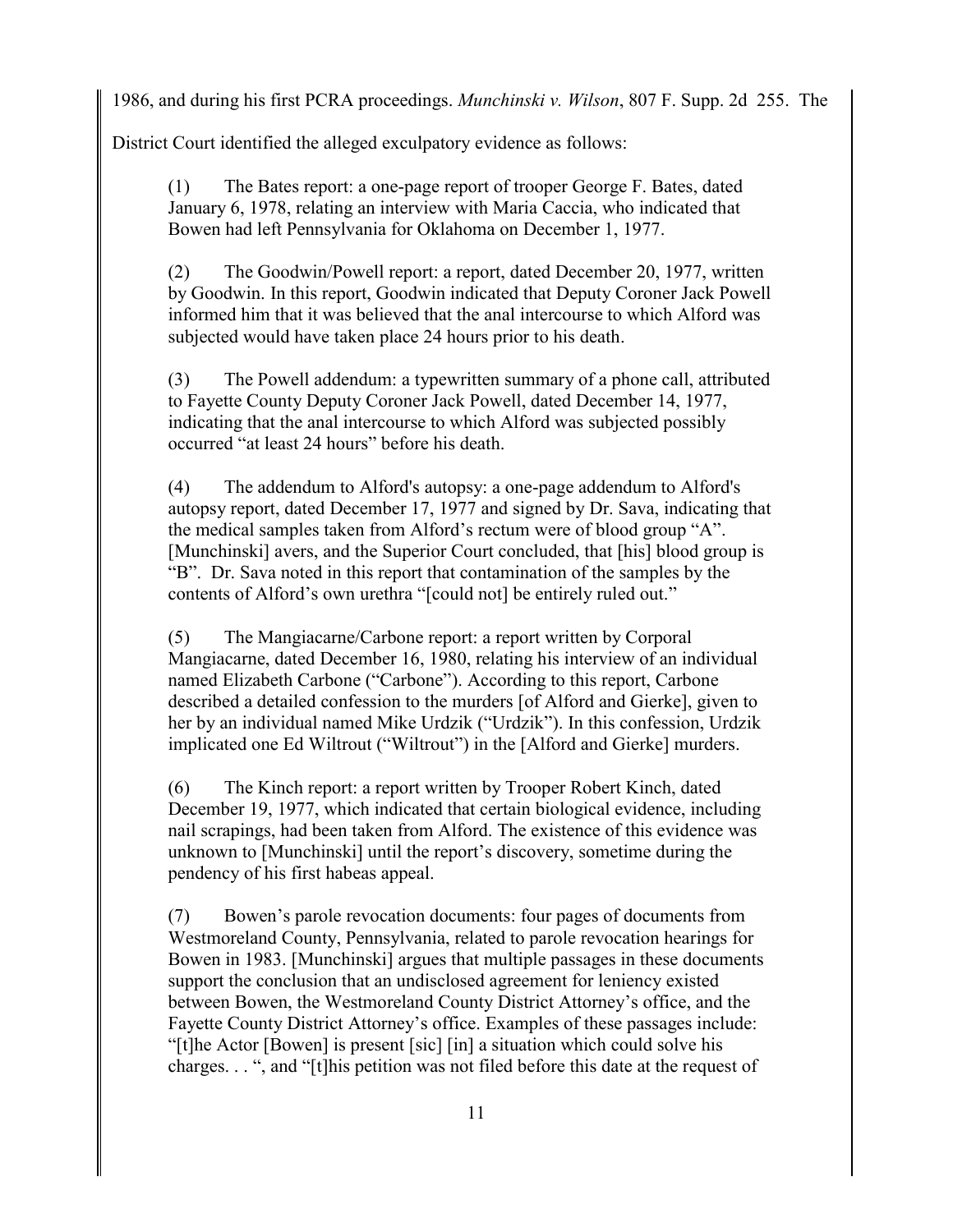[then Westmoreland County, Pennsylvania,] D.A. John J. Driscoll because of [Bowen's] role as a witness in a murder trial Fayette County."

(8) The Dunkard/Proud report: a report written by Trooper Edward Dunkard ("Dunkard"), dated December 5, 1977, indicating that Delores Proud ("Proud"), then a dispatcher for the Mt. Pleasant, Pennsylvania, Police Department, received a call at 2:32 A.M. on December 2, 1977, from a telephone operator, who stated, "[a] man said he was shot and lives at 837 Alpine Rd., in Bear Rocks." The report also indicates that Proud received a call about eighteen minutes later requesting an ambulance from Bonnie Blackson, the woman who discovered Alford's body on her porch.

(9) The Veil/Mangello report: a one page report written by Trooper Richard Veil ("Veil"), dated June 23, 1986, in which inmate Robert Lee Mangello ("Mangello") indicated that Joseph Lucy ("Lucy"), [Munchinski's] criminal codefendant Scaglione, and a third, unnamed man, committed the murders [of Alford and Gierke] at Bear Rocks in "1972-1973". The record indicates that this document came into [Munchinski's] possession on March 10, 2003, during discovery for his third PCRA proceedings.

(10) The Madden/Lucy report: the October 15, 1986, report of Trooper William F. Madden ("Madden"), in which Lucy denied Mangello's accusations. However, Lucy went on to say that Mangello had indicated that he was a witness to the shootings at Bear Rocks himself. The record indicates that this document came into [Munchinski's] possession on March 10, 2003, during discovery for his third PCRA proceedings.

(11) The marked Bates report: a second copy of the above-mentioned "Bates report," received during the course of discovery on March 10, 2003. [Munchinski] argues that, due to the markings made on the report, which emphasize, *inter alia*, the passage "and BOWEN left on the 1st of December," this exhibit is materially different from the unmarked version that had been discovered earlier. [Munchinski] avers that this version of the Bates report was marked in this manner when he received it, and argues that this bolsters his contention that prosecutors knew of the exculpatory information (*i.e*., that Bowen was in transit to Oklahoma) at the time of the murders [of Alford and Gierke] on December 2, 1977.

*Munchinski v. Wilson*, 807 F. Supp. 2d 255-256 (internal citations omitted).

Judge Feudale held several days of hearings on the PCRA III petition. Judge Franks,

who had presided over Munchinski's PCRA I petition, testified at the PCRA III hearing and

stated that had he been aware of the Bates Report, the Goodwin/Powell Report, and the

Mangiacarne/Carbone Report, which were withheld from his *in camera* review by the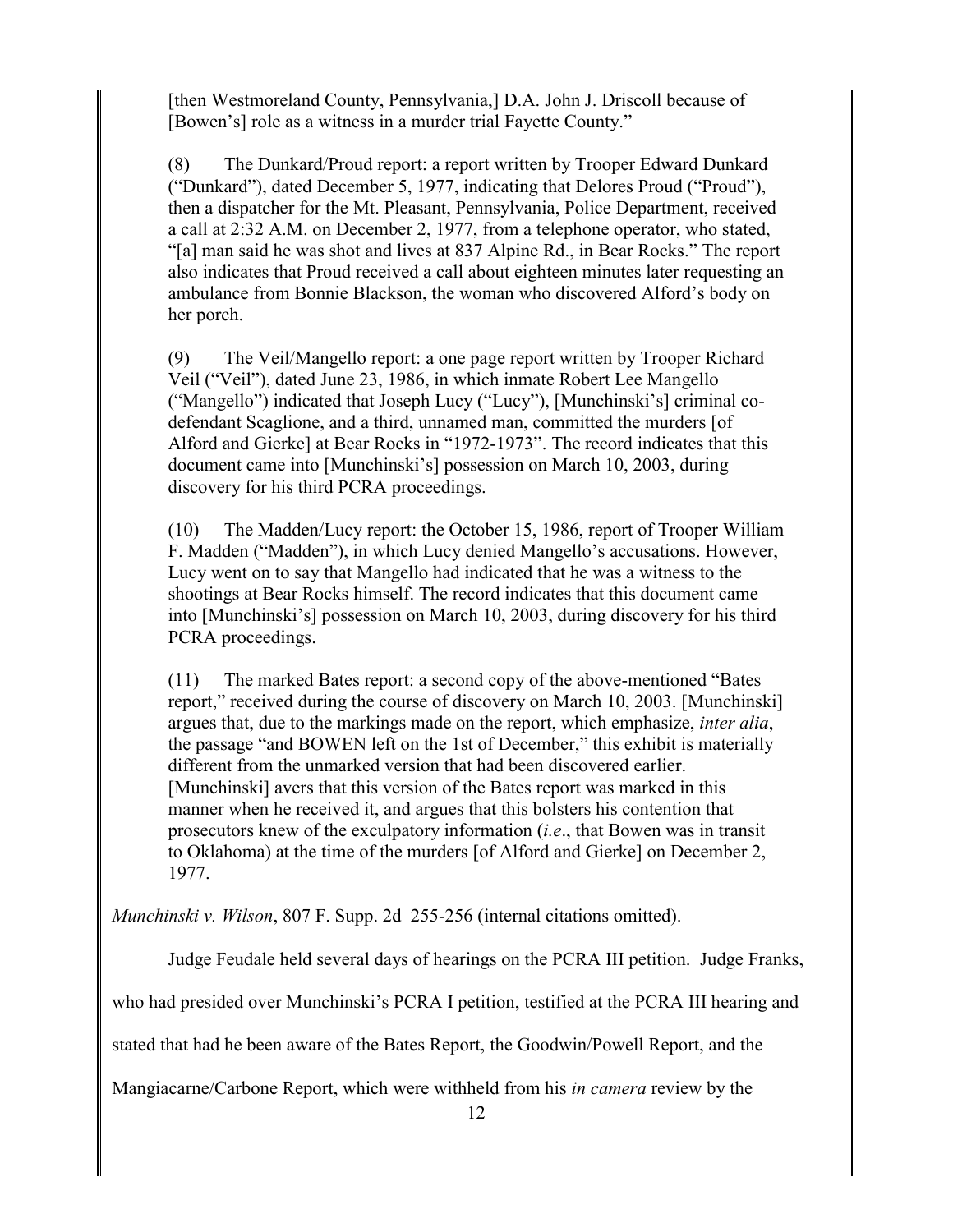prosecution, he may well have granted relief on Munchinski's PCRA I petition. *Munchinski v. Wilson*, 694 F.3d at 321-322.

Judge Feudale also examined evidence indicating that a tape recording had been made of a statement that was taken from Bowen on September 9, 1982, which had never been produced to Munchinski. *Munchinski v. Wilson*, 807 F. Supp. 2d at 257. This evidence included a police report written by Goodwin on September 9 or 10, 1982, as well as the testimony of Warman and Goodwin with regard to the recorded statement referenced therein. Unlike the PCRA I court, Judge Feudale held that Munchinski had demonstrated by a preponderance of the evidence that a tape of this statement existed and was improperly concealed and withheld by the Commonwealth. *Id.*; *see also Munchinski v. Wilson*, 694 F.3d at 322.

On October 1, 2004, Judge Feudale filed a 114-page opinion analyzing the merits of the

PCRA III petition and concluding that:

(1) Despite the PCRA I Court's conclusion to the contrary, the recorded statement referred to in the omitted paragraph of the Goodwin Report did exist, and was intentionally withheld by prosecutors;

(2) Even if no recorded statement existed, Warman's intentional editing of the Goodwin Report violated *Brady v. Maryland*, 373 U.S. 83 (1963);

(3) Prosecutorial misconduct in violation of *Brady* occurred when, despite Judge Franks Order during the PCRA I proceedings, the entire police file was not turned over for *in camera* review;

(4) Solomon and Warman both committed prosecutorial misconduct and numerous *Brady* violations leading up to and during the Munchinski's first trial and his retrial; and

(5) Warman intentionally misled the jury during the retrial when he stated that all Bowen received in exchange for his testimony was immunity, because he was aware that Bowen also received leniency as to a number of probation and parole violations in Westmoreland County.

*Munchinski v. Wilson*, 694 F.3d at 323. The PCRA III court found that the evidence withheld by

prosecutors was material under *Brady*, granted Munchinski's petition and vacated his 1986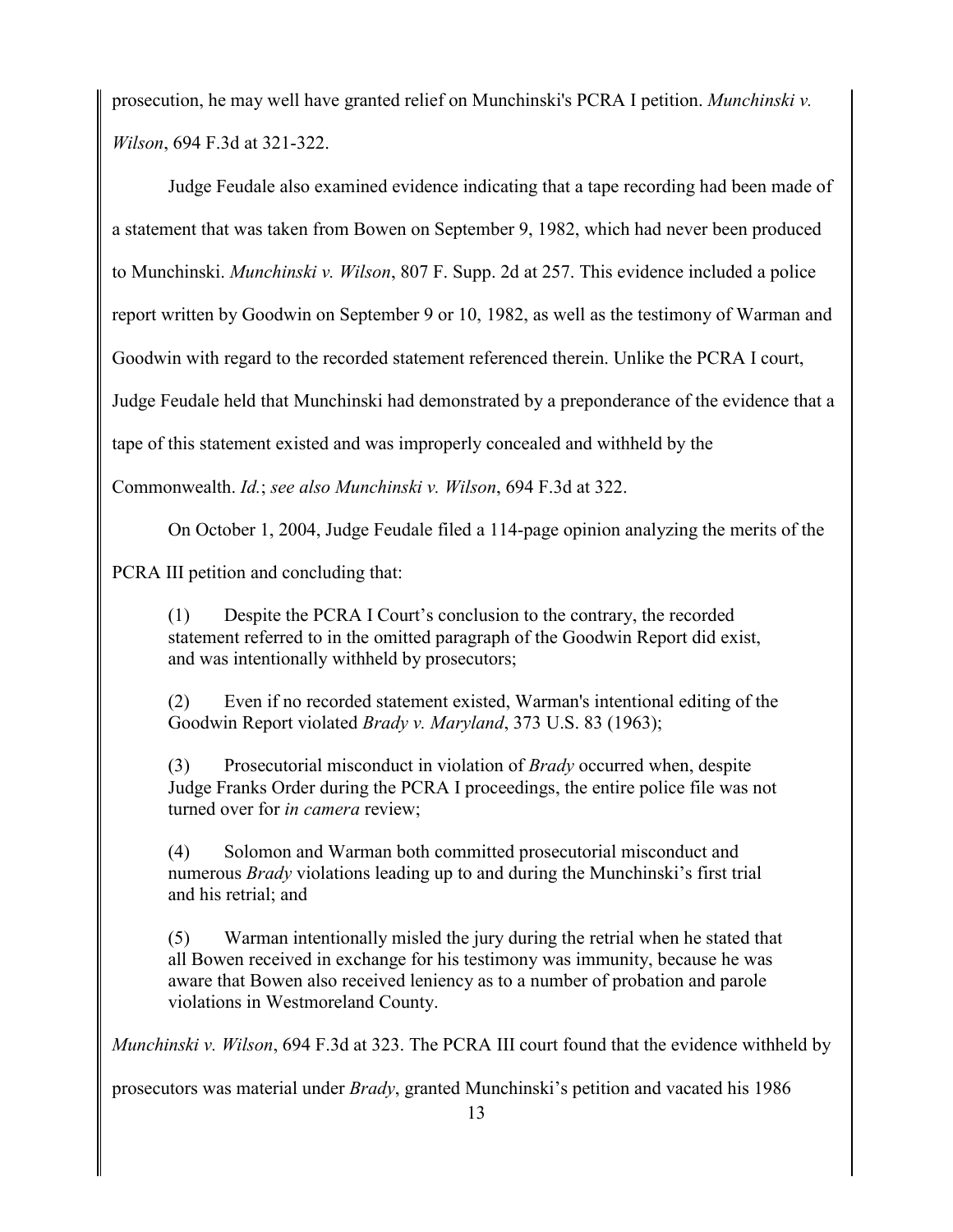convictions. The court concluded that Warman and Solomon engaged in serious and intentional prosecutorial misconduct. *Id.*

On October 8, 2004, the Commonwealth appealed Judge Feudale's ruling, and on December 14, 2005, the Superior Court of Pennsylvania issued a nonprecedential and unsigned memorandum opinion reversing the PCRA III court. In its review of the Superior Court's reversal, the United States Court of Appeals for the Third Circuit described the opinion as follows:

Unfortunately, though the Superior Court's opinion is lengthy, its reasoning is opaque. The memorandum is confusing, and at times internally inconsistent. As best we can understand, the Superior Court concluded that certain articles of evidence listed in the PCRA III petition as undisclosed by the prosecution were not raised on a timely basis, and thus could not be raised as independent claims. Nonetheless, because some of Munchinski's claims were timely, the court concluded that it was required to consider all of the evidence raised in the PCRA III petition. In analyzing the merits of Munchinski's *Brady* claims, the court considered each article of evidence in isolation, never considering the aggregate materiality of all of the withheld evidence.

*Munchinski v. Wilson*, 694 F.3d at 324.

On December 15, 2007, Munchinski filed a second petition for writ of habeas corpus pursuant to 28 U.S.C. § 2254 in the United States District Court for the Western District of Pennsylvania. *Munchinski v. Wilson*, 807 F. Supp. 2d at 259. The District Court determined that Munchinski's petition constituted a "second or successive petition" under the meaning of the Antiterrorism and Effective Death Penalty Act of 1996 ("AEDPA"). *Id.*; s*ee also* 28 U.S.C. § 2244(b). The AEDPA, however, requires that a "second or successive petition" for writ of habeas corpus must be filed directly with the court of appeals, therefore the district court lacked jurisdiction over the petition. 28 U.S.C.  $\S$  2244(b)(3).

Munchinski's petition was transferred to the United States Court of Appeals for the Third Circuit pursuant to 28 U.S.C. § 1631, and on November 5, 2009, the Court of Appeals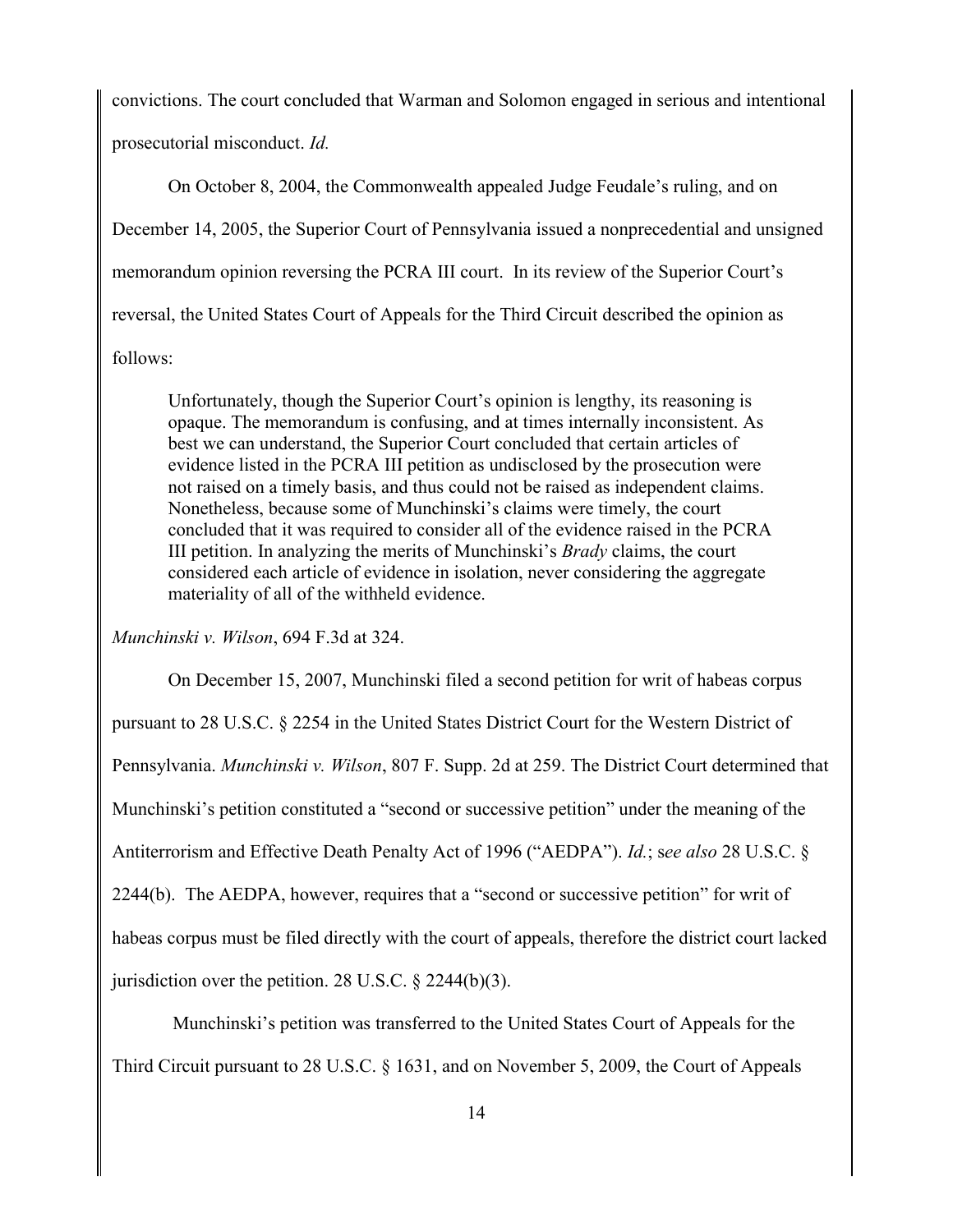granted authorization for the District Court to proceed with the adjudication of the petition, finding that Munchinski "ha[d] made a *prima facie* showing that his petition contain[ed] newly discovered evidence." *Munchinski v. Wilson*, 807 F. Supp. 2d 259.

Before reaching the merits of Munchinski's claims under *Brady v. Maryland*, the District Court considered whether Munchinski's petition was timely under the  $AEDPA<sup>6</sup>$  and whether Munchinski had procedurally defaulted his claims<sup>7</sup>. Munchinski v. Wilson, 694 F.3d at 325-326. Upon consideration of merits of Munchinski's *Brady* claims, the District Court found that that "the Superior Court unreasonably applied *Brady* in violation of 28 U.S.C. § 2254(d)(1), because the court analyzed the materiality of the withheld evidence individually, rather than collectively." *See Munchinski v. Wilson*, 694 F.3d at 326. The Court concluded that:

[T]he prosecution at Munchinski's 1986 murder trial suppressed favorable evidence that was material to the determination of his guilt or innocence. The suppression of this evidence deprived [Munchinski] of a constitutionally-adequate trial, and the resulting verdict is not worthy of confidence. Additionally, [Munchinski] has adduced new, credible evidence of his innocence, and it is clear that, in light of that evidence along with the 30-plus-year record as a whole, no reasonable trier of fact could have convicted [Munchinski] of the crimes with which he was charged, but for the multitude of constitutional violations that occurred in this case.

*Munchinski v. Wilson*, 807 F. Supp. 2d at 290. The District Court then granted Munchinski

habeas relief, vacated his convictions, and gave the Commonwealth 120 days to retry him.

<sup>6</sup> The AEDPA requires that claims based on newly-discovered evidence be filed within one year of the discovery of that evidence. *See* 28 U.S.C. § 2244(d)(1)(D). The court found that the majority of the eleven articles of newly-discovered evidence, with the exception of the Veil/Mangello Report, the Madden/Lucy Report, and the Bates Report II, were raised beyond the one year statute of limitations. The District Court, however, equitably tolled the one-year statute of limitations for the majority of these articles of evidence. *Munchinski v. Wilson*, 694 F.3d at 325-326. This Court no such impediment, and will view all evidence of alleged *Brady* violations.

<sup>7</sup> The District Court found that failing to allow Munchinski's claims to proceed would result in a fundamental miscarriage of justice. *Munchinski v. Wilson*, 694 F.3d at 326.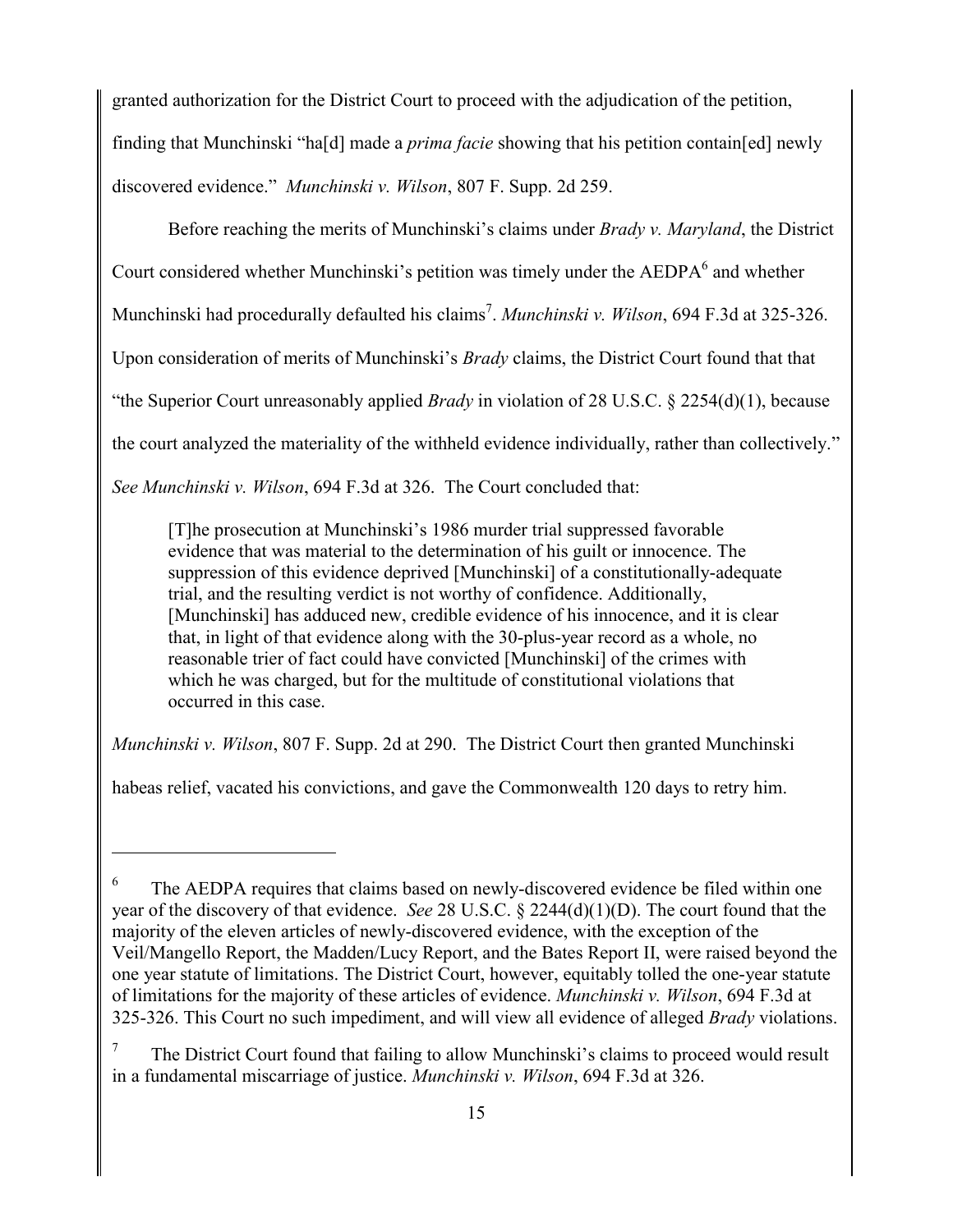The Commonwealth appealed the Order of the District Court on September 2, 2011. The United States Court of Appeals for the Third Circuit affirmed District Court's ruling on September 11, 2012, and ordered the Commonwealth to either release Munchinski or retry him within 120 days of the date of the Court's opinion. *Munchinski v. Wilson*, 694 F.3d at 339. The Commonwealth failed to retry Munchinski within the requisite 120 days, and on June 13, 2013, Judge Nancy Vernon of the Court of Common Pleas of Fayette County granted Munchinski's motion to dismiss all charges filed with prejudice. Am. Compl. ¶ 15.

### **III. LEGAL STANDARD FOR SUMMARY JUDGMENT**

Pursuant to Rule 56(c) of the Federal Rules of Civil Procedure, summary judgment shall be granted when there are no genuine issues of material fact in dispute and the movant is entitled to judgment as a matter of law. To support denial of summary judgment, an issue of fact in dispute must be both genuine and material, *i.e.*, one upon which a reasonable fact finder could base a verdict for the non-moving party and one which is essential to establishing the claim. *Anderson v. Liberty Lobby*, 477 U.S. 242, 248 (1986). When considering a motion for summary judgment, the court is not permitted to weigh the evidence or to make credibility determinations, but is limited to deciding whether there are any disputed issues and, if there are, whether they are both genuine and material. *Id*. The court's consideration of the facts must be in the light most favorable to the party opposing summary judgment and all reasonable inferences from the facts must be drawn in favor of that party as well. *Whiteland Woods, L.P. v. Township of West Whiteland,* 193 F.3d 177, 180 (3d Cir. 1999), *Tigg Corp. v. Dow Corning Corp.*, 822 F.2d 358, 361 (3d Cir. 1987).

When the moving party has carried its burden under Rule  $56(c)$ , its opponent must do more than simply show that there is some metaphysical doubt as to the material facts*. See*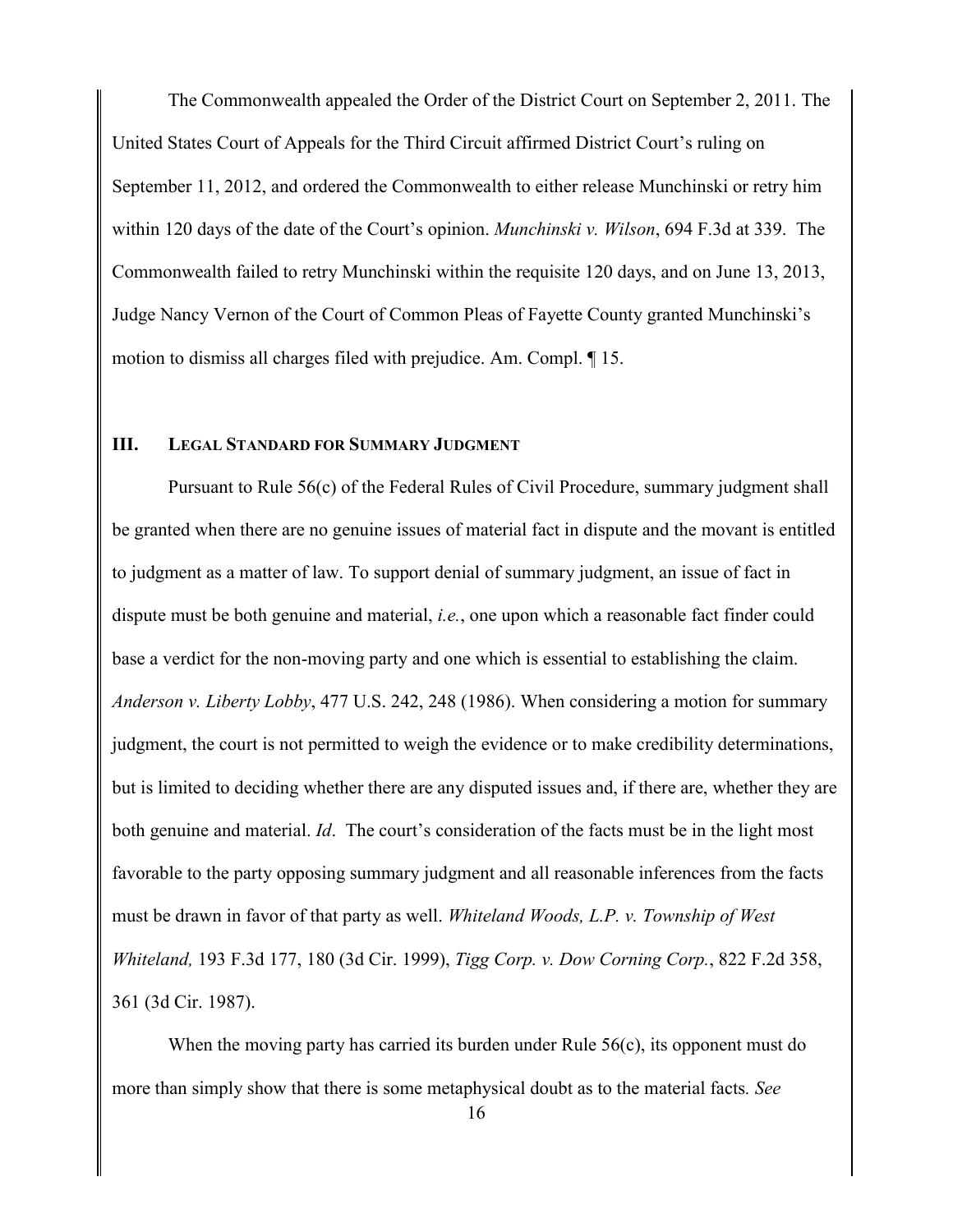*Matsushita Elec. Indus. Co. v. Zenith Radio Corp.*, 475 U.S. 574, 586 (1986). In the language of the Rule, the nonmoving party must come forward with "specific facts showing that there is a genuine issue for trial." FED. R. CIV. P  $56(e)$ . Further, the nonmoving party cannot rely on unsupported assertions, conclusory allegations, or mere suspicions in attempting to survive a summary judgment motion. *Williams v. Borough of W. Chester*, 891 F.2d 458, 460 (3d Cir.1989) (citing *Celotex Corp. v. Catrett*, 477 U.S. 317, 325 (1986)). The non-moving party must respond "by pointing to sufficient cognizable evidence to create material issues of fact concerning every element as to which the non-moving party will bear the burden of proof at trial." *Simpson v. Kay Jewelers, Div. Of Sterling, Inc.*, 142 F. 3d 639, 643 n. 3 (3d Cir. 1998), *quoting Fuentes v. Perskie*, 32 F.3d 759, 762 n.1 (3d Cir. 1994).

These rules apply with equal force to cross-motions for summary judgment. *See Lawrence v. City of Phila.*, 527 F.3d 299, 310 (3d Cir. 2008). When confronted with crossmotions for summary judgment, as in this case, the Court considers each motion separately. *See Coolspring Stone Supply, Inc. v. Am. States Life Ins. Co.*, 10 F.3d 144, 150 (3d Cir. 1993) (noting that concessions made for purposes of one party's summary judgment motion do not carry over into the court's separate consideration of opposing party's motion).

# **IV. DISCUSSION**

### A. Solomon and Warman

# 1. Full, Faith and Credit to State Court Decisions; Issue/ Claim Preclusion; and the *Rooker-Feldman* Doctrine

Solomon and Warman (hereinafter the "Prosecutors") argue that the Full Faith and Credit Act, 28 U.S.C. § 1738, requires that this Court give the rulings and/or judgments of the state courts in Munchinski's PCRA petitions both issue and claim preclusive effect in the instant §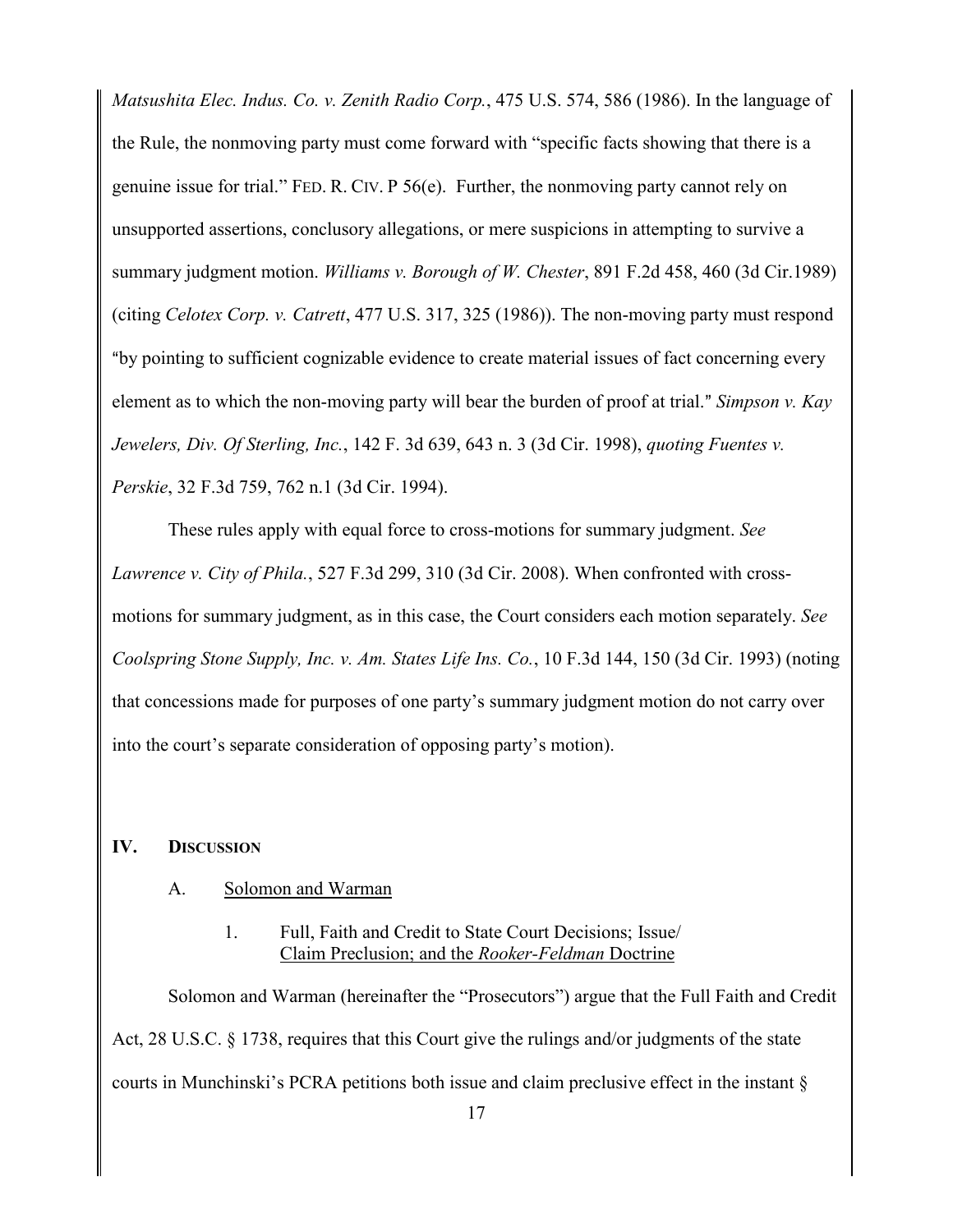1983 action. "When a prior case has been adjudicated in a state court, federal courts are required by 28 U.S.C. § 1738 to give full faith and credit to the state judgment and, in section 1983 cases, apply the same preclusion rules as would the courts of that state." *Edmundson v. Borough of Kennett Square*, 4 F.3d 186, 189 (3d Cir. 1993). This rule applies when assessing both the issue preclusive and claim preclusive effect of the prior state court judgment. *See Migra v. Warren City School District Board of Education*, 465 U.S. 75 (1984).

Before the Court gives full faith and credit to the rulings and/or judgments of the state courts in Munchinski's PCRA petitions, this Court must examine the nature of the particular prior criminal proceedings, and whether Munchinski had a full and fair opportunity to litigate the constitutional issues subsequently brought in his civil rights action, as well as the validity of such judgments. For the reasons set forth below the Court finds that no preclusive effect shall be given to rulings by the courts in either PCRA I or PCRA III, and that *Rooker- Feldman* is inapplicable.

The Pennsylvania Superior Court's reversal of Judge Feudale's order granting Munchinski's PCRA III petition and vacating his 1986 convictions has no preclusive effect because it was invalidated by this Court and the Third Circuit Court of Appeals.

In ruling on a state prisoner's petition for writ of habeas corpus, a federal court is limited in its review of state court proceedings. The AEDPA "modified a federal habeas court's role in reviewing state prisoner applications in order to prevent federal habeas 'retrials' and to ensure that state-court convictions are given effect to the extent possible under law." *Bell v. Cone*, 535 U.S. 685, 693 (2002). The AEDPA "requires federal courts collaterally reviewing state proceedings to afford considerable deference to state courts' legal and factual determinations." *Lambert v. Blackwell*, 387 F.3d 210, 234 (3d Cir. 2004); *see also Lewis v. Horn*, 581 F.3d 92, 109-118 (3d Cir. 2009).

In *Harrington v. Richter*, 562 U.S. 86 (2011), the Supreme Court specifically observed: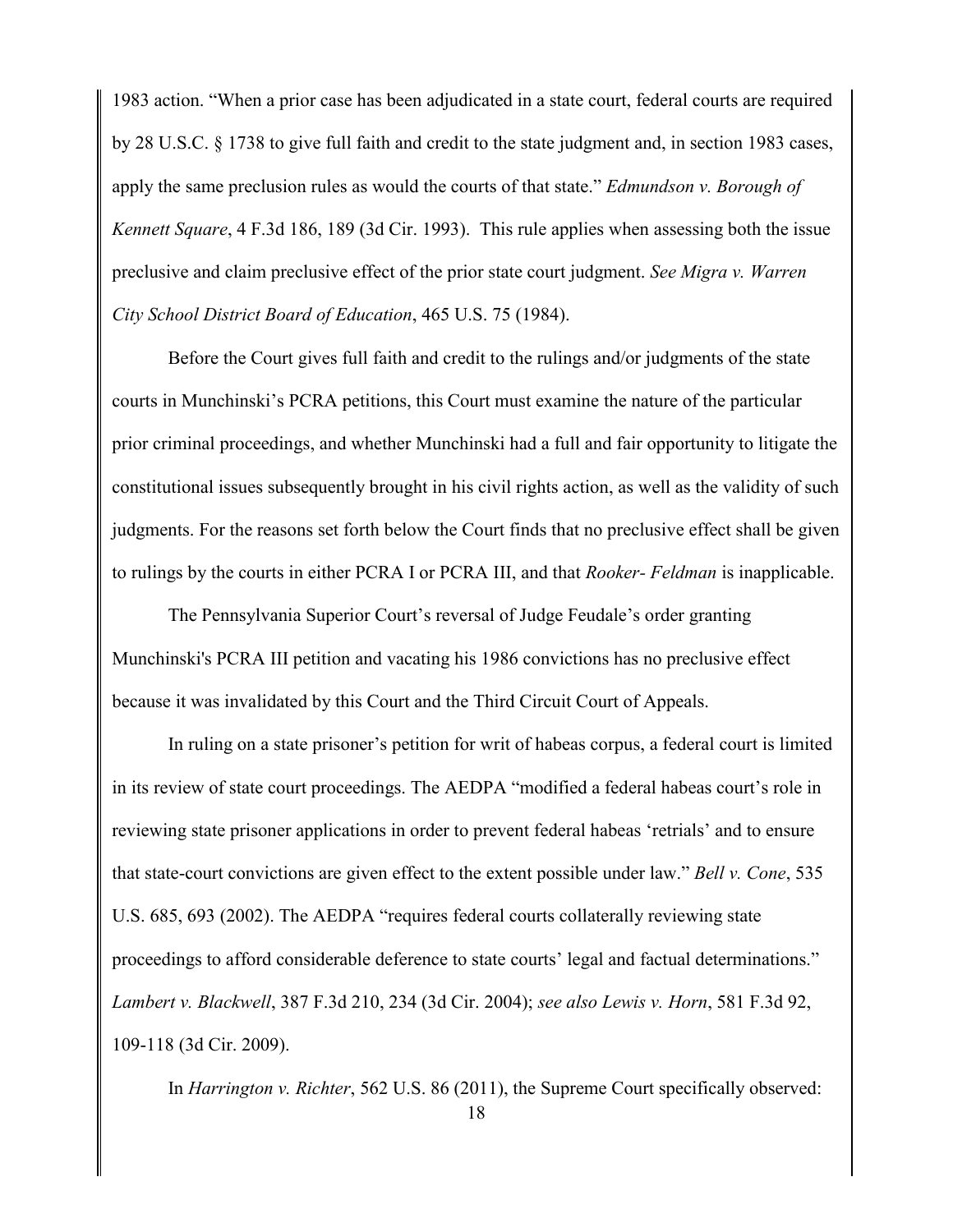If this standard is difficult to meet, that is because it was meant to be. As amended by AEDPA, § 2254(d) stops short of imposing a complete bar on federal court relitigation of claims already rejected in state proceedings. *Cf. Felker v. Turpin*, 518 U.S. 651, 664, 116 S. Ct. 2333, 135 L.Ed.2d 827 (1996) (discussing AEDPA's "modified res judicata rule" under  $\S$  2244). It preserves authority to issue the writ in cases where there is no possibility fairminded jurists could disagree that the state court's decision conflicts with this Court's precedents. It goes no farther. Section 2254(d) reflects the view that habeas corpus is a "guard against extreme malfunctions in the state criminal justice systems," not a substitute for ordinary error correction through appeal. *Jackson v. Virginia*, 443 U.S. 307, 332, n. 5, 99 S. Ct. 2781, 61 L.Ed.2d 560 (1979) (Stevens , J., concurring in judgment). As a condition for obtaining habeas corpus from a federal court, a state prisoner must show that the state court's ruling on the claim being presented in federal court was so lacking in justification that there was an error well understood and comprehended in existing law beyond any possibility for fairminded disagreement.

*Id.* at 102-103. Moreover, because the Munchinski's habeas petition was a second or successive

petition, he was required to demonstrate "by clear and convincing evidence that, but for

constitutional error, no reasonable factfinder would have found the applicant guilty of the

underlying offense." 28 U.S.C.  $\S$  2244(b)(2)(B)(ii). Courts have referred to this statute as

requiring a "gateway" showing of actual innocence. *Munchinski v. Wilson*, 694 F.3d at 335

(citing *United States v. MacDonald*, 641 F.3d 596, 611-612 (4th Cir. 2011)).

Applying the strict standards of the AEDPA, the Court of Appeals affirmed the district

court's granting of the habeas petition, concluding, *inter alia*, that:

Munchinski has shown, by clear and convincing evidence, that no reasonable juror would vote to convict him based on all of the evidence that should have been introduced at trial, absent the Commonwealth's constitutional violations. We also conclude that Munchinski has introduced new and reliable evidence in support of the constitutional claims in his second or successive petition. We acknowledge that both the Supreme Court and Congress have set a high standard for second or successive habeas petitions that "permits review only in the 'extraordinary' case.". . . "Extraordinary" is how Judge Feudale characterized this case when it was before him at the PCRA III stage, and "extraordinary" is how we view it for second or successive habeas purposes.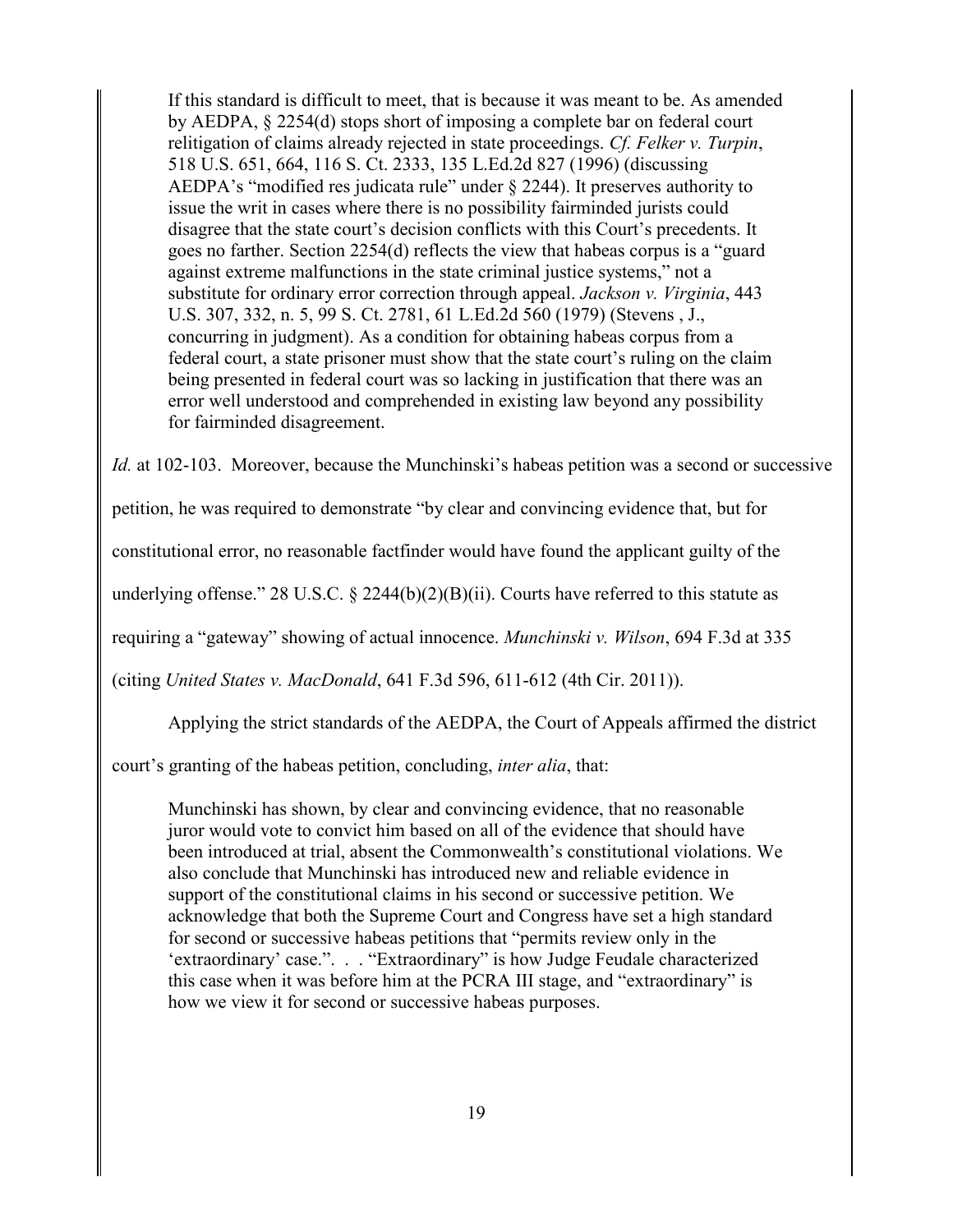*Munchinski v. Wilson*, 694 F.3d at 339 (internal citations omitted). Having invalidated

Munchinski's conviction, the judgment of the Pennsylvania Superior Court is not an impediment

to his § 1983 claims.

In *Heck v. Humphrey*, 512 U.S. 477 (1994), the Supreme Court dealt with the issue of whether, given the overlap between § 1983 and the federal habeas corpus statute, a prisoner seeking civil damages may proceed with a § 1983 claim where success on the claim necessarily would implicate the unconstitutionality of the prisoner's conviction or sentence. *Id*. at 480-490. There, the Court specifically held:

[I]n order to recover damages for allegedly unconstitutional conviction or imprisonment, or for other harm caused by actions whose unlawfulness would render a conviction or sentence invalid, a § 1983 plaintiff must prove that the conviction or sentence has been reversed on direct appeal, expunged by executive order, declared invalid by a state tribunal authorized to make such determination, or called into question by a federal court's issuance of a writ of habeas corpus, 28 U.S.C. § 2254. A claim for damages bearing that relationship to a conviction or sentence that has not been so invalidated is not cognizable under  $\S$  1983.

*Id.* at 486-87, 114 S. Ct. 2364 (footnote omitted); *see also Wilkinson v. Dotson*, 544 U.S. 74, 81 (2005) ("*Heck* specifies that a prisoner cannot use § 1983 to obtain damages where success would necessarily imply the unlawfulness of a (not previously invalidated) conviction or sentence.").

By necessary implication, the rulings on Munchinski's PCRA I petition are also invalidated. Moreover, the Court finds that neither issue preclusion nor claim preclusion are available to bar Munchinski's § 1983 claim.

Under Pennsylvania law, the following conditions must exist before issue preclusion may be invoked: (1) the issue decided in the prior adjudication was identical with the one presented in the later action; (2) there was a final judgment on the merits; (3) the party against whom the plea is asserted was a party or in privity with a party to the prior adjudication; and (4) the party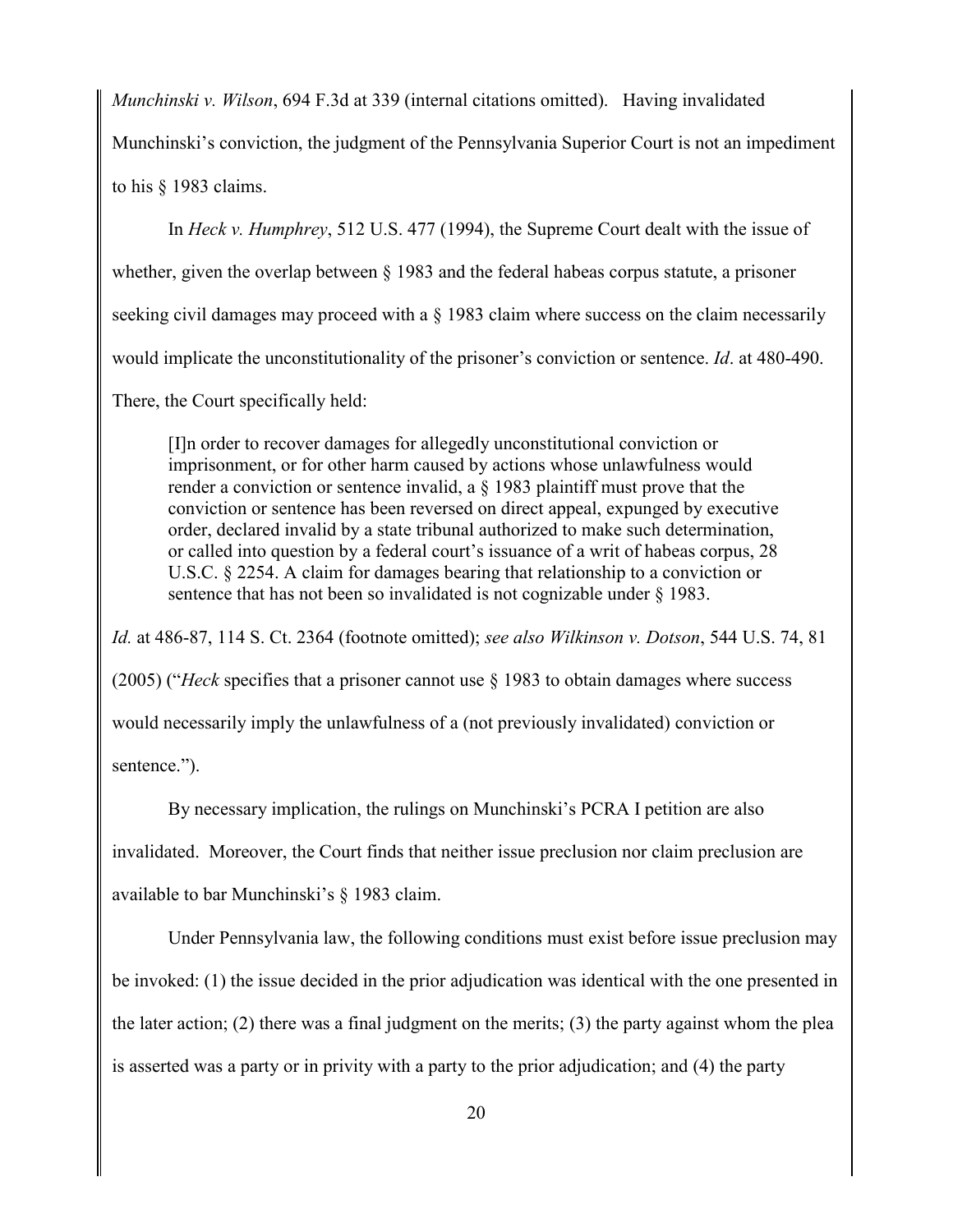against whom it is asserted has had a full and fair opportunity to litigate the issue in question in the prior action. *Gregory v. Chehi*, 843 F.2d 111, 121 (3d Cir. 1988). In this instance, the Court finds that Munchinski did not have a "full and fair" opportunity to litigate the issues.

Despite Judge Franks' order that the Commonwealth produce all Pennsylvania State Police investigation files related to the murders of Alford and Gierke, as well as three additional files on Bowen, for an *in camera* review, Warman did not fully comply with Judge Frank's Order. Moreover, Judge Franks, who had presided over Munchinski's PCRA I petition, testified at the PCRA III hearing and stated that had he been aware of the Bates Report, the Goodwin/Powell Report, and the Mangiacarne/Carbone Report, which were withheld from his *in camera* review by the prosecution, he may well have granted relief on Munchinski's PCRA I petition.

Further, at the PCRA I hearing, Goodwin testified that he did not recall whether a tape was made of the statement made by Bowen to Goodwin, Gorman, Fayock, Solomon and Warman in Solomon's office given on September 9, 1982. At the PCRA III hearing however, Goodwin testified that he personally observed Warman recording Bowen's statement on a tape recorder. Unlike his testimony at the PCRA I hearing, Goodwin's testimony at the PCRA III hearing was consistent with Goodwin's police report written on or about September 9, 1982, which detailed Goodwin's encounter with Bowen on September 9, 1982. The report was made while the encounter with Bowen was fresh in Goodwin's mind and Goodwin had no reason to file a false report at the time. Goodwin's testimony is also consistent with the fact they had Bowen sign a waiver of rights before he was interviewed by Solomon and Warman.

The Court has already determined that, because the rulings on the PCRA petitions have been invalidated and Munchinski's convictions have been vacated, the instant § 1983 claims are not barred by the prior state court actions.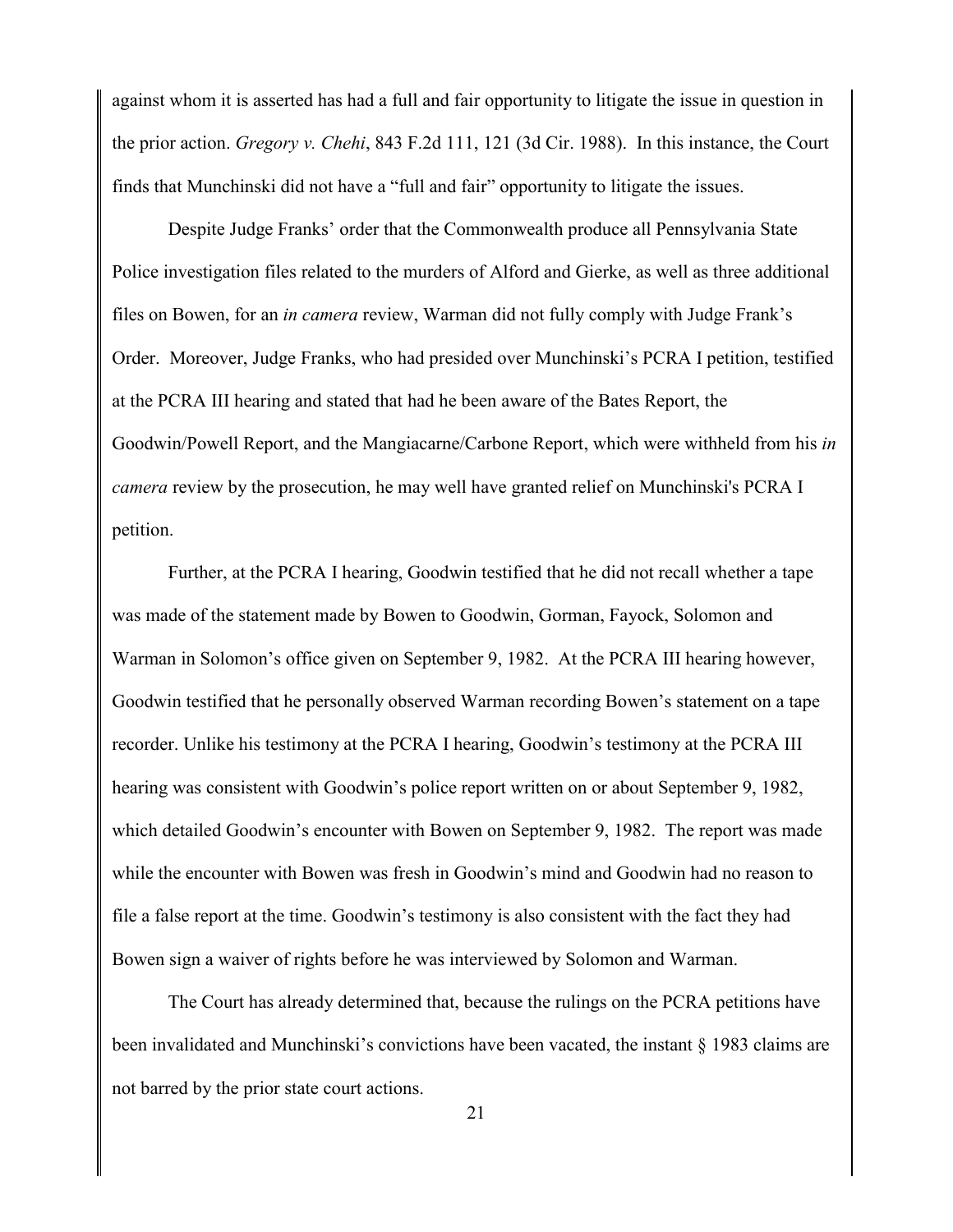The *Rooker-Feldman* Doctrine bars federal jurisdiction under two circumstances: "if the claim was 'actually litigated' in state court or if the claim is 'inextricably intertwined' with the state court adjudication." *ITT Corp. v. Intelnet Int'l Corp.*, 366 F.3d 205, 210 (3d Cir. 2004). In determining whether an issue was "actually litigated" by the state court, "a plaintiff must present its federal claims to the state court, and the state court must decide those claims." *Id.* at 210 n.8 (citing *Desi's Pizza, Inc. v. City of Wilkes-Barre*, 321 F.3d 411, 419 (3d Cir. 2003)). Determining that a claim was "actually litigated" requires that the state court has "considered and decided precisely the same claim that the plaintiff has presented to the federal court." *Id.* The claim in the instant matter involves the violation of Munchinski's civil rights pursuant to under 42 U.S.C. § 1983 and the monetary damages resulting therefrom. In the state court, Munchinski was seeking a new trial on his murder convictions. Obviously, the claims are not "precisely the same."

The Third Circuit has defined whether claims are "inextricably intertwined" with the state court adjudication stating:

state and federal claims are inextricably intertwined (1) when in order to grant the federal plaintiff the relief sought, the federal court must determine that the state court judgment was erroneously entered [or] (2) when the federal court must . . . take action that would render [the state court's] judgment ineffectual. . . . If the relief requested in the federal action requires determining that the state court's decision is wrong or would void the state court's ruling, then the issues are inextricably intertwined and the district court has no subject matter jurisdiction to hear the suit.

*ITT Corp. v. Intelnet Int'l Corp.*, 366 F.3d *ITT Corp. v. Intelnet Int'l Corp.*, 366 F.3d (internal quotation marks and citations omitted). Because the state court's rulings in this matter have been invalidated, the claims are not "inextricably intertwined." The *Rooker-Feldman* Doctrine, therefore, is inapplicable in this instance.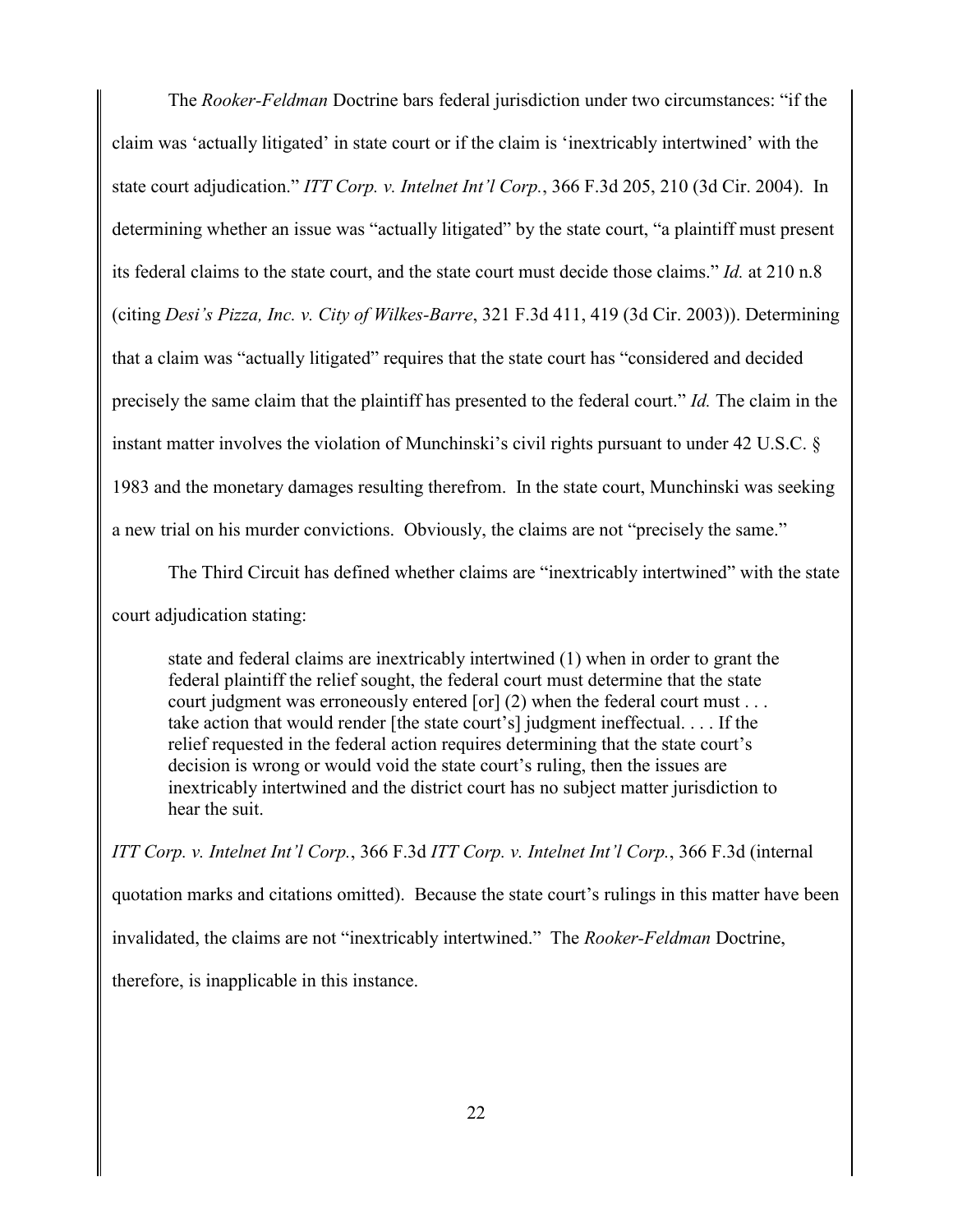#### 2. Absolute Immunity

The Prosecutors argue that they are entitled to absolute immunity in this matter which would act as a bar to Munchinski's lawsuit. As a general matter, prosecuting attorneys are absolutely immune from suits for damages under § 1983 based on activities that are "intimately associated with the judicial phase of the criminal process." *Imbler v. Pachtman*, 424 U.S. 409, 430 (1976). Absolute immunity extends to both "activity taken while in court, such as the presentation of evidence or legal argument, as well as selected out-of-court behavior 'intimately associated with the judicial phases' of litigation." *Kulwicki v. Dawson*, 969 F.2d 1454, 1463 (3rd Cir. 1992) (quoting *Imbler v. Pachtman*, 424 U.S. at 430). In contrast, actions taken by a prosecutor "in an investigative or administrative capacity" are protected only by qualified immunity. *Id.*

A prosecutor bears the "heavy burden" of establishing entitlement to absolute immunity. *Light v. Haws*, 472 F.3d 74, 80-81 (3d Cir. 2007) (quoting *Forsyth v. Kleindienst*, 599 F.2d 1203, 1212 (3d Cir. 1979)). In light of the Supreme Court's "quite sparing" recognition of absolute immunity to § 1983 liability, the Court begins with the presumption that qualified rather than absolute immunity is appropriate. *Carter v. City of Philadelphia*, 181 F.3d 339, 355 (3d Cir. 1999) (citing *Burns v Reed*, 500 U.S. 478, 486-87 (1991)). This Court, however, has already ruled that the Prosecutors are not protected by qualified immunity in this matter.

# (a). Absolute Immunity -Suppression of Evidence

With regard to Munchinski's allegation that the Prosecutors "knowingly failed to preserve" the tape of Bowen's initial interview on September 9, 1982, and Warman's admission that he intentionally edited the Goodwin Report before providing it to Munchinski, the Court finds that the Prosecutors are not entitled to absolute immunity. In *Yarris v. County of Delaware*, 465 F.3d 129 (3d Cir. 2006), the Third Circuit held that where a prosecutor's role as advocate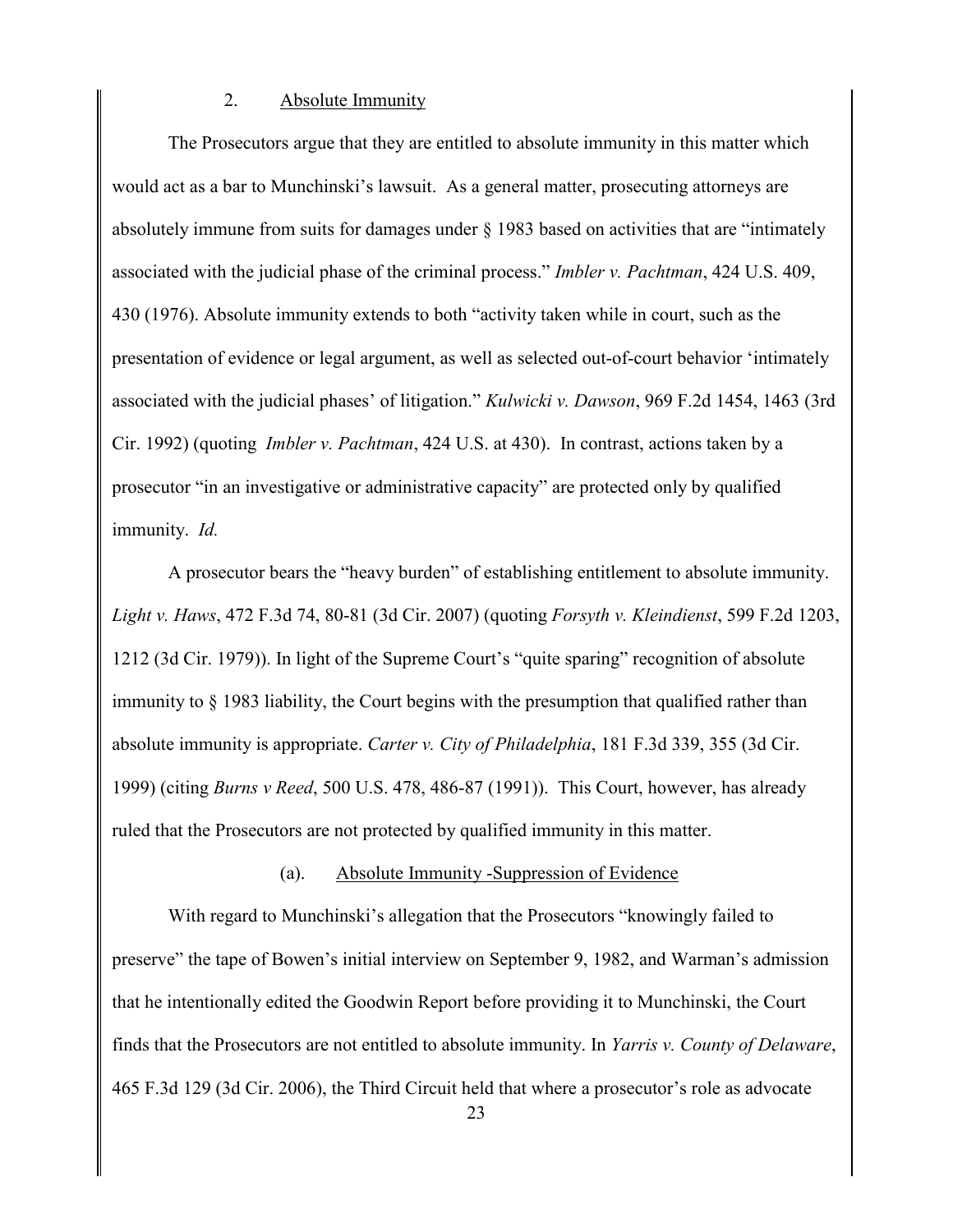has not yet begun, or where it has concluded, absolute immunity does not attach. *Id.* at 137 (quoting *Spurlock v. Thompson*, 330 F.3d 791, 799 (6th Cir. 2003)). On September 9, 1982, Munchinski had not been charged, and the Prosecutors were interviewing Bowen to gather information with regard to the murders in order to get probable cause to arrest Munchinski. The Prosecutors have not shown that they were functioning as the state's advocate when performing the above actions on September 9, 1982. Such actions were investigative, and therefore, not entitled to the protection of absolute immunity.

Further, the Third Circuit has recognized that, "by virtue of their egregiousness, some acts fall wholly outside the prosecutorial role no matter when or where they are committed." *Odd v. Malone*, 538 F.3d 202, 211 (3d Cir. 2008) (citations omitted). Warman's intentional removal of a paragraph from Goodwin's report regarding the September 9, 1982, interaction with Bowen falls into this "egregious" category. Warman has no absolute immunity for his tampering with the Goodwin Report.

Munchinski also alleges that the Prosecutors withheld exculpatory evidence after his 1983 mistrial through his retrial and conviction in 1986, and continued to withhold such evidence before and during PCRA I. In each instance the Prosecutors were subject to orders of the court. On October 31, 1983, after the mistrial, upon the filing of a "Petition to View Evidence", the Honorable Richard D. Cicchetti "ordered and directed" that:

counsel for the defendants, and the defendant, David Joseph Munchinski be permitted to examine, inspect, photograph and make record notes of all evidence that the Office of the District Attorney and/or the Pennsylvania State Police or their agents, may have in their possession or that they may acquire, that relates to the above captioned cases.

M App. Ex. 5. Despite such Order, the Prosecutors failed to provide Munchinski with several evidentiary items that were found to be exculpatory by both the District Court and the Third Circuit. During Munchinski's PCRA I hearing, Judge Franks ordered Warman to produce all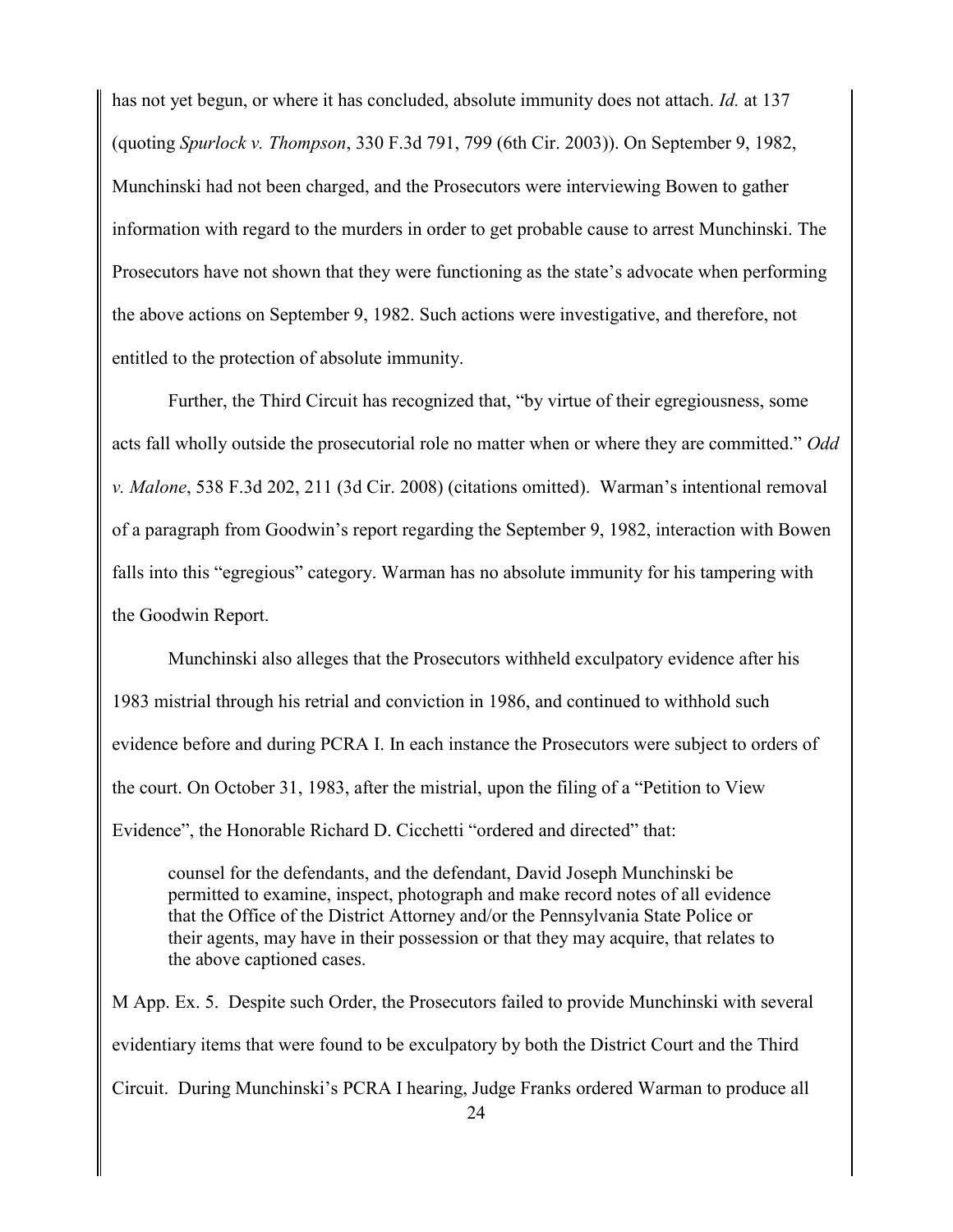Pennsylvania State Police investigation files related to the murders of Alford and Gierke, as well as three additional files on Bowen, for an *in camera* review. Again, Warman failed to obey Judge Frank's Order, and Munchinski's PCRA I petition was denied.

The Orders required no advocacy by the Prosecutors. Judge Cecchetti's order required the Commonwealth to provide "all evidence" in the possession of the District Attorney or the Pennsylvania State Police. The Prosecutors had no discretion to decide what evidence was to be provided. Similarly, Judge Frank's order required that Warman<sup>8</sup> deliver entire files related to the murders or related to Bowen. In *Odd*, the Court of Appeals for the Third Circuit stated "[w]e can imagine few circumstances under which we would consider the act of disobeying a court order or directive to be advocative, and we are loath to grant a prosecutor absolute immunity for such disobedience." *Odd v. Malone*, 538 F.3d at 214. Accordingly, this Court finds that the Prosecutors do not have absolute immunity for disobeying the courts' orders and failing to provide Munchinski with the exculpatory evidence withheld after his mistrial in 1983 and prior to and during the PCRA I hearing.

# (b). Absolute Immunity –Malicious Prosecution

To establish a malicious prosecution claim, Munchinski must produce evidence that he was prosecuted without probable cause. *Maryland v. Pringle*, 540 U.S. 366, 371 (2003). The Third Circuit, however, has already determined that the Prosecutors have absolute immunity with regard to their decision to charge Munchinski. Specifically, the Court stated:

<sup>8</sup> Warman was the District Attorney of Fayette County at the time Munchinski filed the PCRA I petition, and John Kopas was the assistant district attorney handling the PCRA. Warman, nonetheless, was ultimately responsible for the failure to provide complete files. Notwithstanding such failure at PCRA I, all of the evidence at issue in the instant matter was required to be provided to Munchinski in 1982 and 1983. Whether Warman was personally involved in overseeing the collection of the files requested by Judge Franks, therefore, is of no moment.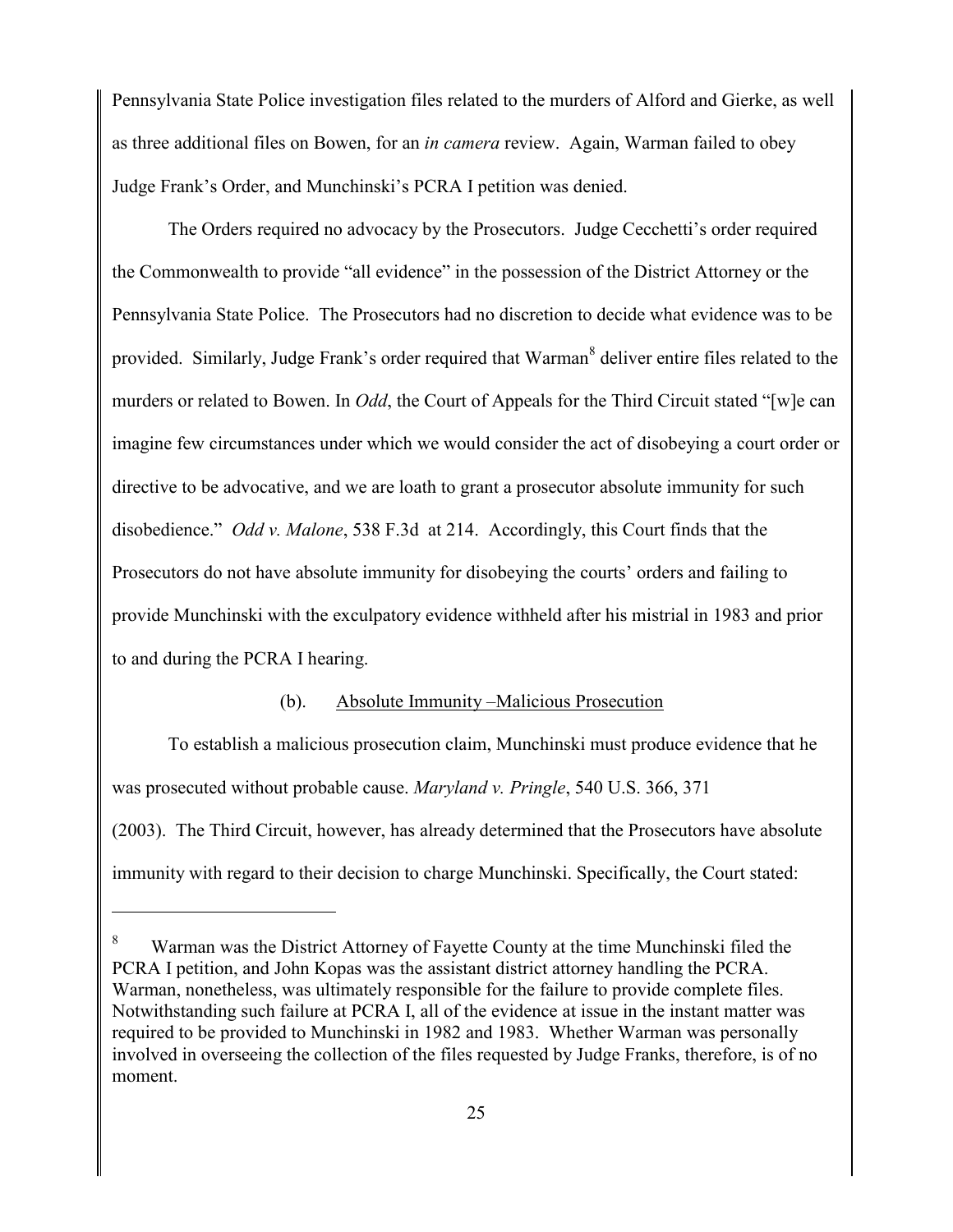Munchinski alleges that the Prosecutors ignored Bowen's inconsistent interview statements and thus could not have reasonably believed there was probable cause to arrest and charge him. The arrest of a criminal defendant and the filing of charges are at the core of the prosecutorial function, and "[a] prosecutor is absolutely immune when making [the decision to initiate a prosecution], even where he acts without a good faith belief that any wrongdoing has occurred." *Kulwicki v. Dawson*, 969 F.2d 1454, 1464 (3d Cir. 1992). Accordingly, the Prosecutors are entitled to absolute immunity for this conduct. *Id.*; *see also Kalina v. Fletcher*, 522 U.S. 118, 129, 118 S. Ct. 502, 139 L. Ed. 2d 471 (1997) (holding that a prosecutor's filing of an arrest warrant and charging documents are protected by absolute immunity).

*Munchinski v. Solomon*, 618 Fed. Appx. 150, 154 (3d Cir. 2015).

Accordingly, the Prosecutors' motion for summary judgment on Munchinski's claims

under 42 U.S.C. § 1983 alleging malicious prosecution will be granted.

# 3. *Brady* Violations and § 1983

 $\overline{a}$ 

Munchinski is asserting claims under 42 U.S.C. § 1983 alleging violation of his rights under the Sixth and Fourteenth Amendments<sup>9</sup> to the United States Constitution. Clearly, Munchinski can maintain an action under § 1983 by alleging prosecutors and/or police officers violated his procedural due process rights under *Brady v. Maryland*, 373 U.S. 83 (1963). *Williams v. Krystopa*, 1998 U.S. Dist. LEXIS 20021, 8 (E.D. Pa. Dec. 15, 1998) (Citations omitted). To recover damages under § 1983, however, Munchinski must show more than a *Brady* violation. *See Johnson v. Mahoney*, 424 F.3d 83, 89 (1st Cir. 2005); *see also Rodriguez v. Woodall*, 189 F. App'x 522, 527 (7th Cir. 2006) ("[A] constitutional violation, such as a *Brady* violation, is necessary, but more is needed."). He also must demonstrate by a preponderance of the evidence a causal link between the *Brady* violation and his conviction. *Johnson v. Mahoney*,

<sup>9</sup> In *Brady*, the Supreme Court tied the requirement that a prosecutor turn over favorable evidence to a criminal defendant to the Due Process Clause of Fourteenth Amendment to the United States Constitution, not the Sixth Amendment. *Brady v. Maryland*, 373 U.S. at 86.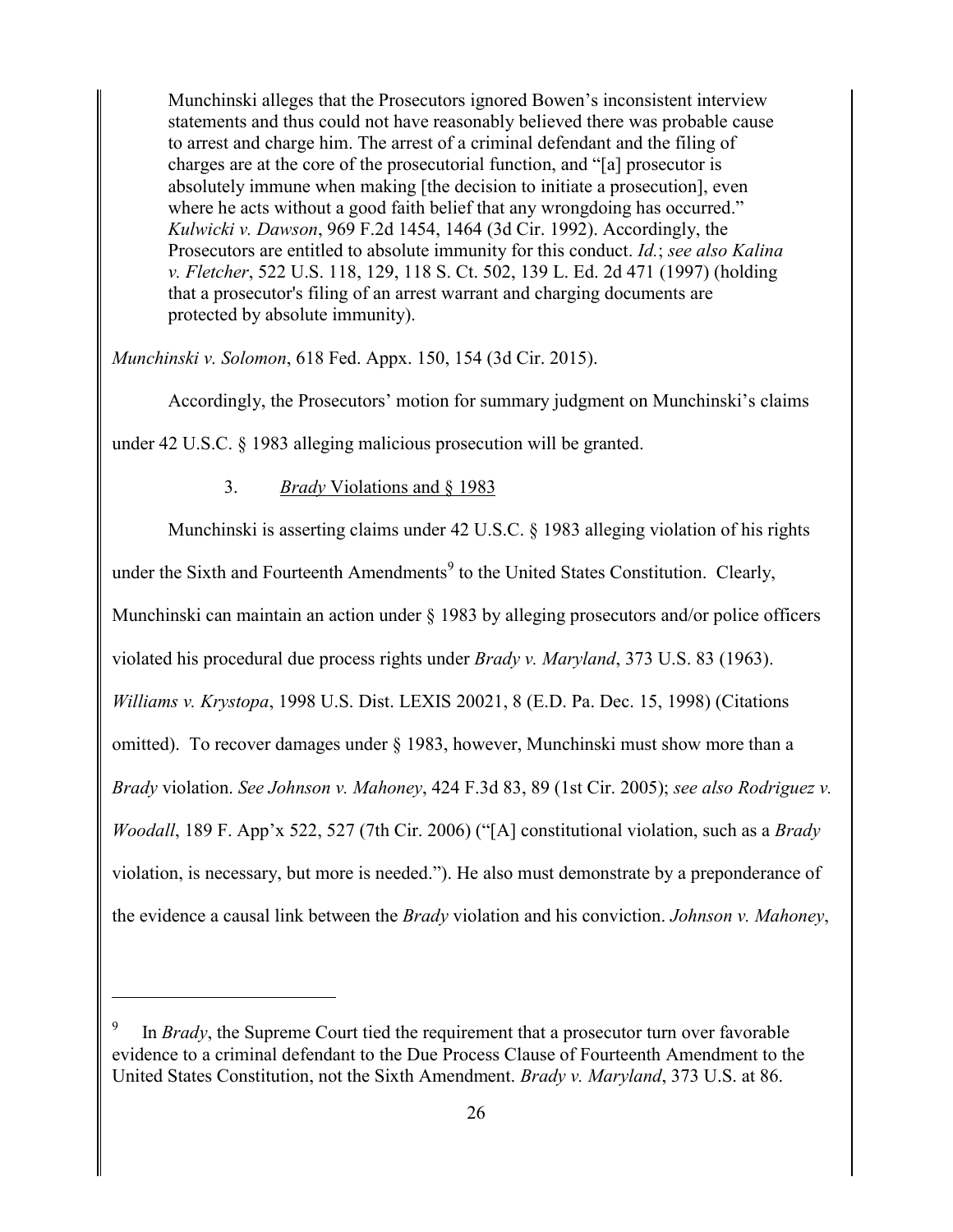424 F.3d at 89. As an initial matter, then, Munchinski must show that his due process rights under *Brady* were in fact violated.

In *Brady*, the United States Supreme Court held that "the suppression by the prosecution of evidence favorable to an accused upon request violates due process where the evidence is material either to guilt or to punishment, irrespective of the good faith or bad faith of the prosecution." *Brady v. Maryland*, 373 U.S. at 87. *Brady* was an "extension" of a line of cases beginning with *Mooney v. Holohan*, 294 U.S. 103 (1935), and *Pyle v. Kansas*, 317 U.S. 213 (1942), in which the Supreme Court held that a state actor violates a criminal defendant's due process rights by the knowing use of perjured testimony or the deliberate suppression of evidence leading to the defendant's conviction. *Brady v. Maryland*, 373 U.S. at 86; *see also Kyles v. Whitley*, 514 U.S. 419, 432 (1995) (noting that *Brady* "can trace its origins to early 20thcentury strictures against misrepresentation"). A *Brady* violation occurs if: "(1) the evidence at issue is favorable to the accused, because [it is] either exculpatory or impeaching<sup>10</sup>; (2) the prosecution withheld it; and (3) the defendant was prejudiced because the evidence was 'material.'" *Breakiron v. Horn*, 642 F.3d 126, 133 (3d Cir. 2011).

The Prosecutors argue that this Court must apply the law interpreting *Brady* that was controlling at the time the Commonwealth produced discovery for Munchinski's 1983 and 1986 murder trials, which they contend requires the application of a due diligence standard. In the 1980s and 1990s, the Prosecutors argue, the Third Circuit applied a reasonable diligence standard, holding that the government is not required to furnish a defendant with information

<sup>10</sup> The Supreme Court has explicitly held that impeachment evidence need not also be exculpatory in order to be favorable, and thus discoverable, under *Brady*. *Strickler v. Greene*, 527 U.S. 263, 282 n.21 (1999). At the time of Munchinski's 1986 trial it had been established that impeachment evidence fell within the rule in *Brady*. *See United States v. Bagley*, 473 U.S. 667 (1985).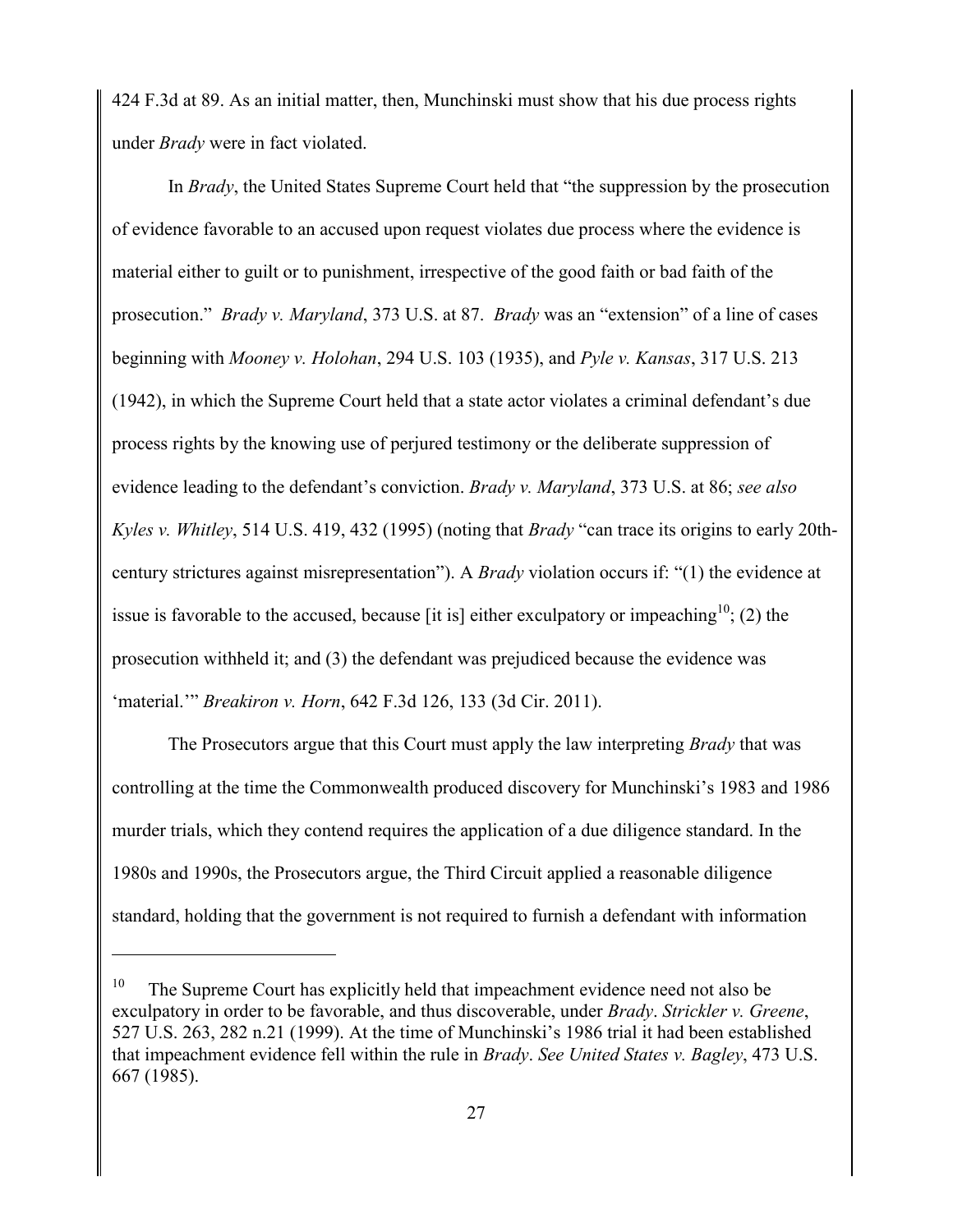which he already has or, with reasonable diligence, can obtain himself. *Citing United States v. Starusko*, 729 F.2d 256, 262 (3d Cir. 1984) ("the government is not obliged under *Brady* to furnish a defendant with information which he already has or, with any reasonable diligence, he can obtain himself.") (citing *United States v. Campagnuolo*, 592 F.2d 852, 861(5<sup>th</sup> Cir. 1979)); and *United States v. Perdomo*, 929 F.2d 967, 973 (3d Cir. 1991) ("It is true that *Brady* does not oblige the government to provide defendants with evidence that they could obtain from other sources by exercising reasonable diligence."). The Prosecutors further contend that from 1982 to 1995, *Brady* did not require them to produce evidence that was in the exclusive possession of the police.

In *Perdomo*, however, the Court of Appeals found that the district court erred as a matter of law in ruling that the prosecution's failure to learn and disclose the witness's criminal record was not a suppression of exculpatory evidence, stating*, inter alia*:

Notwithstanding this particular branch of the *Brady* doctrine, the facts of the instant case do not even remotely suggest that defense counsel had any knowledge or, more importantly, any responsibility to be aware of the witness' criminal record. It is untenable to suggest that, in order to obtain impeachment evidence on behalf of a client, a public defender is, in any way, obligated to check the total list of persons who have been served by the agency to ascertain whether a prospective witness was a former client. . . Moreover, the prosecution, not the defense, is equipped with the resources to accurately and comprehensively verify a witness' criminal background. Therefore, we find the district court's allocation of the burden to the Office of the Public Defender incorrect as a matter of law and as a matter of fairness.

*Id.* at 973.

The *Perdomo* court also adopted the Fifth Circuit's approach when considering whether the prosecution is responsible for a potential *Brady* violation. The Fifth Circuit refused "to draw a distinction between different agencies under the same government, focusing instead upon the 'prosecution team' which includes both investigative and prosecutorial personnel." *United States*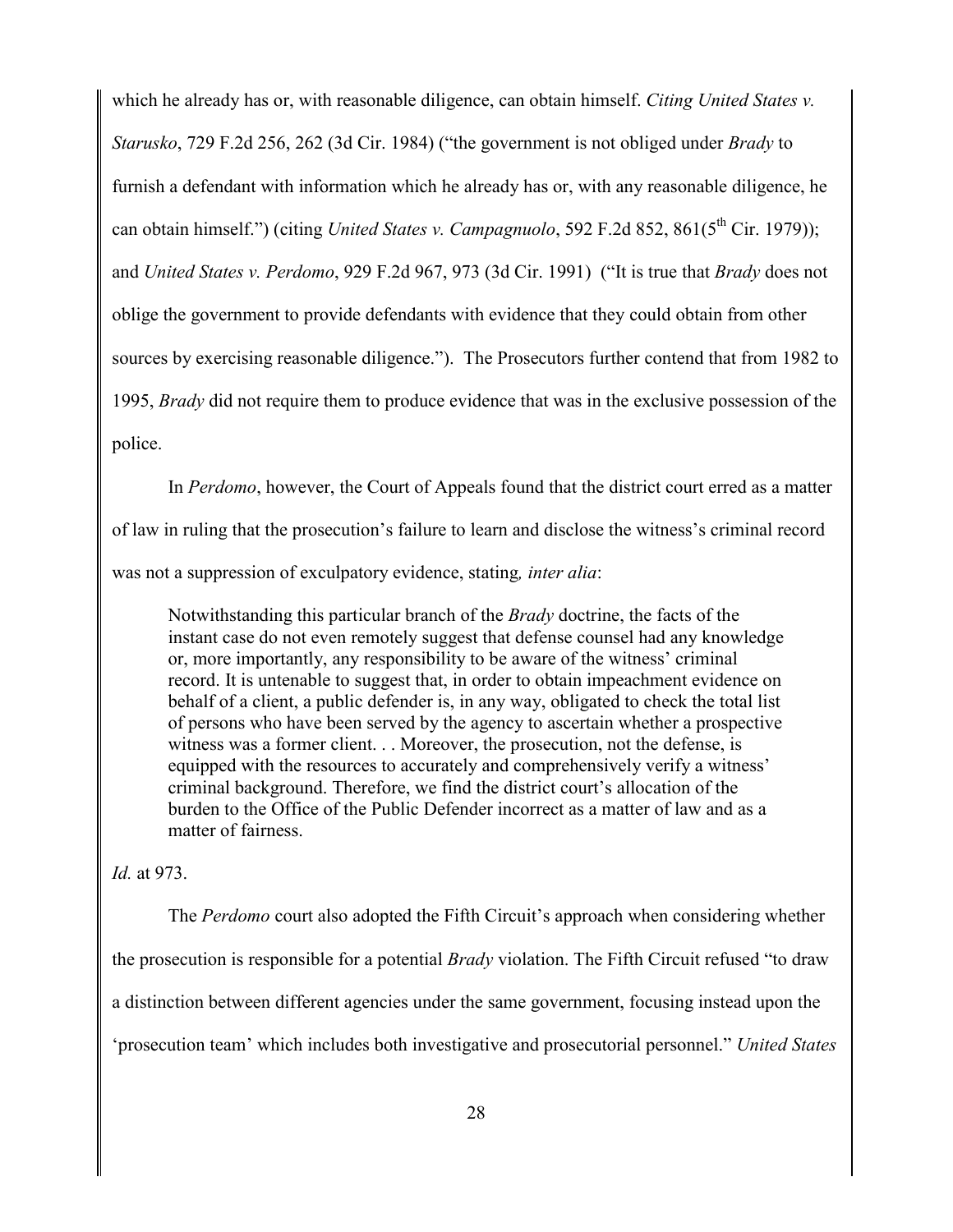*v. Perdomo*, 929 F. 2d at 970 (quoting *United States v. Antone*, 603 F.2d 566 (5th Cir. 1979)).

The court further stated:

It is well accepted that a prosecutor's lack of knowledge does not render information unknown for *Brady* purposes. The Fifth Circuit has spoken the most often on this issue and has declined to excuse non-disclosure in instances where the prosecution has not sought out information readily available to it.

*United States v. Perdomo*, 929 F. 2d at 970 (citing *United States v. Auten*, 632 F.2d 478, 481 (5th

 $Cir. 1980$ ) $^{11}$ 

Such standard is not unlike the *Brady* standard, set forth below, used by this Court in

resolving Munchinski's 2007 writ of habeas corpus:

As the Court of Appeals has recently reaffirmed, "[a] *Brady* violation occurs if: (1) the evidence at issue is favorable to the accused, because [it is] either exculpatory or impeaching; (2) the prosecution withheld it; and (3) the defendant was prejudiced because the evidence was 'material.'" The requirement that the prosecution disclose such information extends not only to information that is actually known to the prosecutors, but also to "all information in the possession of the prosecutor's office, the police, and others acting on behalf of the prosecution." Willful or morally culpable suppression of *Brady* evidence is not necessary for relief to be granted. The Supreme Court has long recognized that "[i]f the suppression of evidence results in constitutional error, it is because of the character of the evidence, not the character of the prosecutor." Even a criminal defendant's failure to request favorable evidence does not abrogate the prosecution's disclosure obligations. "[A] defendant's failure to request favorable evidence [does] not leave the Government free of all obligation[,]" and a *Brady*  violation might arise even "where the Government failed to volunteer exculpatory evidence never requested, or requested only in a general way"

*Munchinski v. Wilson*, 807 F. Supp. 2d at 274-275 (internal citations omitted).

The Court will analyze the evidence at issue to determine if the withholding of the

evidence constituted a *Brady* violation<sup>12</sup>.

<sup>11</sup> It should be noted, however, that the entire Pennsylvania State Police file on the Munchinski investigation was made available to Solomon and Warman so they could access and provide anything necessary in discovery. F CSMF ¶¶ 25-29.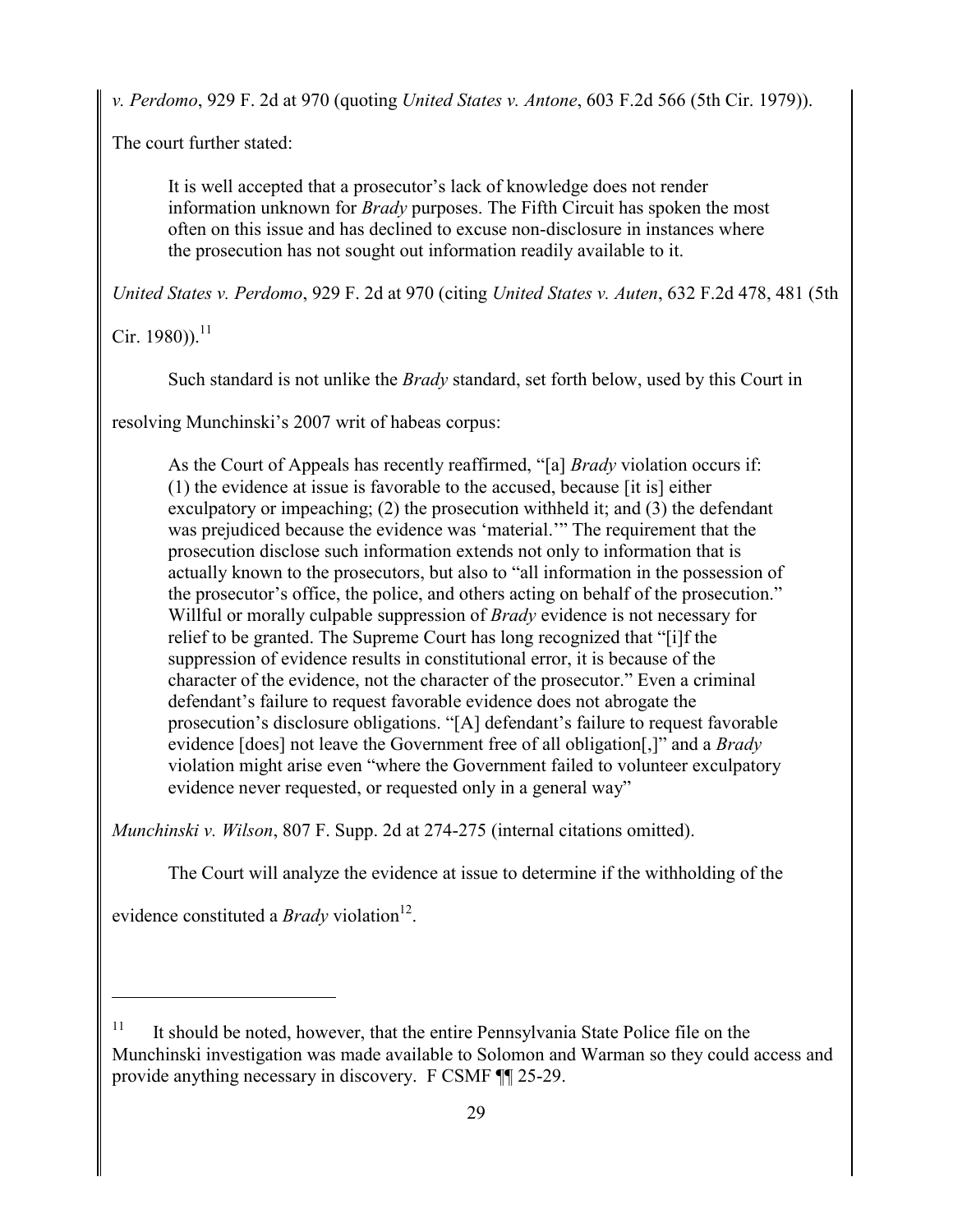## The Goodwin Report

The Goodwin Report detailed Goodwin's encounter with Bowen on September 9, 1982, and the circumstances surrounding an alleged statement regarding the murders made by Bowen to Goodwin, Gorman, Fayock, Solomon and Warman in Solomon's office. In his report, Goodwin stated as follows:

Bowen stated that he would go with reporting officer and Cpl. Bernard Gorman the Fayette Co. Courthouse and furnish a statement to the District Attorney relative to this case. He stated he would testify if he was given immunity. Reporting officer advised Bowen of his rights at the D.A. Office [sic] at 1620 hrs. at which time he signed a waiver. Present during the interview [were] [Solomon, Warman, Mangiacarne, Fayock, Gorman, Goodwin and Bowen]. A statement was furnished and taped which will be transcribed by the D.A. office . . .

M. App. Ex. 13. Warman admitted that he intentionally edited the Goodwin Report, removing the above paragraph and pasted together the surrounding paragraphs in such a manner as to conceal its removal.

Goodwin's testimony regarding whether a tape was in fact made of Bowen's statement has changed over the years, but this Court gives more credence to Goodwin's report made contemporaneous with Bowen's original interview when Goodwin had no reason lie. Fayock, as Goodwin's supervisor initialed and approved the report. *See* M. App. Ex. 12 p. 187. Judge Franks and Judge Feudale each reached a different conclusion with respect to whether the recorded statement referred to in the omitted paragraph of the Goodwin Report did exist. In this instance, the Court finds that whether Bowen's initial statement was recorded is a material issue of fact for the jury to decide.

<sup>12</sup> The materiality of any evidence the Court finds was suppressed will be determined collectively and not on an item by item basis. *See Kyles v. Whitley*, 514 U.S. 419, 436 (1995).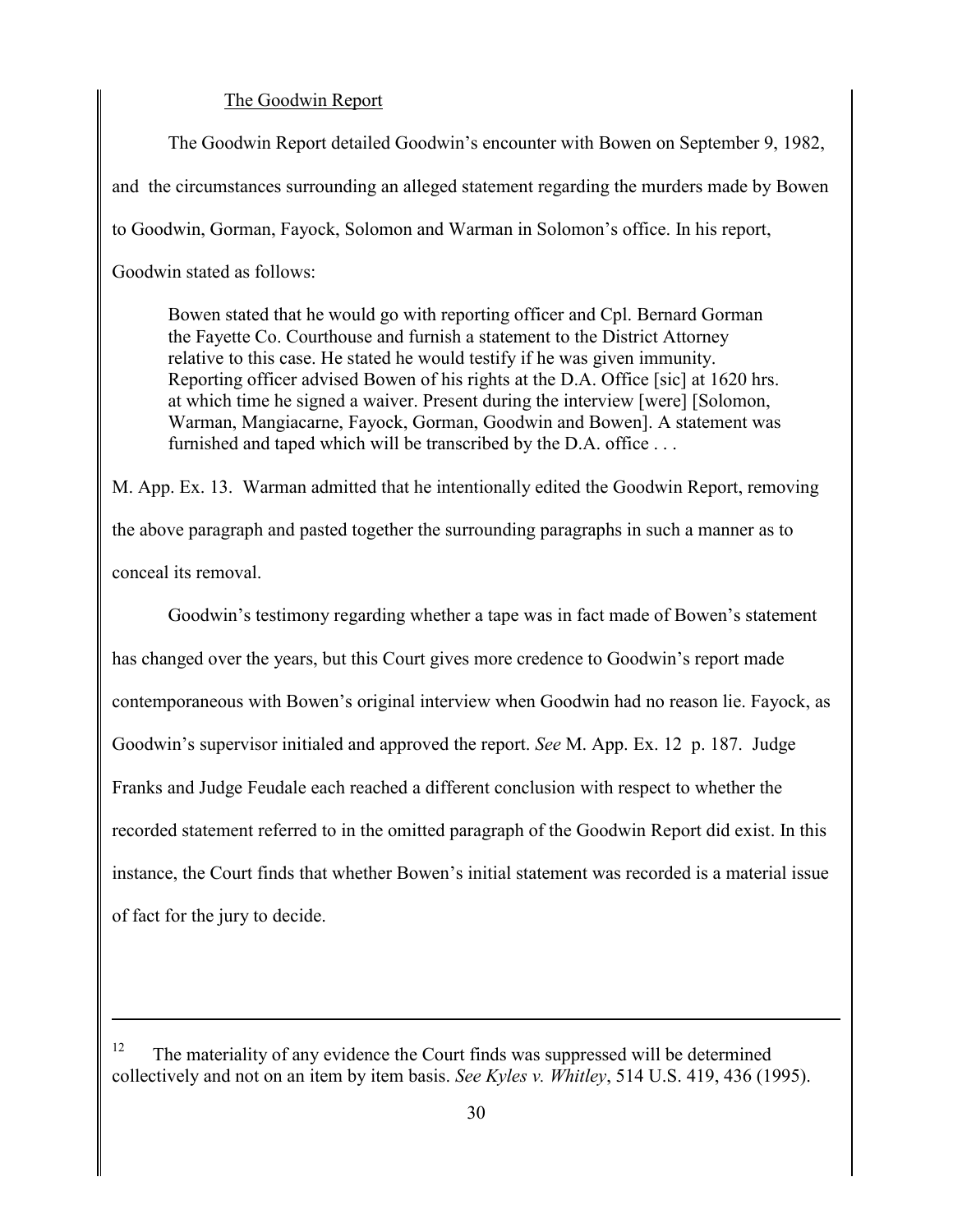Given how radically Bowen's statement given on October 21, 1982, as well as his trial testimony, differed from his September 1982 statement, the Court finds such evidence was favorable to Munchinski and, therefore, discoverable.

## The Bates Report

The Bates report is a one-page report of trooper George F. Bates, dated January 6, 1978, relating an interview with Maria Caccia, who indicated that Bowen had left Pennsylvania for Oklahoma on December 1, 1977, before the murders of Alford and Gierke. The Prosecutors argue that Munchinski knew about Bates' investigation and Bowen's alleged presence in Oklahoma, therefore there was no *Brady* violation. In support, they argue that Munchinski filed a motion to compel the Commonwealth to supply discovery information about Bates and Bowen's presence in Oklahoma, but the motion was denied.

The Prosecutors admit, however, that Bates testified at the 1983 trial. Because Bates was part of the "prosecution team," the Prosecutors had access to Bates' investigative file and were obligated to turn over any exculpatory evidence therein. There is no evidence that because Munchinski's defense suspected Bowen was in Oklahoma that they knew of Bates' interview with Maria Caccia. The Bates Report is certainly exculpatory, was in the possession of the prosecution team and was not turned over to Munchinski prior to either trial in violation of *Brady*.

## The Goodwin/Powell Report and Powell Addendum

The Goodwin/Powell report is a report, dated December 20, 1977, written by Goodwin in which he indicated that Deputy Coroner Jack Powell informed him that it was believed that the anal intercourse to which Alford was subjected would have taken place twenty-four (24) hours prior to his death. The addendum contains the same information. Such information conflicts with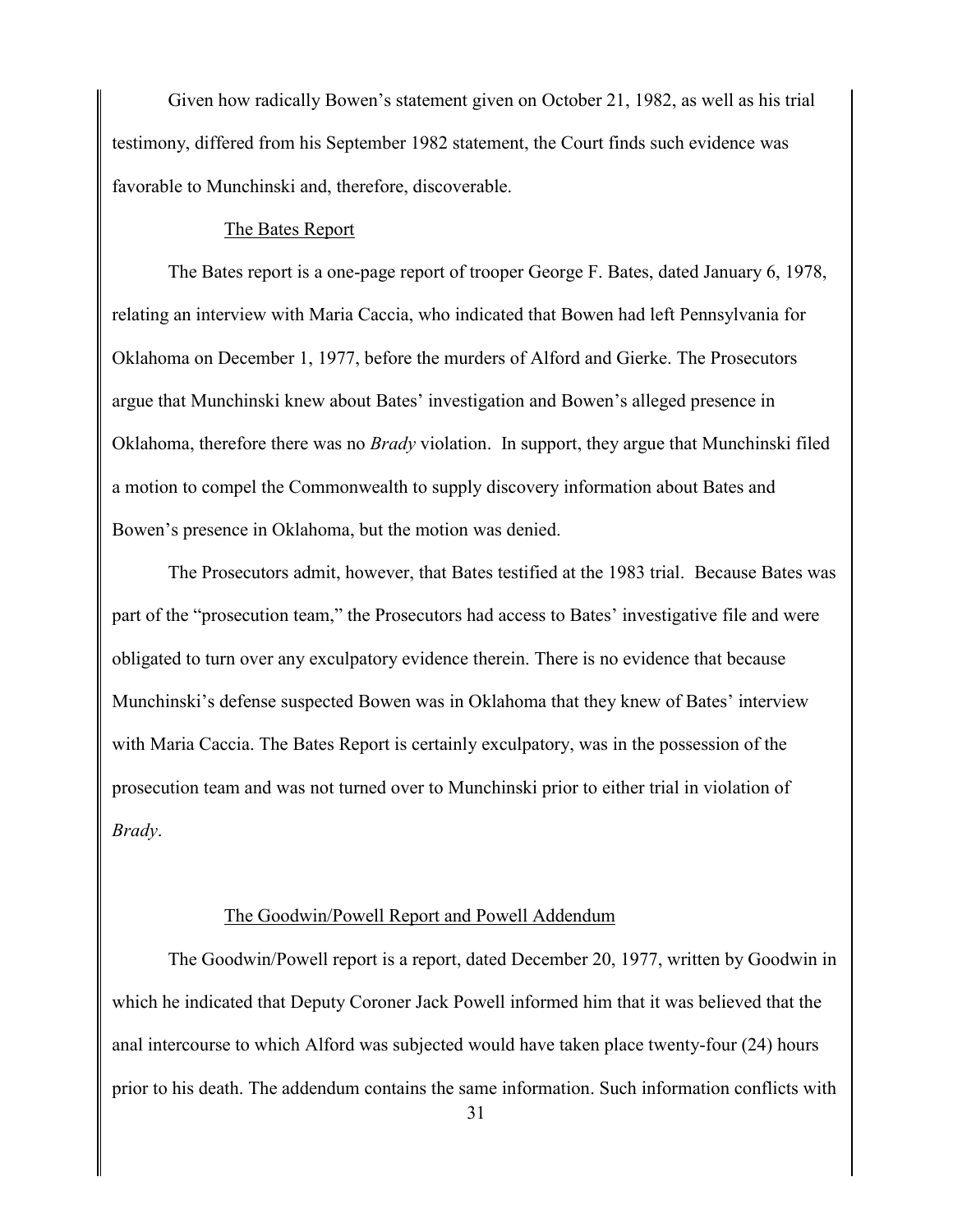Bowen's testimony that he witnessed Munchinski and Scaglione rape the victims. At the PCRA III hearings, however, Powell denied making such statements and further testified that, as a mortician, he was not qualified to offer such opinion. The Prosecutors also argue that there is no evidence that they knew about the Powell report prior to Munchinski's trials in 1983 and 1986.

As set forth above, the Third Circuit specifically stated that a prosecutor's lack of knowledge "does not render information unknown for *Brady* purposes." *United States v. Perdomo*, 929 F. 2d at 970. Moreover, this evidence is favorable to Munchinski because it contradicts the testimony of the only eyewitness to the murders. Though there is a question of reliability, such a determination ids for the jury. Moreover, it is necessary to consider the cumulative effect of this favorable evidence with the other *Brady* material.

### Alford Autopsy Addendum

On December 17, 1977, Dr. Sava signed a one-page addendum to Alford's autopsy indicating that the medical samples taken from Alford's rectum were of blood group "A". Munchinski's blood group is "B". Though Dr. Sava noted that cross-contamination from Alford's own semen could not "be entirely ruled out" based on the low number of spermatozoa found in Alfords rectum, the possibility that the collected sperm was from Alford certainly impeaches, or casts doubt, on Bowen's testimony that Munchinski raped Alford.

### The Mangiacarne/Carbone Report

In a report dated December 16, 1980, Mangiacarne detailed the interview he conducted with Elizabeth Carbone ("Carbone"). Carbone stated that an individual named Mike Urdzik ("Urdzik") told her that he witnessed Ed Wiltrout murder Alford and Gierke in December of 1977 over a drug deal. She alleged that Urdzik was her drug dealer and he told her this only two weeks after the murders were committed.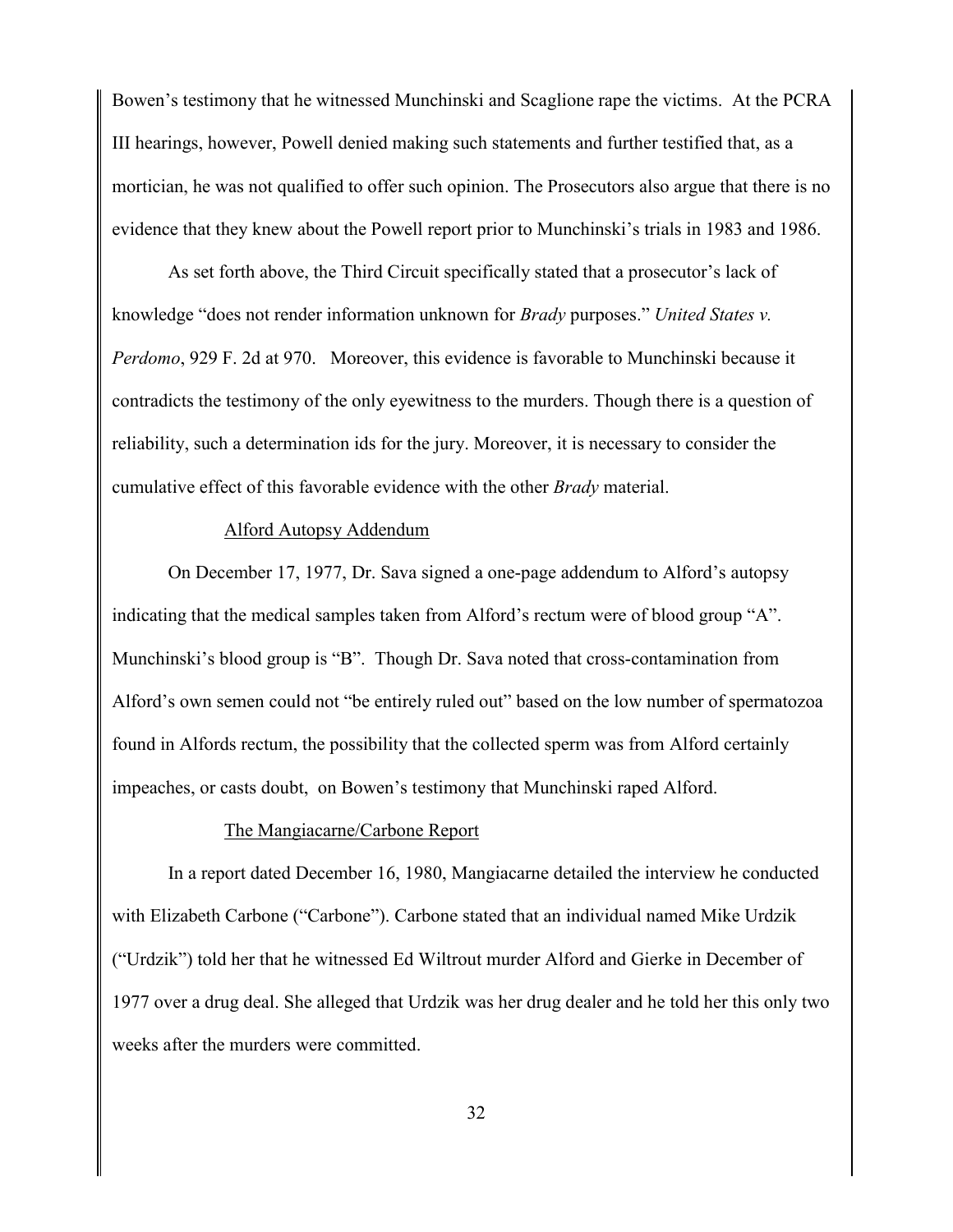This evidence was clearly favorable to Munchinski. Aside from Bowen's testimony, the only evidence linking Munchinski to the murders was (1) testimony from Lexa, Dahlmann, and Furr, three acquaintances who testified that Munchinski confessed to them in a bar in January 1978; and (2) testimony from Thomas, a jailhouse informant who claimed that Munchinski confessed to him in jail. Mangiacarne's report is evidence that Dahlmann, Lexa, and Furr had a motivation to fabricate Munchinski's supposed confession, to keep Dahlmann's ex-husband Wiltrout from being implicated in the crime.

The Prosecutors argue that they provided Munchinski with a police report written by Goodwin that contained the same information as Mangiacarne's report. Mangiacarne's report, therefore, was "merely" cumulative as Munchinski was informed of the two (2) alternate suspects, and with "reasonable diligence could have investigated the matter. The Prosecutors' obligation to disclose *Brady* materials, however, applies even to evidence that appears redundant. "Redundancy may be factored into the materiality analysis, but it does not excuse disclosure obligations." *Monroe v. Angelone*, 323 F.3d 286, 301 (4th Cir. 2003).Mangiacarne's report was exculpatory, and gave an alternate theory of the case that fit with other evidence discovered in the case. The report should have been turned over to Munchinski before trial.

## The Kinch Report

In a report dated December 19, 1977, Trooper Robert Kinch ("Kinch"), indicated that certain physical evidence, including nail scrapings, had been taken from the murder scene. The PCRA III court ordered the evidence undergo DNA testing, but the results were inconclusive. Negative or inconclusive results may be exculpatory even where they do not provide definitive evidence on a particular issue. *Simmons v. Beard*, 590 F.3d 223, 237 (3d Cir. 2009). "Neutral forensic evidence may, because of its neutrality, tend to be favorable to the accused. While it does not by any means establish his absence from the scene of the crime, it does demonstrate that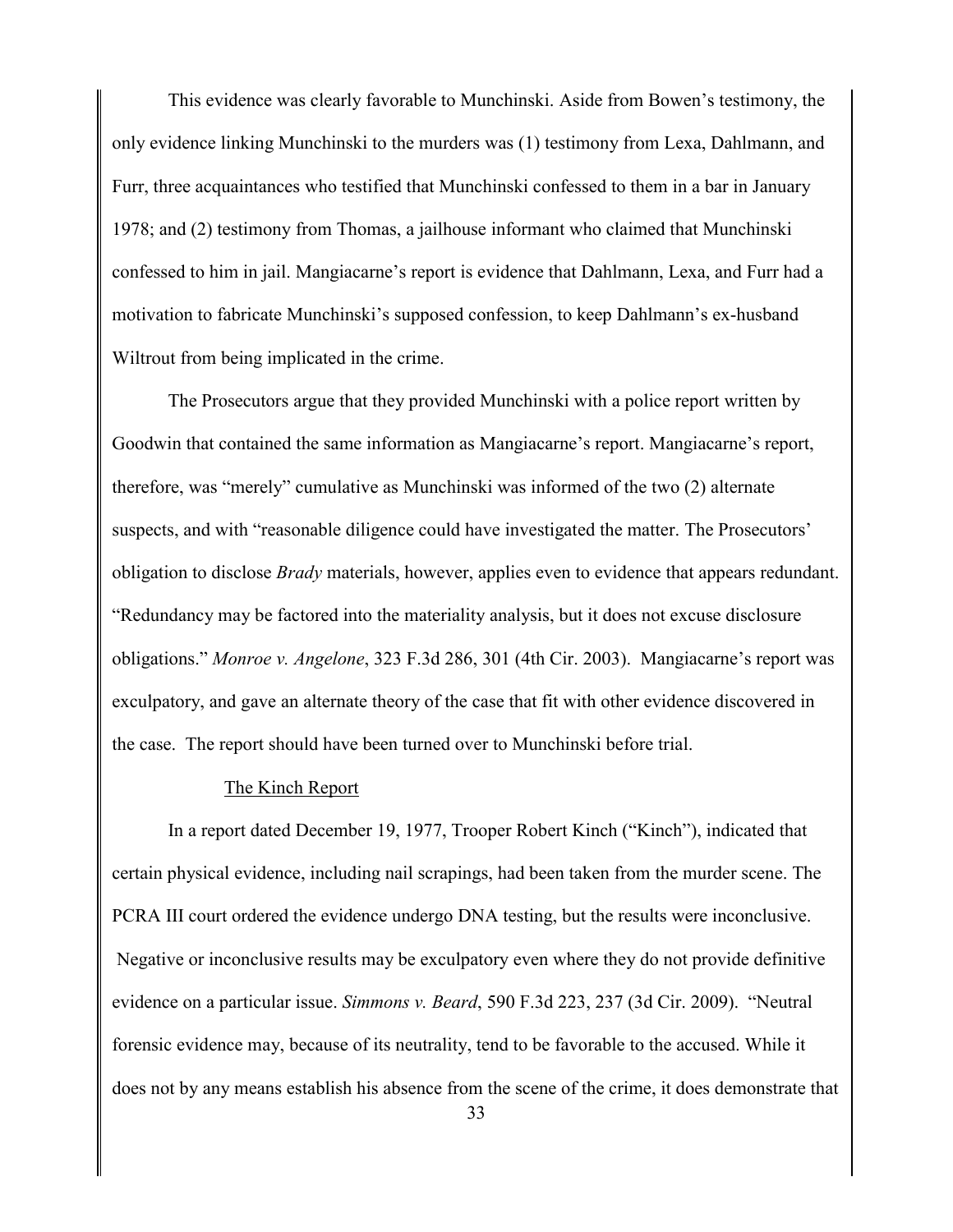a number of factors which could link the defendant to the crime do not." *Id.* (quoting *Patler v. Slayton*, 503 F.2d 472, 479 (4th Cir. 1974)).

Because there was no physical evidence linking Munchinski to the scene of the murders, the absence of evidence linking him to the crimes support his contention that he was not present when Alford and Gierke were killed. The existence of samples of physical evidence was favorable to Munchinski and suppression of such violates *Brady*.

#### Bowen's Parole Revocation Documents

Documents related to Bowen's 1983 parole revocation hearing in Westmoreland County, Pennsylvania, hearings indicate that an undisclosed agreement for leniency existed between Bowen, the Westmoreland County District Attorney's office, and the Fayette County District Attorney's office. Such documents are clearly impeachment material that required disbursement to Munchinski.

In his closing argument to the jury, Warman stated: "did you hear anyone testify that Bowen received anything other than immunity? No . . . does that bolster his testimony to indicate that Bowen was there?" *Munchinski v. Wilson*, 694 F.3d at 316. The Third Circuit found that Warman's argument "misled the jury" because prosecutors in Fayette County had reached a leniency agreement with Bowen, whereby in Westmoreland County prosecutors would be lenient towards Bowen in his ongoing parole revocation hearings in exchange for Bowen's testimony against Munchinski. *Id.* The Prosecutors were obligated, therefore, to turn over the documents related to Bowen's revocation violation to Munchinski.

### The Dunkard/Proud Report

On December 5, 1977, Trooper Edward Dunkard ("Dunkard") wrote that Delores Proud ("Proud"), then a dispatcher for the Mt. Pleasant, Pennsylvania, Police Department, stated that she received a call at 2:32 A.M. on December 2, 1977, from a telephone operator who told her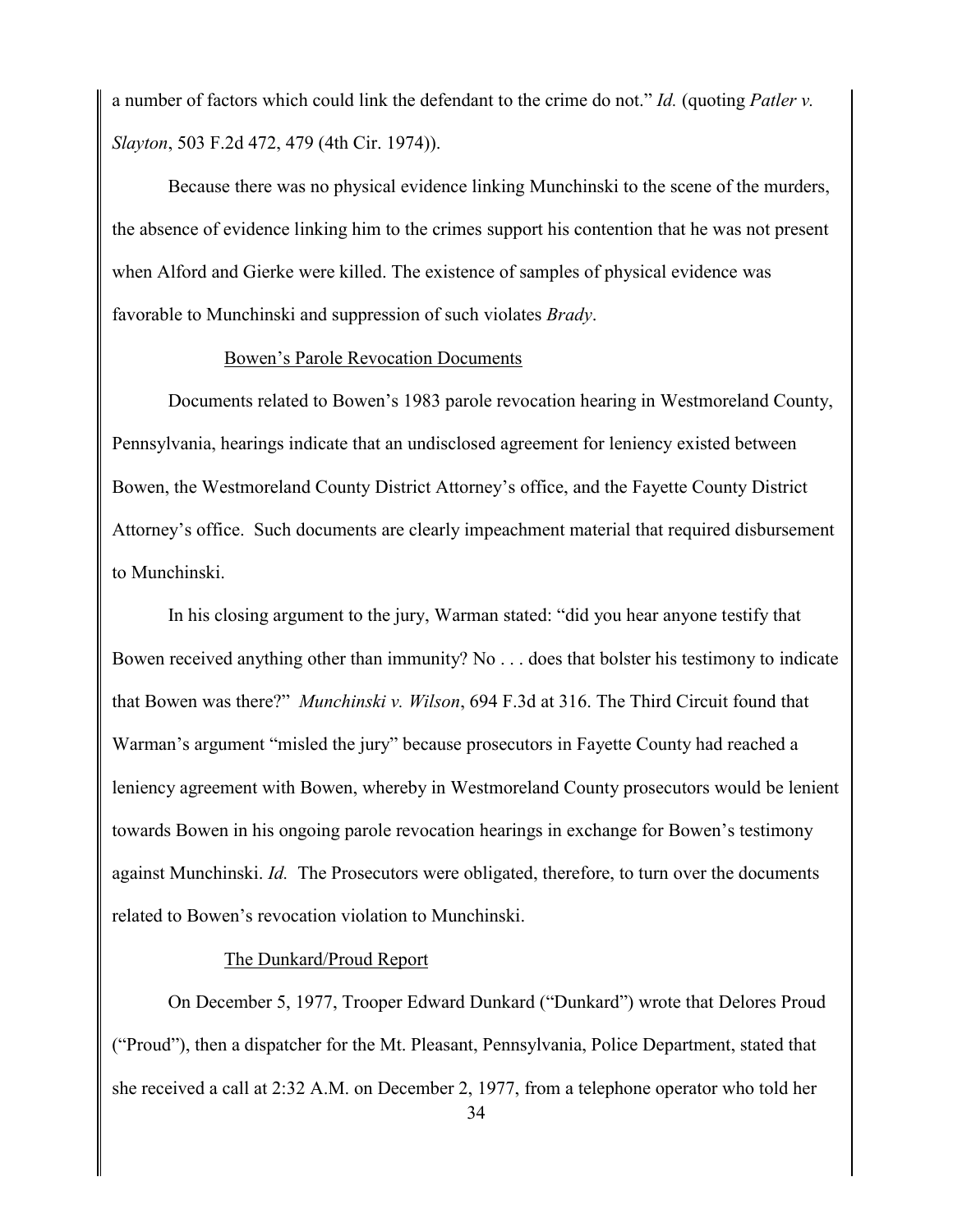that "[a] man said he was shot and lives at 837 Alpine Rd., in Bear Rocks." Proud also indicated that she received a call at 2:50 A.M. from Bonnie Blackson, to report that she had found Alford's body on her porch. The report calls into question the physical possibility of Bowen's recitation of the events on the night of the murders. Accordingly, this report should have been turned over pursuant to *Brady* as it would have aided any attempts to impeach Bowen's testimony.

#### The Veil/Mangello Report and The Madden/Lucy Report

Trooper Richard Veil ("Veil") authored a one page report on June 23, 1986, in which inmate Robert Lee Mangello ("Mangello") indicated that Joseph Lucy ("Lucy"), Scaglione, and a third, unnamed man, committed the murders of Alford and Gierke in "1972-1973". Mangello alleged that Lucy informed him that Lucy's car, a green Chevrolet or Pontiac, had been used in the murders

On October 15, 1986, Trooper William F. Madden ("Madden") reported that Lucy denied Mangello's accusations, including denying that he ever owned a green Chevrolet or Pontiac. Lucy further stated that Mangello was a witness to the murders.

Though there is an unidentified suspect and though Mangello had the date of the murders incorrect, the Court finds that the reports certainly could have aided Munchinski in his defense during the second trial. The above statements call into question Bowen's recollection of the car used on the night of the murders, and include the addition of Mangello or Lucy as suspects in the murders. Accordingly, the reports were required to be turned over under *Brady*.

## The Bates II Report

The Bates II Report is a marked copy of the above-mentioned "Bates Report," which Munchinski contends emphasizes the passage "and BOWEN left on the 1st of December," and further argues that this bolsters his contention that prosecutors knew that Bowen was in transit to Oklahoma at the time of the murders. Just as the Court found above, Bates II is exculpatory and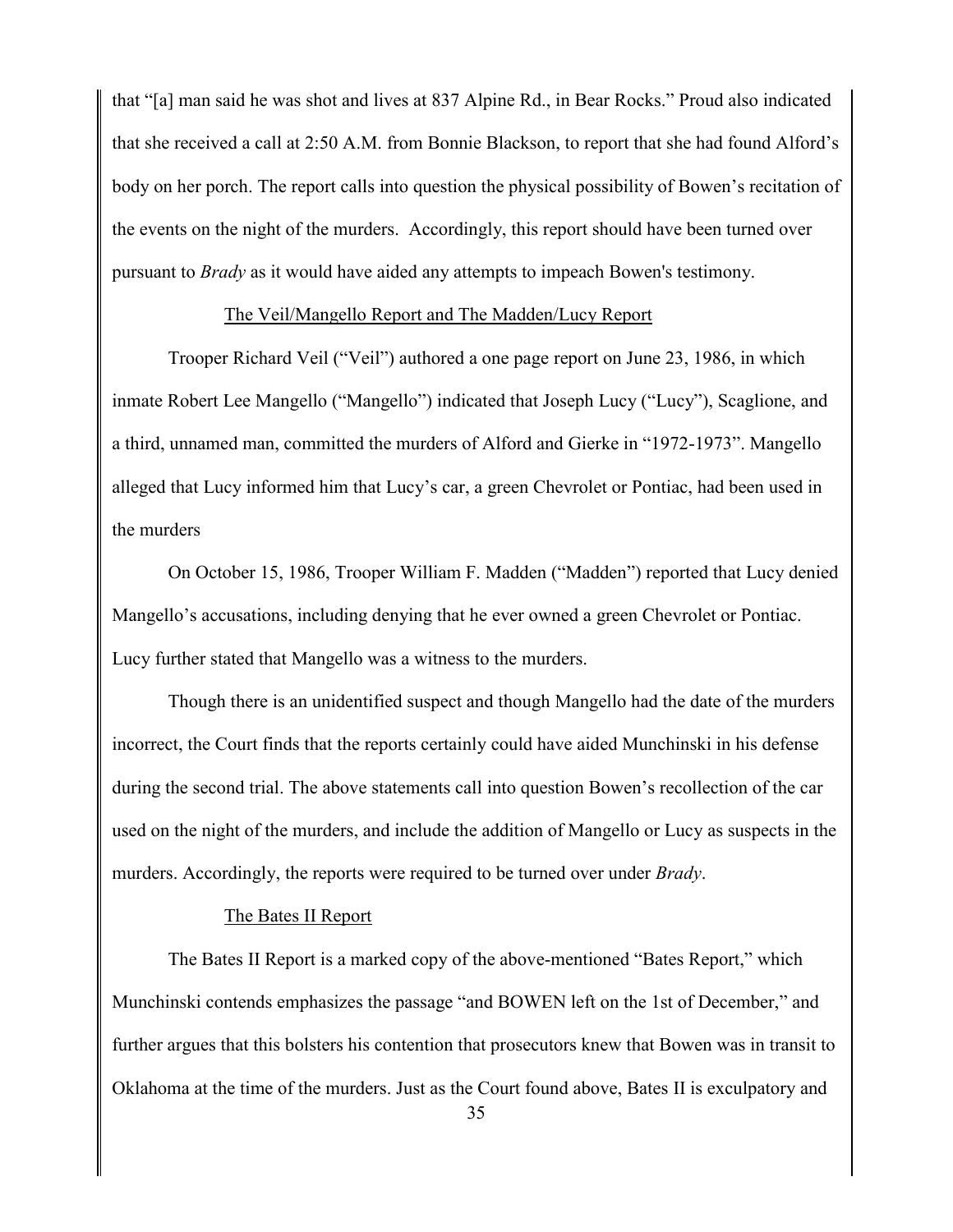was in the possession of the prosecution team, but there is a question of material fact regarding when the copy was marked. Fayock contends that Trooper Daniel J. Venick ("Venick"), in reviewing the PSP file in 2003, found a copy of the Bates Report and placed parenthesis around the phrase at issue. Accordingly, the Court is unable to find that a *Brady* violation occurred regarding Bates II.

### Materiality of the *Brady* Evidence

The "materiality" of suppressed evidence must be determined collectively, and not itemby-item. *Kyles v. Whitley*, 514 U.S. at 436. Further, the "materiality" test under *Brady* does not require a petitioner to show that "after discounting the inculpatory evidence in light of the undisclosed evidence, there would not have been enough left to convict." *Id*. at 434-435. Instead, evidence is "material" if it "could reasonably be taken to put the whole case in such a different light as to undermine confidence in the verdict." *Id.* at 435 (footnote omitted).

Having comprehensively reviewed the evidence at issue, and having read the opinions of the United States District Court for the Western District of Pennsylvania<sup>13</sup> and the United States Court of Appeals for the Third Circuit<sup>14</sup> on this same issue, this Court finds that the cumulative effect of the suppressed evidence was prejudicial to Munchinski's defense. The Prosecutors were in violation of *Brady v. Maryland* for the suppression of material evidence favorable to Munchinski. To recover damages under § 1983, however, Munchinski must also demonstrate by a preponderance of the evidence a causal link between the *Brady* violations and his conviction. Such a determination in this instance is for the jury.

<sup>13</sup> *Munchinski v. Wilson*, 807 F. Supp. 2d 242 (W.D. Pa. 2011).

<sup>14</sup> *Munchinski v. Wilson*, 694 F.3d 308, 316 (3d Cir. Pa. Sept. 11, 2012).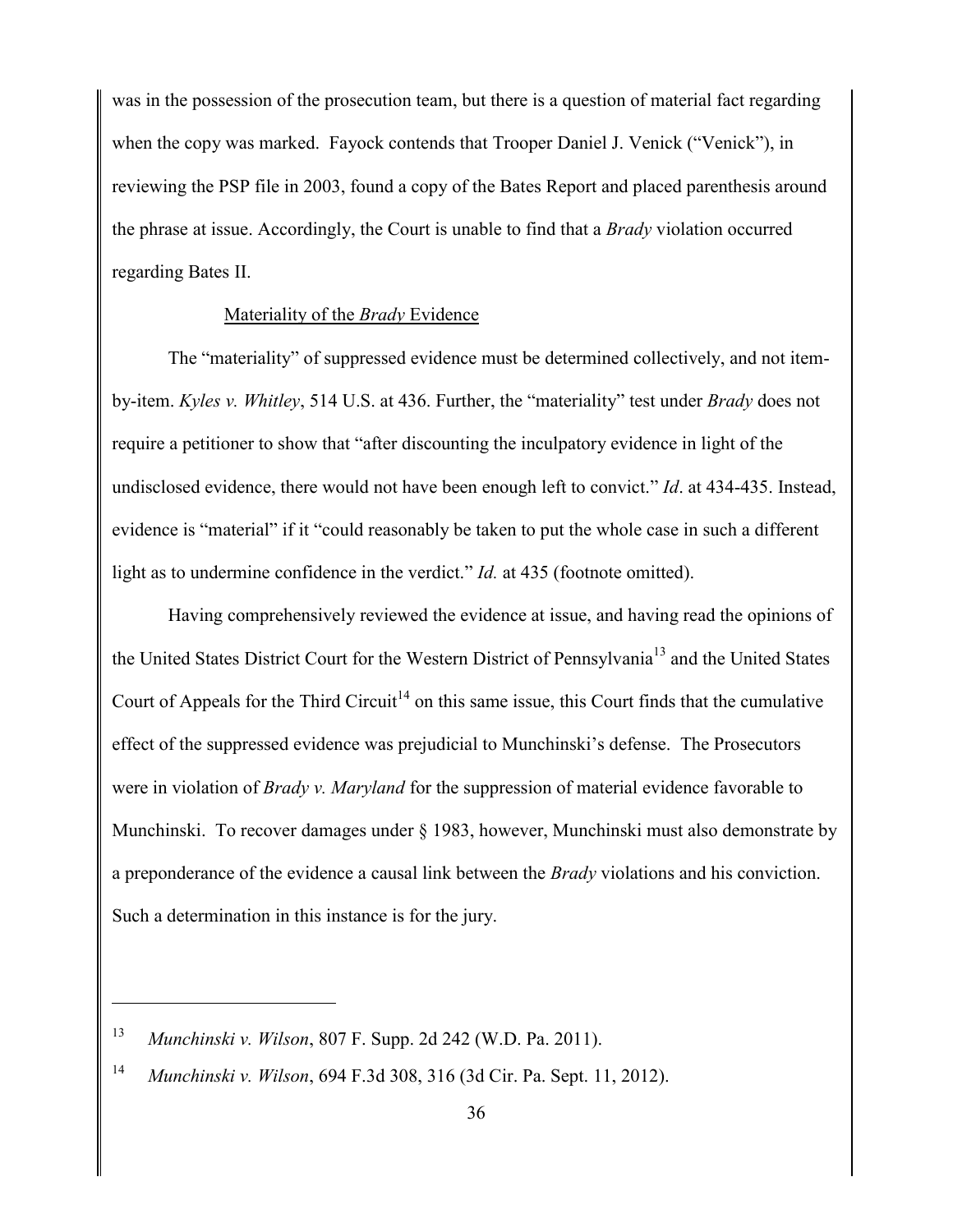Accordingly, the Prosecutors' motion for summary judgment on Munchinski's claims under 42 U.S.C. § 1983 alleging violation of his rights under the Fourteenth Amendment to the United States Constitution will be denied.

# B. Fayock

# 1. Full, Faith and Credit to State Court Decisions; Issue/ Claim Preclusion; and the *Rooker-Feldman* Doctrine

For the reasons set forth in Section A  $(1)$  above, the instant § 1983 claims are not barred by the prior state court actions, and the *Rooker-Feldman* Doctrine is inapplicable.

# 2. Qualified Immunity

Fayock contends he is entitled to qualified immunity to bar Munchinski's § 1983 claim for violation of the Fourteenth Amendment. State officials are entitled to qualified immunity as long as their actions were objectively reasonable given the existing law and the information that they possessed at the time. *See Hunter v. Bryant*, 502 U.S. 224, 227 (1991). Here, Fayock argues that the duty to disclose under *Brady* applied only to the prosecutor at the times relevant to the instant action.

In *Gibson v. Superintendent of N.J. Dep't. of Law & Pub. Safety-Division of State Police*, 411 F.3d 427, 442 (3d Cir. 2005) the Third Circuit found that, before 1995, police officers were entitled to immunity if they failed to produce exculpatory evidence, because their obligation to turn over this evidence was not clearly established constitutional law until 1995. Specifically, the Court stated:

Although this Court held in *United States v. Perdomo*, 929 F.2d [at 970], that evidence in the hands of the police could be imputed to the prosecutor, the Supreme Court did not settle this matter until 1995 when it decided *Kyles v. Whitley*, 514 U.S. at 437, ("[T]he individual prosecutor has a duty to learn of any favorable evidence known to the others acting on the government's behalf in the case, including the police."). More importantly, the related duty of the police to disclose information to the prosecutor was not widely addressed until later. Even in 2000, this Court was only able to assume that police officers "have an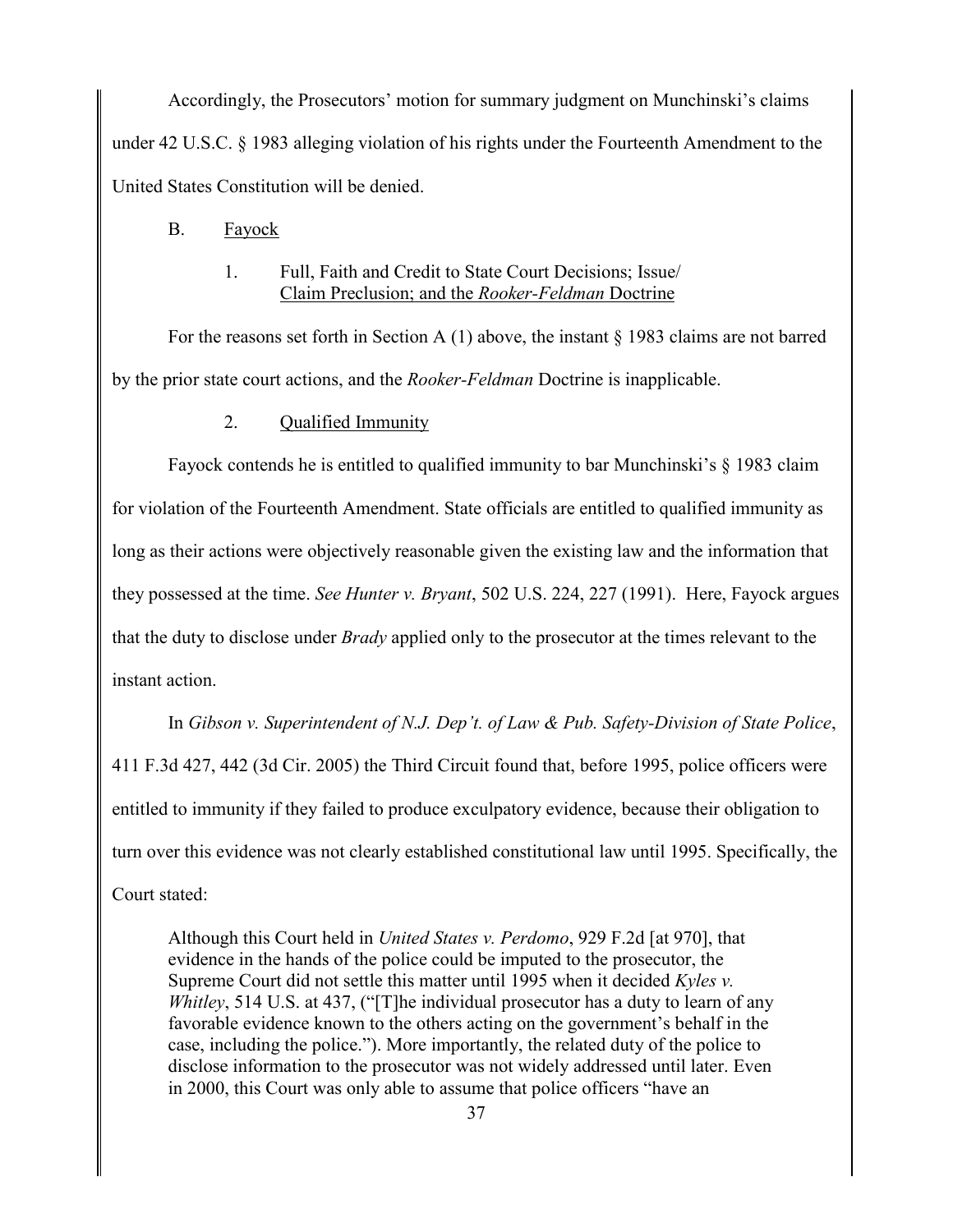affirmative duty to disclose exculpatory evidence to an accused if only by informing the prosecutor that the evidence exists." *Smith v. Holtz*, 210 F.3d 186, 197 n.14 (3d Cir. 2000). Because such a right was not clearly established in this Circuit at the time of Gibson's conviction, Troopers Pennypacker and Reilly are entitled to qualified immunity with regard to their failure to inform the prosecutor of *Brady* material.

*Gibson v. Superintendent*, 411 F.3d at 443-444. The court further noted that a "prosecutor has a

responsibility not just to disclose what he or she knows but to learn of favorable evidence known

to others acting on the government's behalf." *Id.* at 443.

The Supreme Court previously noted the special role the prosecutor plays within the

adversarial process stating:

Within the federal system, for example, we have said that the United States Attorney is "the representative not of an ordinary party to a controversy, but of a sovereignty whose obligation to govern impartially is as compelling as its obligation to govern at all; and whose interest, therefore, in a criminal prosecution is not that it shall win a case, but that justice shall be done." *Berger v. United States*, 295 U.S. 78, 88 [ ] (1935).

*Strickler v. Greene*, 527 U.S. 263, 281 (1999). This "special status" underpins the *Brady* rule

and explains why the duty of disclosure rests squarely on the shoulders of the prosecutor. *Id.*

Prior to 1995, then, the duty of the police to disclose information to the prosecutor was not clearly established. In the instant action, Fayock is entitled to qualified immunity for claims related to the violation of *Brady v. Maryland* for Munchinski's 1983 and 1986 trials, as well as for Munchinski's PCRA I petition before Judge Franks. Because there is no evidence that Fayock suppressed evidence prior to Munchinski's PCRA III petition before Judge Feudale, summary judgment will be entered in favor of Fayock on Munchinski's claims under 42 U.S.C. § 1983 alleging violation of his rights under the Fourteenth Amendment to the United States Constitution.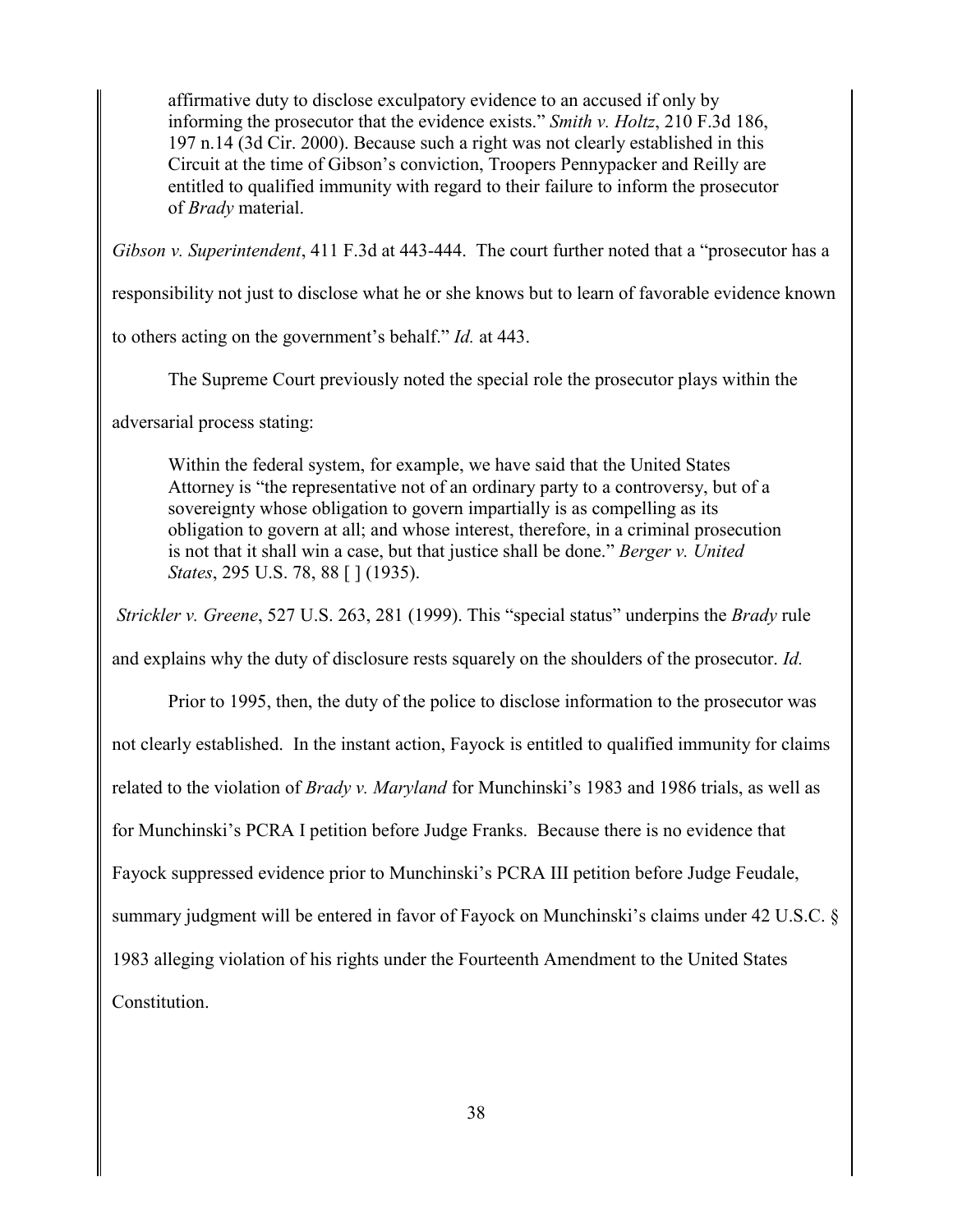#### 3 Malicious Prosecution

To prove malicious prosecution under  $\S$  1983, a plaintiff must show that: (1) the defendants initiated a criminal proceeding; (2) the criminal proceeding ended in plaintiff's favor; (3) the proceeding was initiated without probable cause; (4) the defendants acted maliciously or for a purpose other than bringing the plaintiff to justice; and (5) the plaintiff suffered deprivation of liberty consistent with the concept of seizure as a consequence of a legal proceeding. *Kossler v. Crisanti*, 564 F.3d 181, 186 (3d Cir. Pa. Apr. 21, 2009) (quoting *Estate of Smith v. Marasco*, 318 F.3d 497, 521 (3d Cir. 2003)).

Fayock contends he has no liability for malicious prosecution in this instance because: (1) he did not have the requisite personal involvement in the prosecution to support individual liability; and (2) there was probable cause for Munchinski's arrest for the murders of Alford and Gierke. Fayock argues that he was not the lead investigator, he was merely one of Goodwin's supervisors, Goodwin prepared the Affidavit of Probable Cause, and Goodwin signed and filed the criminal complaint against Munchinski and Scaglione. Fayock admitted, however, that "in these types of cases, I usually took a very direct role." M. App. Ex. 12 p. 188. Moreover, Fayock admitted that he met with Bowen on several occasions, and was very involved in the determination of whether or not to prosecute Munchinski. M. App. Ex. 12, pp. 55 & 68.

Considering the facts in the light most favorable to Munchinski, and drawing all reasonable inferences therefrom, the Court is unable to find as a matter of law that Fayock had no involvement in the decision to prosecute Munchinski. He admits he worked very closely with the prosecutors in deciding to charge Munchinski, and he also had several opportunities to interview Bowen to gauge his reliability or lack thereof.

In § 1983 cases, the question of probable cause is generally one for the jury. *See Merkle v. Upper Dublin School Dist.*, 211 F.3d 782, 789 (3d Cir. 2000). It is particularly a jury issue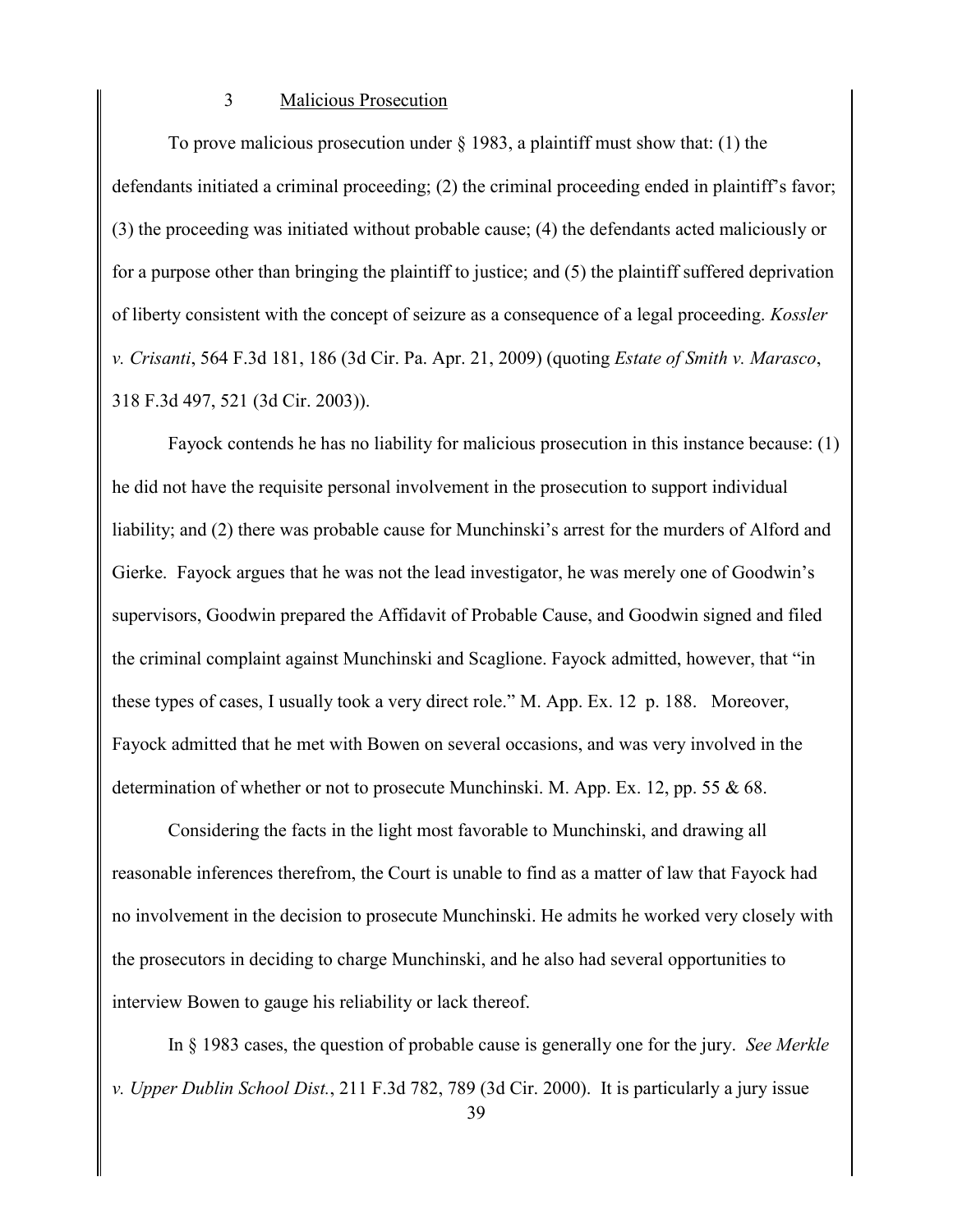where probable cause rests on a credibility determination. *Id.* A district court, however, may conclude "that probable cause exists as a matter of law if the evidence, viewed most favorably to plaintiff, reasonably would not support a contrary factual finding." *Id.* (quoting *Sherwood v. Mulvihill*, 113 F.3d 396, 401 (3d Cir. 1997)). Probable cause to arrest "exists when the facts and circumstances within the arresting officer's knowledge are sufficient in themselves to warrant a reasonable person to believe that an offense has been or is being committed by the person to be arrested." *Orsatti v. New Jersey*, 71 F.3d at 483; *see also Wilson v. Russo*, 212 F.3d 781, 789 (3d Cir. 2000) ("Probable cause exists if there is a 'fair probability' that the person committed the crime at issue.").

Fayock maintains that Bowen's positive identification of Munchinski as one of killers was sufficient by itself to establish probable cause. The Third Circuit, however, found such identification problematic when an officer relies on witness statements that he or she knows are unreliable. *See Wilson v. Russo*, 212 F.3d 781, 790 (3d Cir. 2000); *Harris v. Jacobs*, 2012 U.S. Dist. LEXIS 134044 at \*21 (E.D. Pa. Sept. 18, 2012) (An officer may have a duty to further investigate when . . . circumstances indicating a witness's unreliability are known.). Specifically, the court stated:

While we agree that a positive identification by a victim witness, without more, would usually be sufficient to establish probable cause, this qualified precept cannot be rendered absolute. Independent exculpatory evidence or substantial evidence of the witness's own unreliability that is known by the arresting officers could outweigh the identification such that probable cause would not exist. Each case must therefore be examined on its facts.

*Wilson v. Russo*, 212 F.3d at790. Moreover, "an officer contemplating an arrest is not free to disregard plainly exculpatory evidence, even if substantial inculpatory evidence (standing by itself) suggests that probable cause exists." *Id.* (citing *Kuehl v. Burtis*, 173 F.3d 646, 650 (8th Cir. 1999)).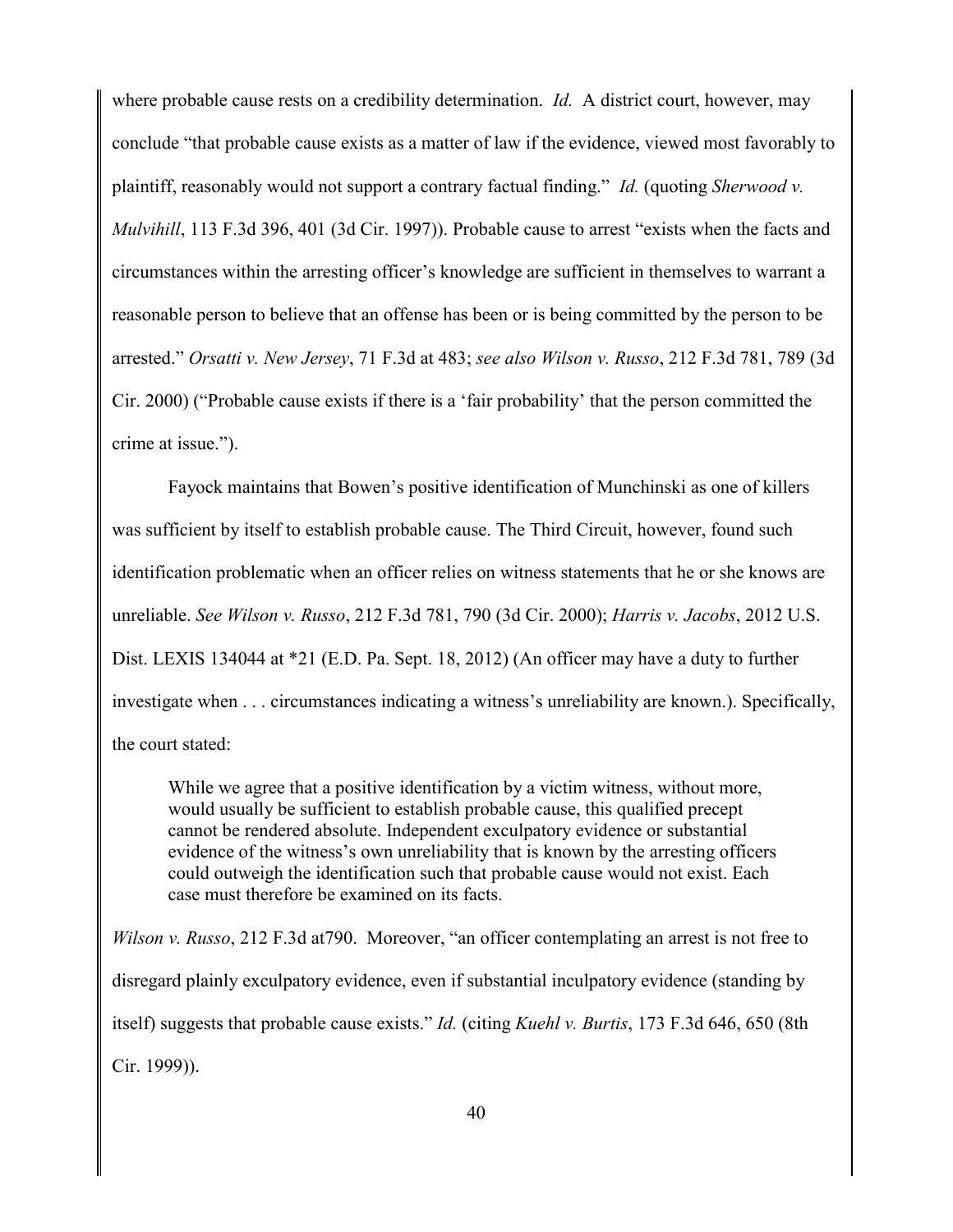This record is replete with exculpatory evidence that was either in the possession of the prosecutors or was in the investigative file of the State Police prior to the decision to charge Munchinski with double murder. Whether the exculpatory evidence and evidence of the Bowens' unreliability outweighs the identification and evidence of Munchinski's alleged comments at the Five Points Bar in Greensburg with regard to the existence of probable cause is an issue for the jury.

Finally, Fayock contends that Munchinski's criminal proceeding did not end in his favor because his conviction was upheld by the Superior Court in 1990, 1995 and 2005. The Court disagrees. In 2011, the District Court granted Munchinski habeas relief, vacated his convictions, and gave the Commonwealth 120 days to retry him. Upon appeal by the Commonwealth, the Third Circuit called Munchinski's conviction "badly tainted and highly suspect," affirmed the judgment of the District Court, and ordered the Commonwealth to either release Munchinski or retry him within 120 days of the date of the Court's opinion. *Munchinski v. Wilson*, 694 F.3d at 339. The Commonwealth failed to retry Munchinski within the requisite 120 days, and on June 13, 2013, Judge Nancy Vernon of the Court of Common Pleas of Fayette County granted Munchinski's motion to dismiss all charges filed with prejudice. Am. Compl. ¶ 15.

Accordingly, Fayock's motion for summary judgment on Munchinski's claim under 42 U.S.C. § 1983 alleging malicious prosecution will be denied.

# B. Munchinski's Motion for Summary Judgment

### 1. Collateral Estoppel/*Res Judicata*

Munchinski argues that this Court must apply preclusive effect to the judgments of the District Court and the Court of Appeals of the Third Circuit and enter summary judgment against Defendants on his claims. The Court disagrees.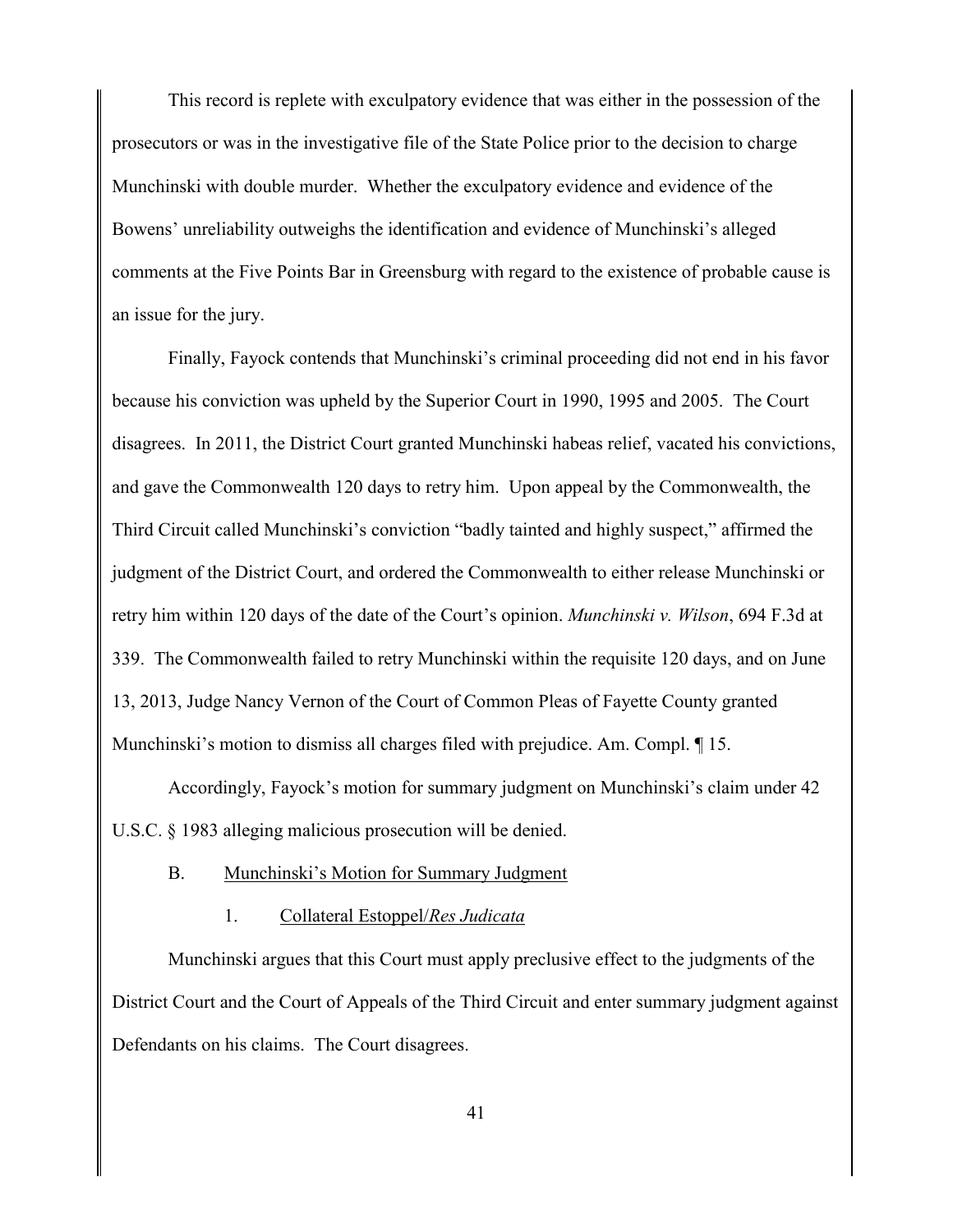The preclusive effect of a judgment is defined by claim preclusion and issue preclusion, which are collectively referred to as *res judicata*. Under the doctrine of claim preclusion, a final judgment forecloses "successive litigation of the very same claim, whether or not relitigation of the claim raises the same issues as the earlier suit." *New Hampshire v. Maine*, 532 U.S. 742, 748 (2001). Issue preclusion, in contrast, bars "successive litigation of an issue of fact or law actually litigated and resolved in a valid court determination essential to the prior judgment," even if the issue recurs in the context of a different claim. *Id.* at 748-749. By "preclud[ing] parties from contesting matters that they have had a full and fair opportunity to litigate," these two doctrines protect against "the expense and vexation attending multiple lawsuits, conserv[e] judicial resources, and foste[r] reliance on judicial action by minimizing the possibility of inconsistent decisions." *Montana v. United States*, 440 U.S. 147, 153-154 (1979).

The Supreme Court further held:

 $\overline{a}$ 

A person who was not a party to a suit generally has not had a "full and fair opportunity to litigate" the claims and issues settled in that suit. The application of claim and issue preclusion to nonparties thus runs up against the "deep-rooted historic tradition that everyone should have his own day in court." Indicating the strength of that tradition, we have often repeated the general rule that "one is not bound by a judgment in personam in a litigation in which he is not designated as a party or to which he has not been made a party by service of process."

*Taylor v. Sturgell*, 553 U.S. 880, 892-893 (U.S. 2008) (citations omitted). 15

Because the Defendants herein were not named parties to the prior litigation, and because

they did not have a full and fair opportunity to litigate the issues and claims that must be resolved

herein, this Court finds the doctrines of collateral estoppel and *res judicata* inapplicable.

<sup>15</sup> The rule against nonparty preclusion is subject to six (6) recognized exceptions, none of which apply in this instance. *Taylor v. Sturgell*, 553 U.S. at 893.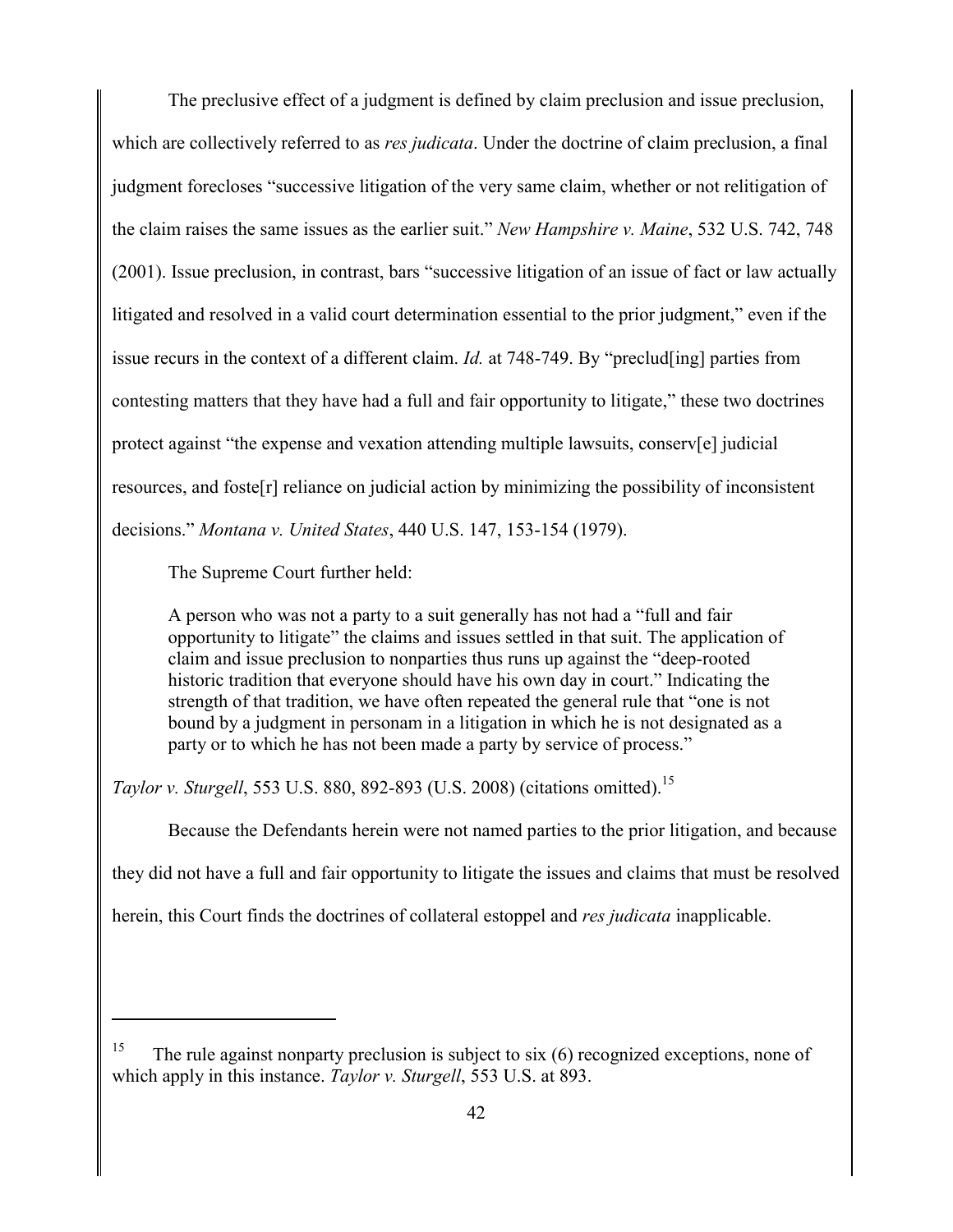### 2. *Brady* Violations and § 1983

As set forth in Section A (3) above, the Court found that the Prosecutors were in violation of *Brady v. Maryland* for the suppression of material evidence favorable to Munchinski, and summary judgment will be granted in favor of Munchinski to that extent. To recover damages under § 1983, however, Munchinski must demonstrate by a preponderance of the evidence a causal link between the *Brady* violations and his conviction.

## 3 Malicious Prosecution

As set forth in Section B (3) above, the Court found that material issues of fact are in dispute regarding Munchinski's claim under 42 U.S.C. § 1983 alleging malicious prosecution. Accordingly, his motion for summary judgment regarding the malicious prosecution claim will be denied.

# **V. CONCLUSION**

Based on the foregoing, the motions for summary judgment filed on behalf of the parties in this action will be granted in part and denied in part. An appropriate order will follow.

Cercone, J.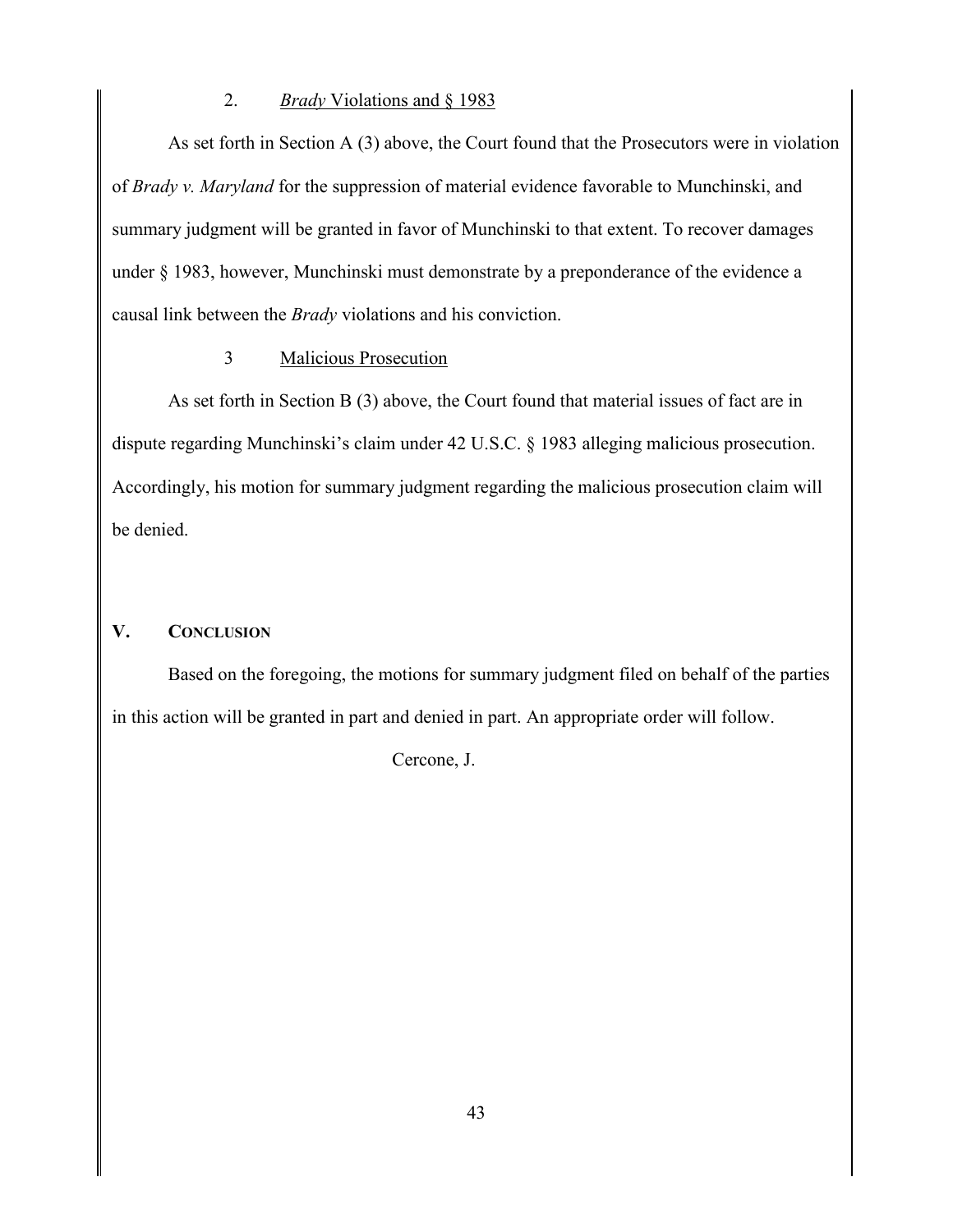# **IN THE UNITED STATES DISTRICT COURT FOR THE WESTERN DISTRICT OF PENNSYLVANIA**

| <b>DAVID MUNCHINSKI,</b>                 |  |
|------------------------------------------|--|
|                                          |  |
| Plaintiff,                               |  |
|                                          |  |
| V.                                       |  |
|                                          |  |
| <b>GERALD SOLOMON, and</b>               |  |
| <b>RALPH WARMAN,</b>                     |  |
| in their individual capacities; and DANA |  |
| L. FAYOCK, Executrix of the Estate of    |  |
| George Fayock,                           |  |
|                                          |  |
| Defendants.                              |  |

 $2.13 \text{cv} 1280$ ) **Electronic Filing**

## **ORDER OF COURT**

AND NOW, this  $27<sup>th</sup>$  day of June, 2017, upon consideration of the Motions for Summary Judgment filed on behalf of the above-captioned parties, the responses thereto, the briefs and appendices filed in support thereof, pursuant to this Court's Memorandum Opinion filed herewith,

IT IS HEREBY ORDERED as follows:

1. The Motion for Summary Judgment filed on behalf of Dana L. Fayock (**Docket No. 125**) is granted in part and denied in part. With regard to Plaintiff's claim under 42 U.S.C. § 1983 alleging violation of his rights under the Sixth and Fourteenth Amendments to the United States Constitution, the motion is **GRANTED**. In all other aspects, the motion is **DENIED**;

2. The Motion for Summary Judgment filed on behalf of Gerald Solomon (**Docket No. 129**) is granted in part and denied in part. Solomon's motion for summary